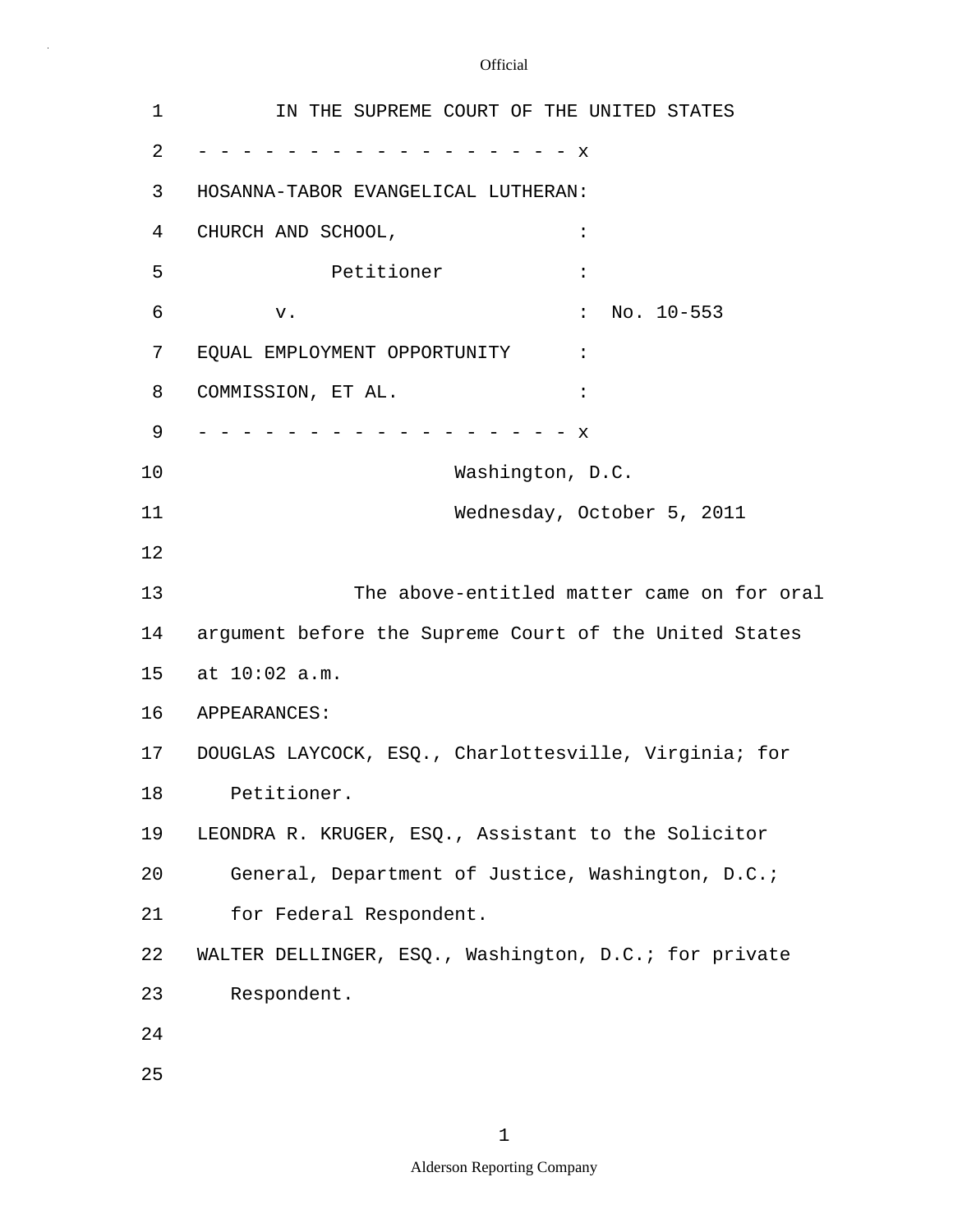| 1  | CONTENTS                            |      |
|----|-------------------------------------|------|
| 2  | ORAL ARGUMENT OF                    | PAGE |
| 3  | DOUGLAS LAYCOCK, ESQ.               |      |
| 4  | On behalf of the Petitioner         | 3    |
| 5  | ORAL ARGUMENT OF                    |      |
| 6  | LEONDRA R. KRUGER, ESQ.             |      |
| 7  | On behalf of the Federal Respondent | 26   |
| 8  | ORAL ARGUMENT OF                    |      |
| 9  | WALTER DELLINGER, ESQ.              |      |
| 10 | On behalf of the private Respondent | 45   |
| 11 | REBUTTAL ARGUMENT OF                |      |
| 12 | DOUGLAS LAYCOCK, ESQ.               |      |
| 13 | On behalf of the Petitioner         | 55   |
| 14 |                                     |      |
| 15 |                                     |      |
| 16 |                                     |      |
| 17 |                                     |      |
| 18 |                                     |      |
| 19 |                                     |      |
| 20 |                                     |      |
| 21 |                                     |      |
| 22 |                                     |      |
| 23 |                                     |      |
| 24 |                                     |      |
| 25 |                                     |      |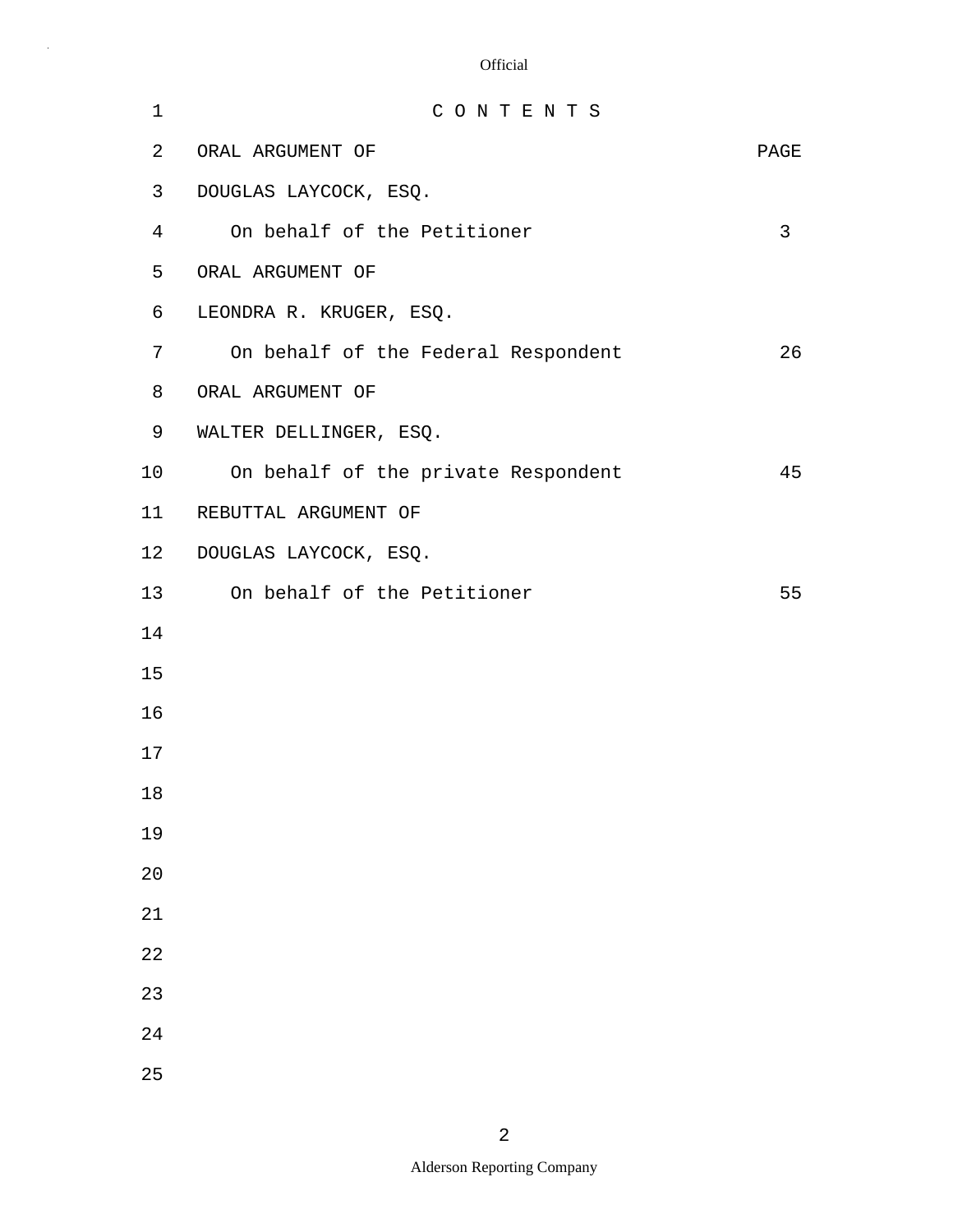5 10 15 20 25 1 P R O C E E D I N G S 2 (10:02 a.m.) 3 CHIEF JUSTICE ROBERTS: We'll hear argument 4 first this morning in Case 10-553, Hosanna-Tabor Evangelical Lutheran Church and School v. The Equal 6 Employment Opportunity Commission. 7 Mr. Laycock. 8 ORAL ARGUMENT OF DOUGLAS LAYCOCK 9 ON BEHALF OF THE PETITIONER MR. LAYCOCK: Mr. Chief Justice, and may it 11 please the Court: 12 The churches do not set the criteria for 13 selecting or removing the officers of government, and 14 government does not set the criteria for selecting or removing officers of the church. That's a bedrock 16 principle, and these Respondents would repudiate it. 17 They no longer seriously argue that Cheryl Perich was 18 not a minister. Instead, they argue that even people 19 who are indisputably ministers can sue their churches on claims that turn on their qualifications, their job 21 performance, and the rules of ministry. They would -- 22 JUSTICE GINSBURG: Mr. Laycock, would you 23 clarify one point? You say the church decides who's 24 qualified to be a minister, but, as I understand the facts here, she was never decommissioned as a minister,

3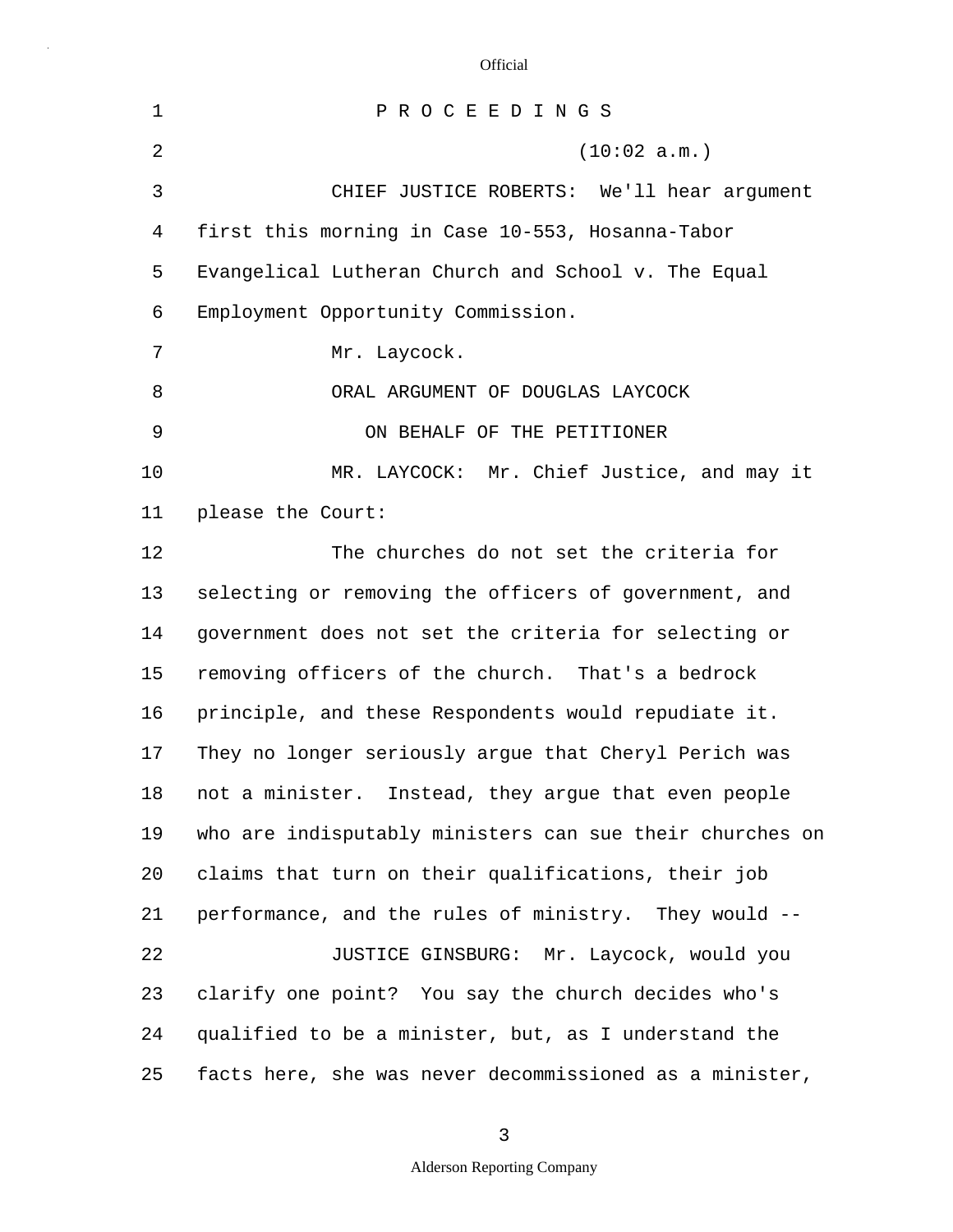5 1 and, beyond that, she was even recommended by the 2 officials to other parishes to be a commissioned 3 minister. So, it's -- it's odd to say there's any 4 interferences with who is qualified to be a minister, because the church was holding her out as being 6 qualified.

10 15 7 MR. LAYCOCK: Well, she was removed from her 8 ministry at Hosanna-Tabor. They do not have to indulge 9 in a vendetta against her and file charges with the synod. And if you look at that recommendation -- it's 11 in the joint appendix -- it is not much of a 12 recommendation. There's excellent, commendable, 13 proficient, and in ministry qualities, she gets 14 proficient. We all know if there's a 5, a 4, and a 3, a 3 isn't very good.

20 16 So, they were not recommending her; they 17 simply weren't pursuing formal charges against her 18 before the -- before the Missouri Synod. And -- and the 19 problems they had were most severe at Hosanna-Tabor. In another congregation that didn't know this history, she 21 might have been able to be effective again. That was 22 for them to decide. They make their own calls. 23 But she was removed at Hosanna-Tabor, which 24 was where the problem was.

25 JUSTICE SOTOMAYOR: Counsel, most of the

4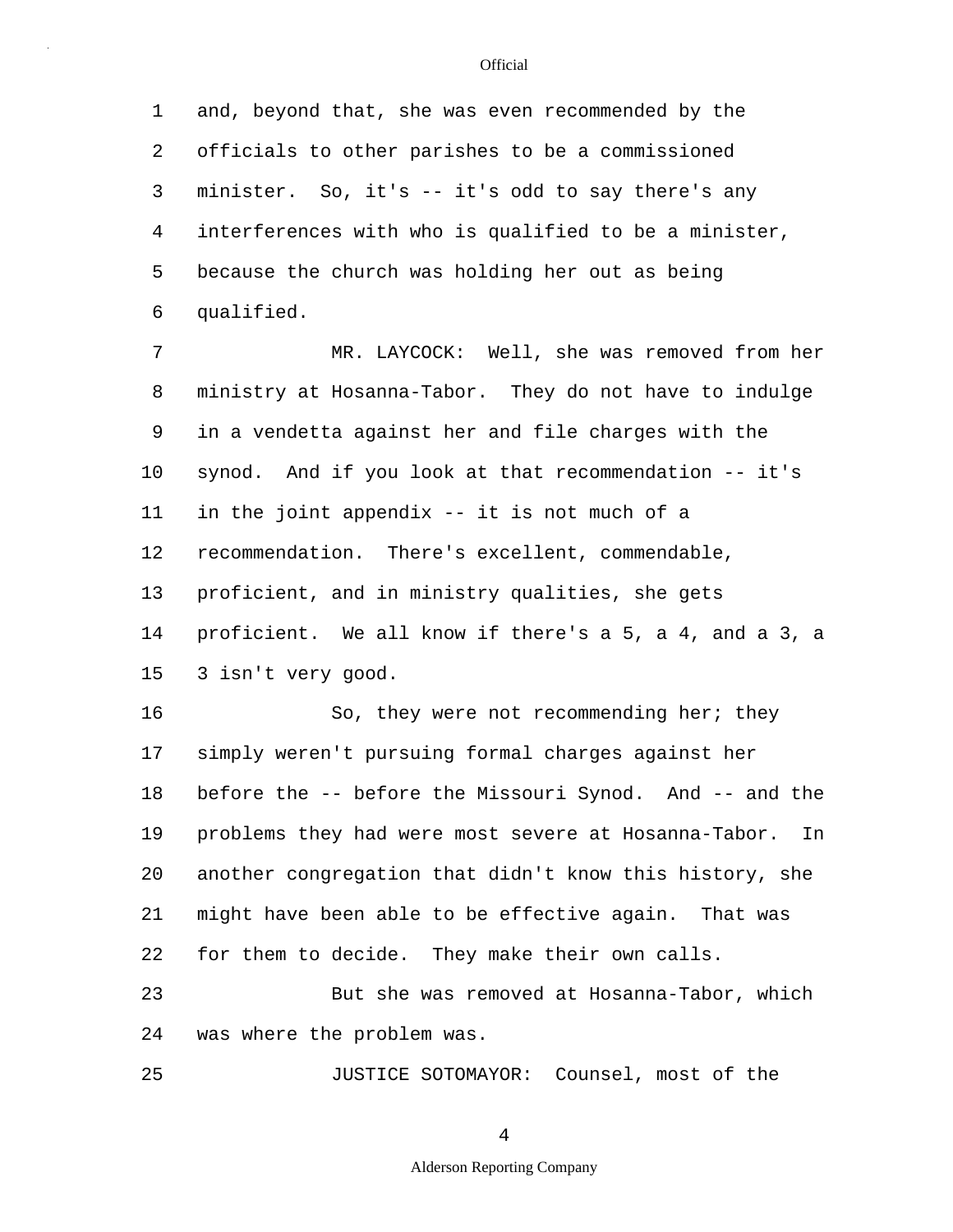5 1 circuits have recognized a ministerial exception. But 2 they've, in one form or another, created a pretext 3 exception. The reason for that is the situation that 4 troubles me. How about a teacher who reports sexual abuse to the government and is fired because of that 6 reporting?

10 15 7 Now, we know from the news recently that 8 there was a church whose religious beliefs centered 9 around sexually exploiting women and, I believe, children. Regardless of whether it's a religious belief 11 or not, doesn't society have a right at some point to 12 say certain conduct is unacceptable, even if religious 13 -- smoking peyote? And once we say that's unacceptable, 14 can and why shouldn't we protect the people who are doing what the law requires, i.e., reporting it? 16 So, how do we deal with that situation under

17 your theory? Under your theory, nothing survives if the 18 individual is a minister, no claim, private claim.

20 25 19 MR. LAYCOCK: I think if you look at the court of appeals cases, they have not indulged in 21 pretext inquiries for ministers. The case you present 22 is obviously a difficult case, and I would say two 23 things: We think the appropriate rule should be the 24 government could do many things to force reporting, to penalize people who don't report, but a discharge claim

5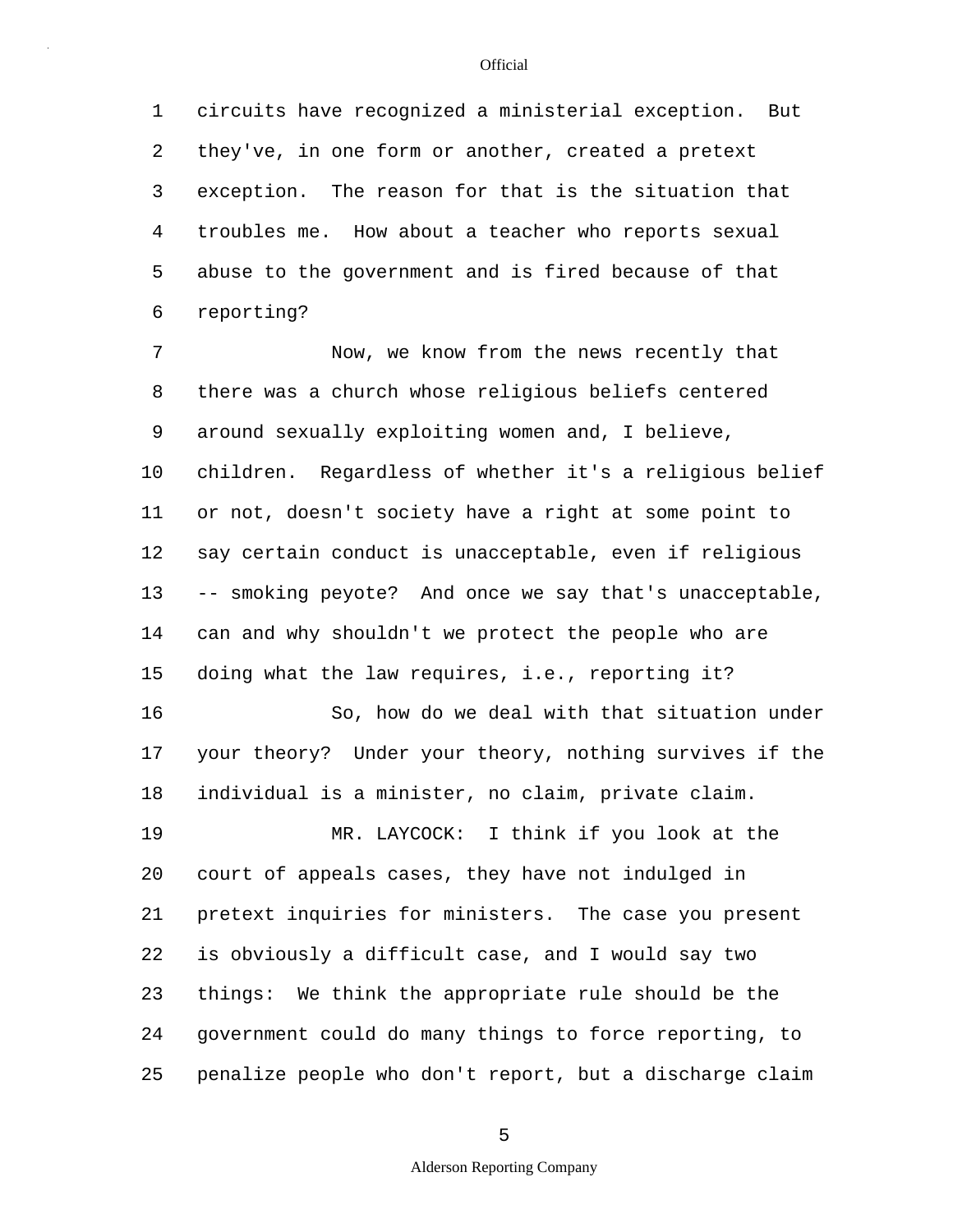5 10 15 20 25 1 by a minister presents the question why she was 2 discharged, and the court should stay out of that. 3 JUSTICE SOTOMAYOR: The problem with that is 4 that it doesn't take account of the societal interest in encouraging the reporting. And, in fact, if we -- if we 6 define the ministerial exception in the way you want, we 7 take away the incentive for reporting; we actually do 8 the opposite of what society needs. 9 MR. LAYCOCK: I understand that concern, and that was my second point, that if you want to carve out 11 an exception for cases like child abuse where the 12 government's interest is in protecting the child, not an 13 interest in protecting the minister, when you get such a 14 case, we think you could carve out that exception. JUSTICE SOTOMAYOR: How? Give me a 16 theoretical framework for this. 17 MR. LAYCOCK: The -- first you have to 18 identify the government's interest in regulation. If 19 the government's interest is in protecting ministers from discrimination, we are squarely within the heart of 21 the ministerial exception. 22 If the government's interest is something 23 quite different from that, like protecting the children, 24 then you can assess whether that government interest is sufficiently compelling to justify interfering with the

6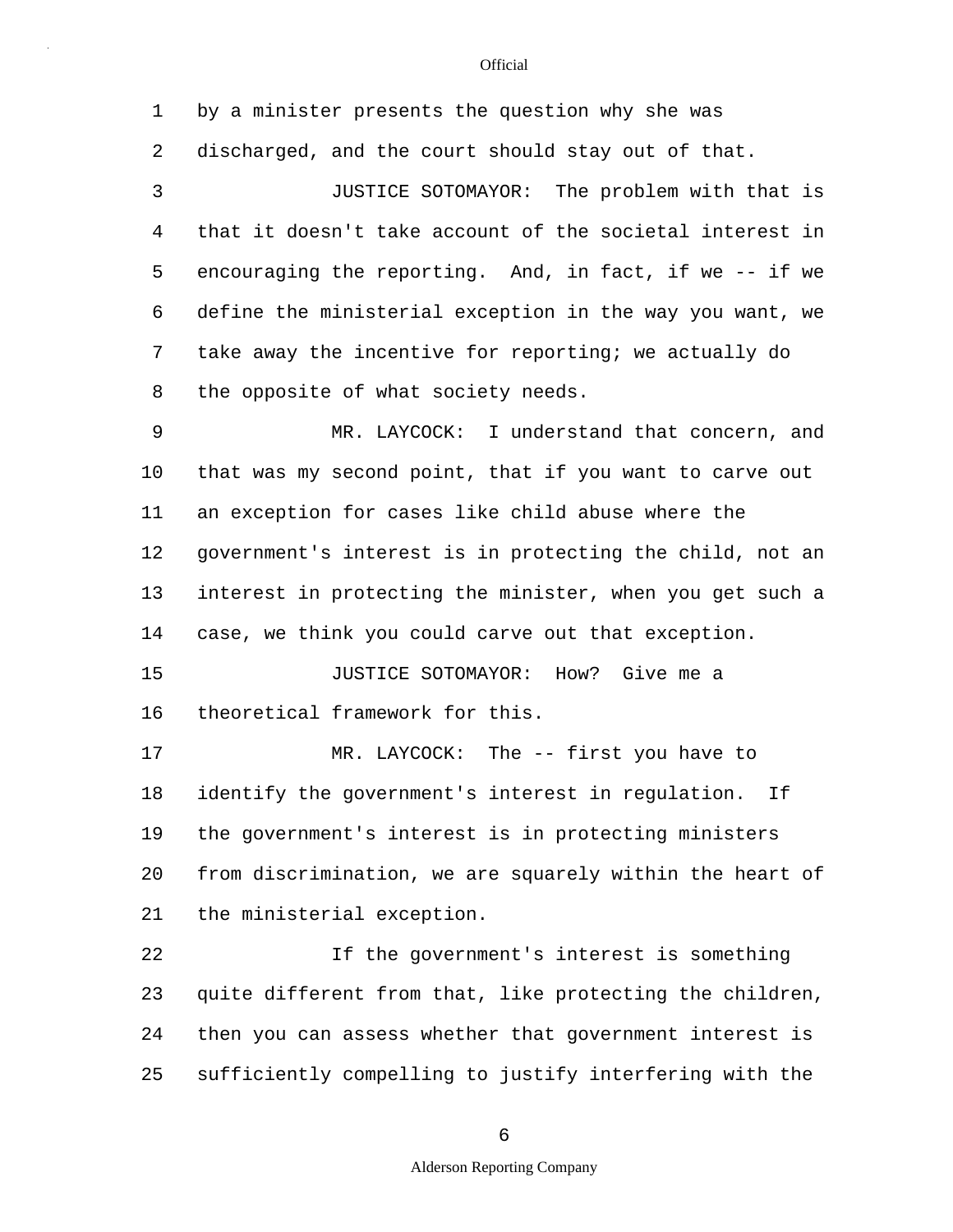5 10 15 20 1 relationship between the church and its ministers. But 2 the government's interest is at its nadir when the claim 3 is: We want to protect these ministers as such. We 4 want to tell the churches what criteria they should apply for -- for selecting and removing ministers. 6 JUSTICE ALITO: Mr. Laycock, the ministerial 7 exception is not something new. It has been widely 8 recognized, as Justice Sotomayor mentioned, by the 9 courts of appeals going back 40 years. So, we can see how the recognition of this exception within -- with 11 certain contours has worked out. And how has it worked 12 out over those past 40 years? Have there been a great 13 many cases, a significant number of cases, involving the 14 kinds of things that Justice Sotomayor is certainly rightly concerned about, instances in which ministers 16 have been fired for reporting criminal violations and 17 that sort of thing? 18 MR. LAYCOCK: The only -- I'm not aware of 19 any such case. The one case I am aware of cuts the other way. A minister, a priest accused of sexually 21 abusing children who was fired, sued to get his job 22 back, and the church invoked the ministerial exception, 23 and that case ended. They were able to get rid of him. 24 There is a cert petition pending in which a

25 teacher with a long series of problems in her school

7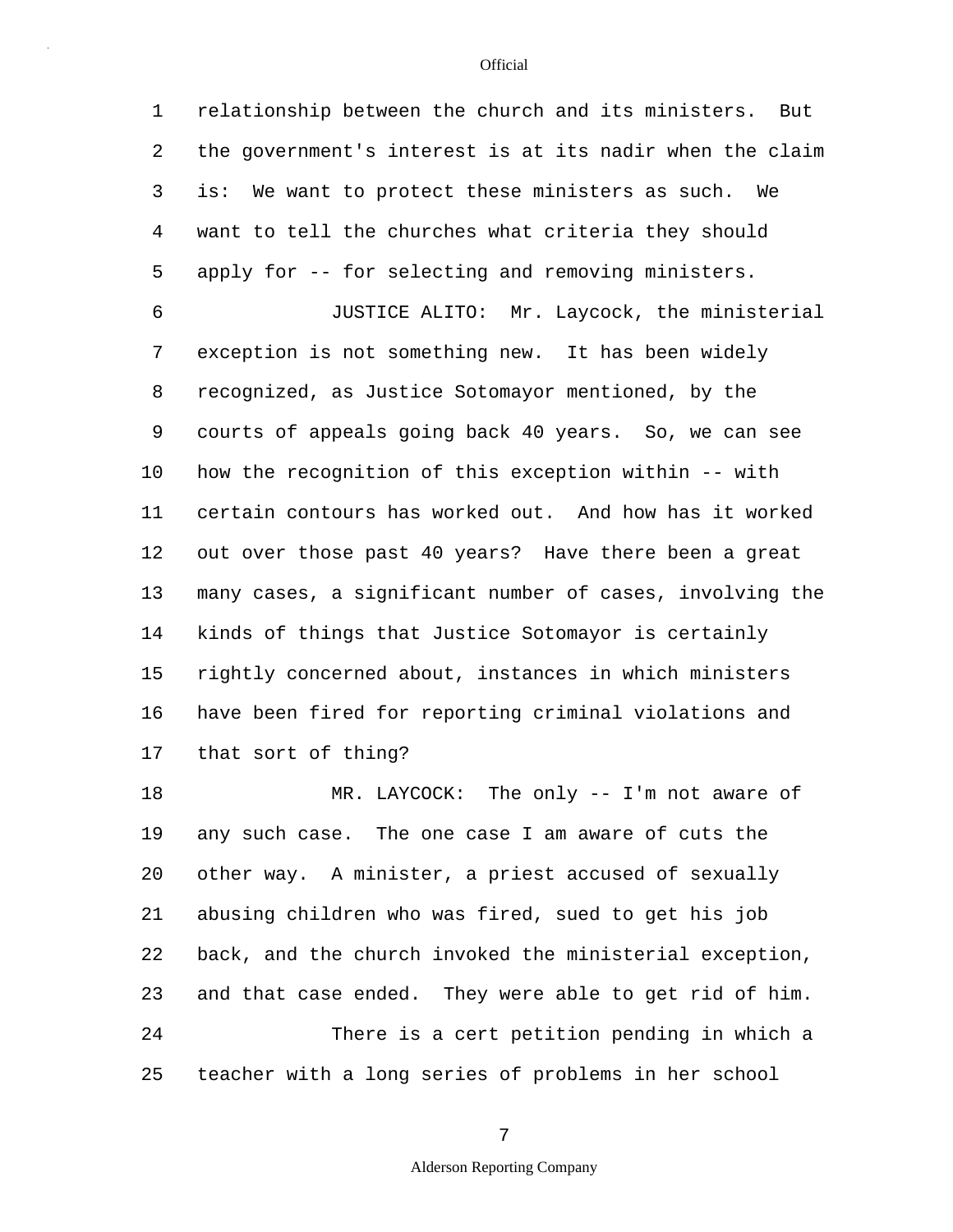5 10 1 called the police about an allegation of sexual abuse 2 that did not happen at the school, did not involve a 3 student of the school, did not involve a parent at the 4 school, someplace else; and -- and called the police and had them come interview a student without any 6 communication with -- with her principal. And the 7 respondents tried to spin that as a case of discharge 8 for reporting sexual abuse. But if you look at the 9 facts, it's really quite different. And those are the only two cases I'm aware of that even approach touching 11 on this problem.

15 12 JUSTICE KENNEDY: But here what we have is a 13 claim of retaliation, so that she can't even get a 14 hearing. So, we can look at the various tests that are proposed here, and I think it's difficult to formulate 16 the tests, but this can't even be -- be litigated 17 because she is discharged. The allegation is that 18 there's a retaliation for even asking for a hearing 19 where these tests could -- could be applied.

20 25 MR. LAYCOCK: Well, she can't get a hearing 21 in civil court. She could have had a hearing in the 22 synod before decisionmakers who would have been 23 independent of the local church. This Court has 24 repeatedly said churches can create tribunals for the governance of their officers. The churches --

**Official** 

Alderson Reporting Company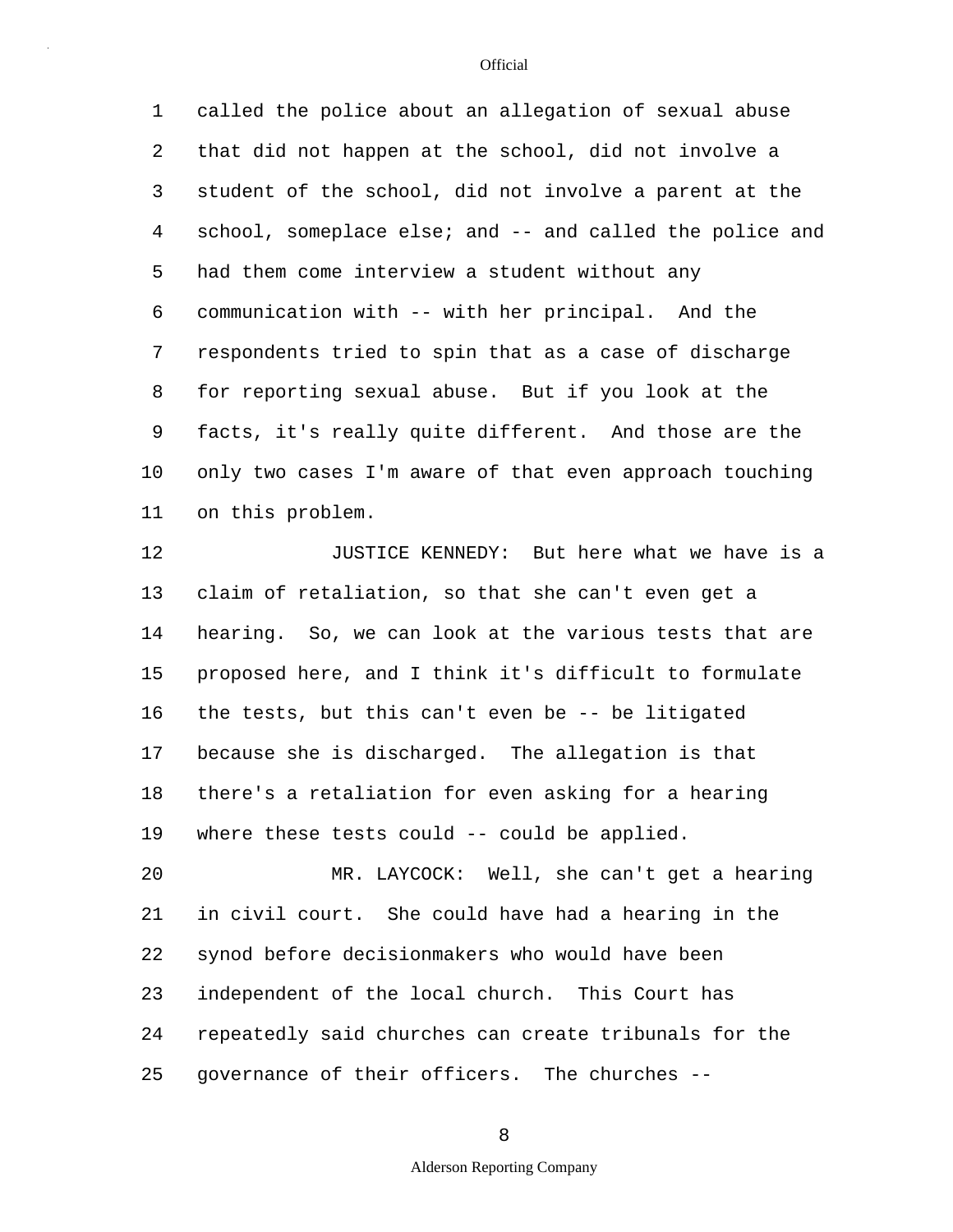| 1               | JUSTICE KENNEDY: Again, that -- that could               |
|-----------------|----------------------------------------------------------|
| 2               | be an argument you could make in the -- in the pretext   |
| 3               | hearing.                                                 |
| 4               | MR. LAYCOCK: Well, it's an argument we make              |
| 5               | in the hearing on whether the ministerial exception      |
| 6               | applies. You know --                                     |
| 7               | JUSTICE KENNEDY: But you're asking for an                |
| 8               | exemption so these issues can't even be tried.           |
| 9               | MR. LAYCOCK: Well, we're asking to apply                 |
| 10              | the exemption --                                         |
| 11              | JUSTICE KENNEDY: It's almost like a summary              |
| 12 <sup>°</sup> | -- like a summary judgment argument.                     |
| 13              | MR. LAYCOCK: It was precisely a motion                   |
| 14              | for $--$                                                 |
| 15              | JUSTICE KENNEDY: And that's the -- that's                |
| 16              | the analogy, I think.                                    |
| 17              | MR. LAYCOCK: It was a motion for summary                 |
| 18              | judgment.                                                |
| 19              | JUSTICE KENNEDY: No, no, no. What she is                 |
| 20              | saying is that you basically gave me summary judgment;   |
| 21              | you didn't allow me to go to the agency to have a proper |
| 22              | test applied. The summary judgment was just an analogy.  |
| 23              | Forget it.                                               |
| 24              | (Laughter.)                                              |
| 25              | MR. LAYCOCK: I'm not entirely sure I                     |

9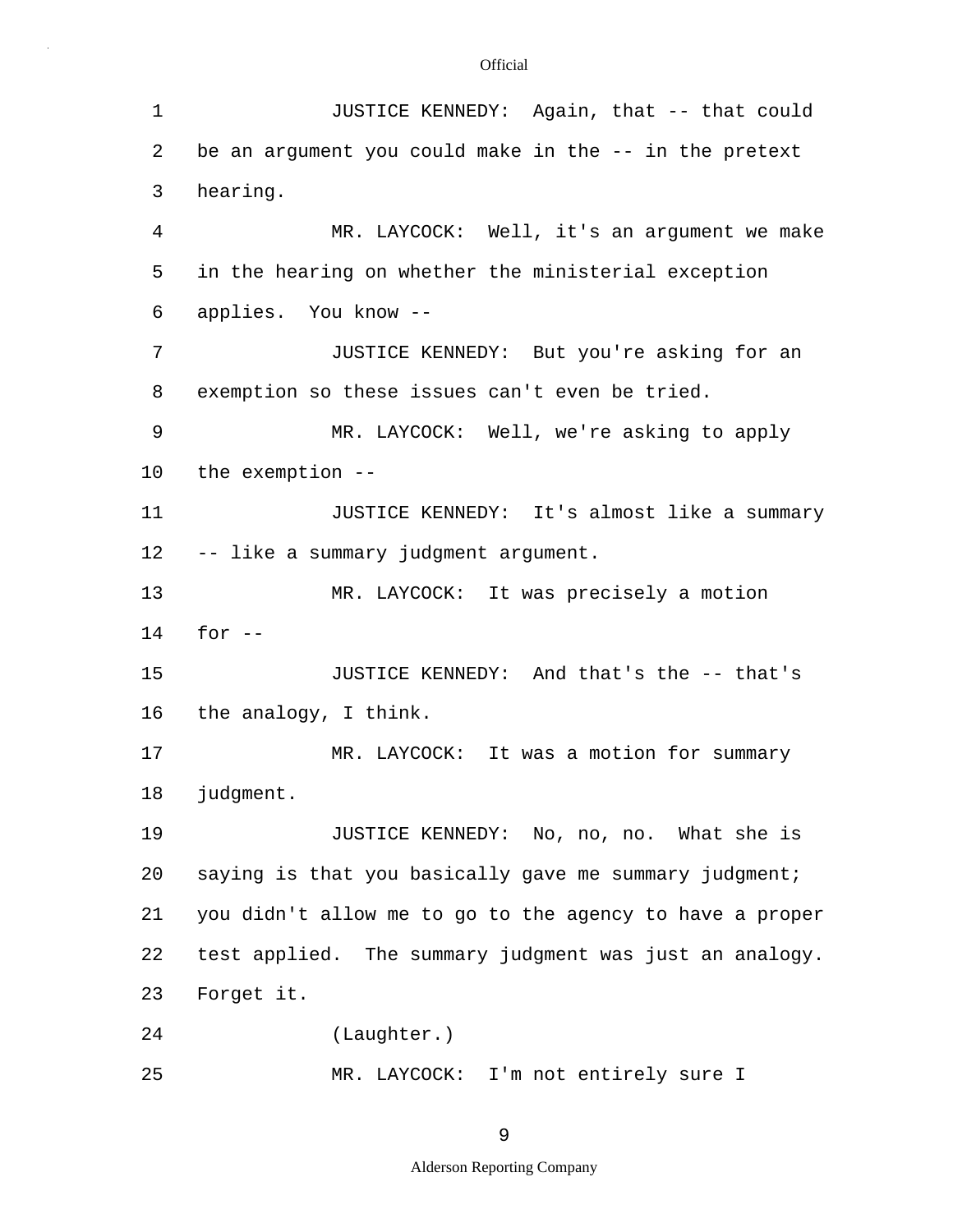1 understand the question. We agree she couldn't go to 2 civil court if she's a minister. She could have gone to 3 the synod. She wasn't cut off from that. She decided 4 not to do it.

5 JUSTICE KENNEDY: But I'm saying if there 6 are some substantial interests the church has that can 7 be litigated in EEOC hearing. She was fired simply for 8 asking for a hearing.

10 9 MR. LAYCOCK: I understand that. But once you start to litigate these cases --

11 JUSTICE SCALIA: I think your point is that 12 it's -- it's none of the business of the government to 13 decide what the substantial interest of the church is.

15 20 14 MR. LAYCOCK: That's one of my points, maybe the most important of my points. These -- these 16 decisions are committed to the churches by separation of 17 church and state, but -- but beyond that, once the -- 18 this process of trying to identify, we can decide some 19 issues in this case and we won't get to other issues in this case doesn't work. As Justice Breyer said in a 21 First Circuit opinion, that requires more and more 22 finely spun distinctions that create entanglement rather 23 than avoid it, Universidad de Bayamon.

25 24 CHIEF JUSTICE ROBERTS: Counsel, you referred to the ministerial exception, but, of course,

#### **Official**

10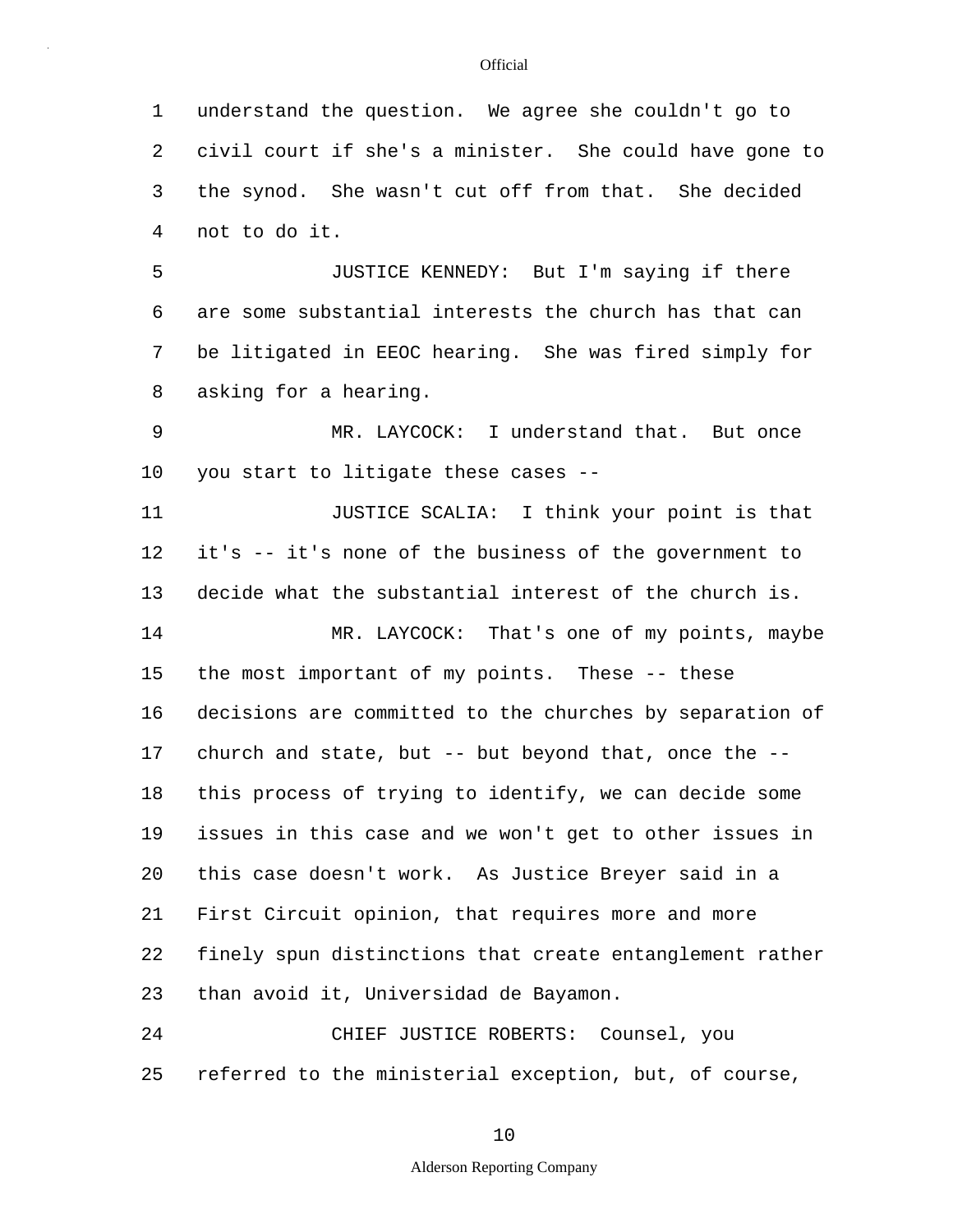1 your position extends beyond ministers. How do we -- 2 how do we decide who's covered by the ministerial 3 exception and who is not?

5 4 MR. LAYCOCK: Right. Here I think it's very easy. She's a commissioned minister in the church. She 6 holds ecclesiastical office. She teaches the religion 7 class.

10 15 8 CHIEF JUSTICE ROBERTS: Well, let's say it's 9 a teacher who teaches only purely secular subjects but leads the class in grace before lunch. Is that somebody 11 who would be covered by the ministerial exception? 12 MR. LAYCOCK: The lower courts have said 13 that person is not covered. And we are not challenging 14 that rule. Obviously, there has to be some kind of quantitative threshold. There will be line-drawing 16 problems. But --

20 25 17 JUSTICE GINSBURG: But I thought your 18 position would be if she's a commissioned minister, as 19 distinguished from a teacher who conducts grace or takes the class to chapel. I'm -- I take it the Chief is 21 asking for somebody in this -- that you categorize as a 22 minister, although mostly she's a math teacher. You 23 would say the extent of her religious duties don't 24 matter; what counts is that she is commissioned as a minister.

11

### Alderson Reporting Company

#### **Official**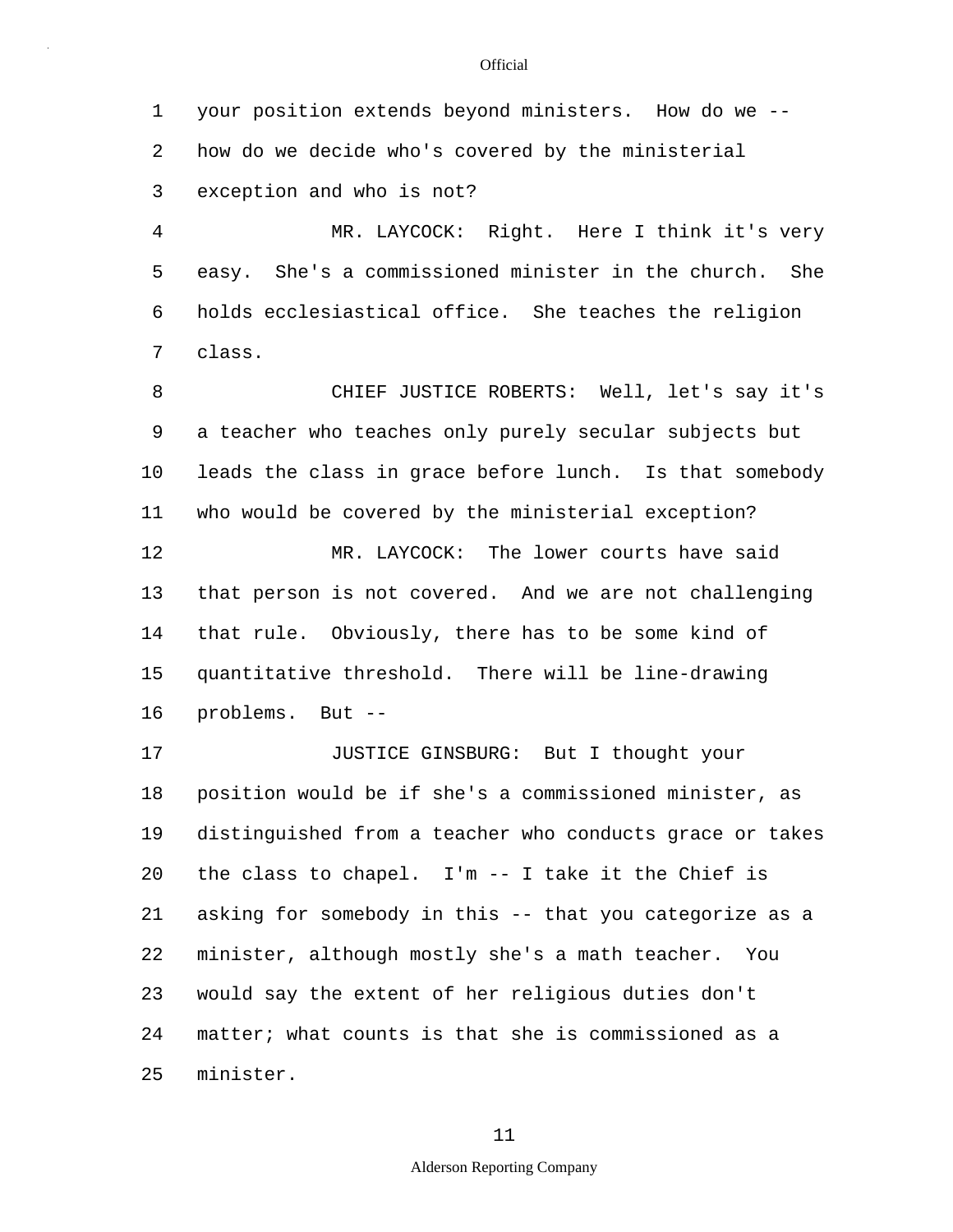| $\mathbf 1$ | MR. LAYCOCK: If she's commissioned as a                    |
|-------------|------------------------------------------------------------|
| 2           | minister and if that is not a sham, then we think that     |
| 3           | makes her a minister. If you have a Jesuit teaching        |
| 4           | physics, we think he is still a priest. And he's still     |
| 5           | controlled by the ministerial exception.                   |
| 6           | JUSTICE SCALIA: Can we try whether it's a                  |
| 7           | I thought you said we couldn't try whether it's a<br>sham? |
| 8           | sham.                                                      |
| 9           | MR. LAYCOCK: Well --                                       |
| 10          | JUSTICE SCALIA: Is a sham different from a                 |
| 11          | pretext?                                                   |
| 12          | (Laughter.)                                                |
| 13          | MR. LAYCOCK: Well, I -- I certainly meant                  |
| 14          | something different from a pretext. A sham is more         |
| 15          | extreme, and it goes to a different point in the           |
| 16          | analysis. You can decide whether she's really a            |
| 17          | minister. That's the threshold question that courts        |
| 18          | must decide. And if we have a person with a ministerial    |
| 19          | title who is doing nothing at all religious or             |
| 20          | ministerial, we have a church that tries to say everyone   |
| 21          | who ever worked for us or ever may is a minister, the      |
| 22          | courts can deal with those cases if they --                |
| 23          | JUSTICE SCALIA: So, you would allow the --                 |
| 24          | the government courts to probe behind the church's         |
| 25          | assertion that this person is a minister? You would        |

12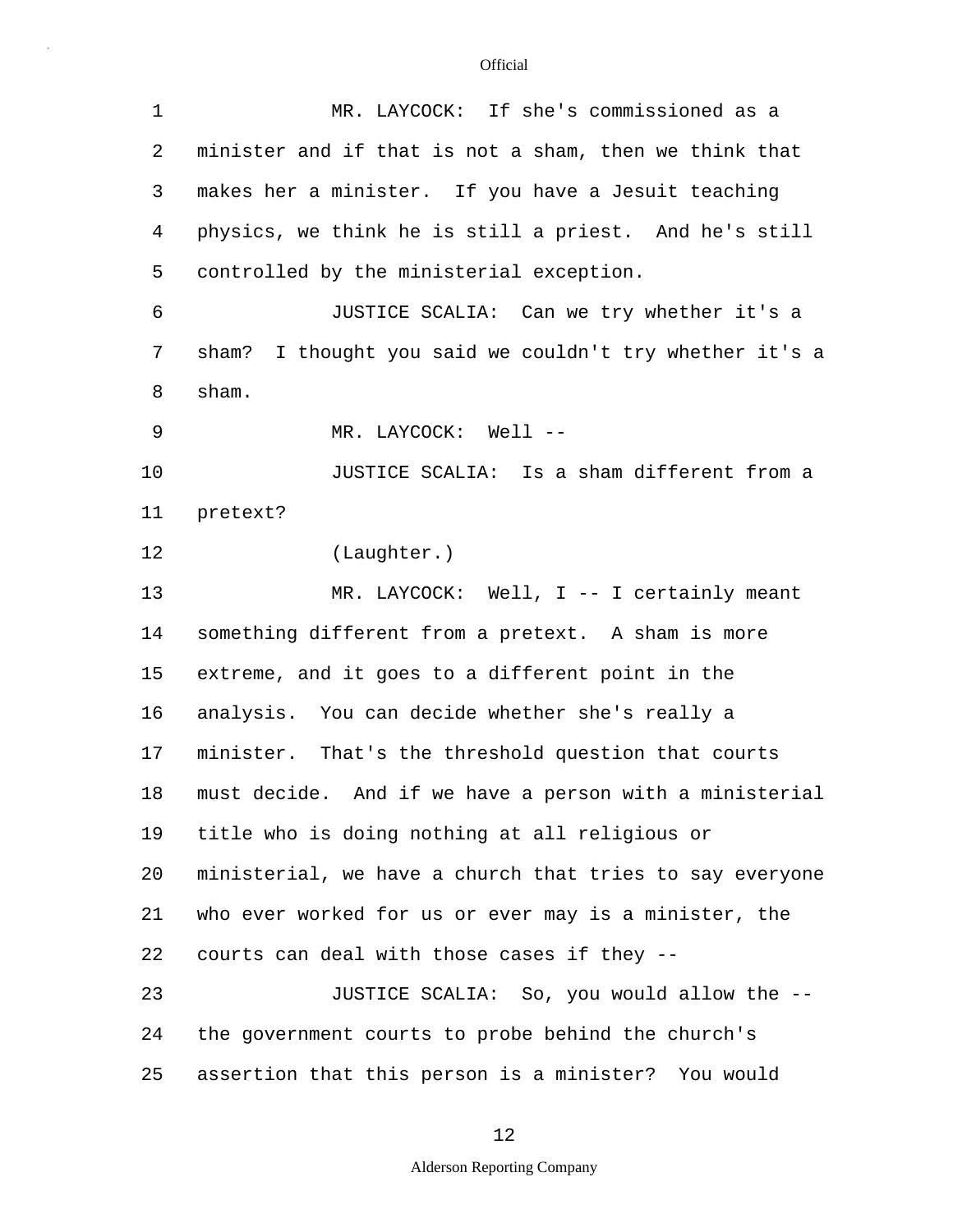5 10 15 20 25 1 allow that, right? But once it is determined that the 2 person is a minister, you would not allow the government 3 to decide whether the firing was a pretext? 4 MR. LAYCOCK: That's right. CHIEF JUSTICE ROBERTS: Well, different 6 churches have different ideas about who's a minister. 7 There are some churches who think all of our adherents 8 are ministers of our faith. Now, does that mean that 9 everybody who's a member of that church qualifies as a minister because that is part of the church's belief? 11 MR. LAYCOCK: I don't -- I don't think it 12 means that. And, again, I -- I think courts have some 13 capacity to look at what this employee is actually 14 doing, and if he's not performing any of the functions of a religious leader, if he's not teaching the faith, 16 then -- 17 CHIEF JUSTICE ROBERTS: Every one of our 18 adherents stands as a witness to our beliefs. And 19 that -- you know, not every church is hierarchical in terms of different offices. 21 MR. LAYCOCK: I understand that. And lay 22 people in many churches are expected to be witnesses, 23 right. So -- 24 JUSTICE KENNEDY: Lay people in many -- MR. LAYCOCK: Lay people have to be

#### 13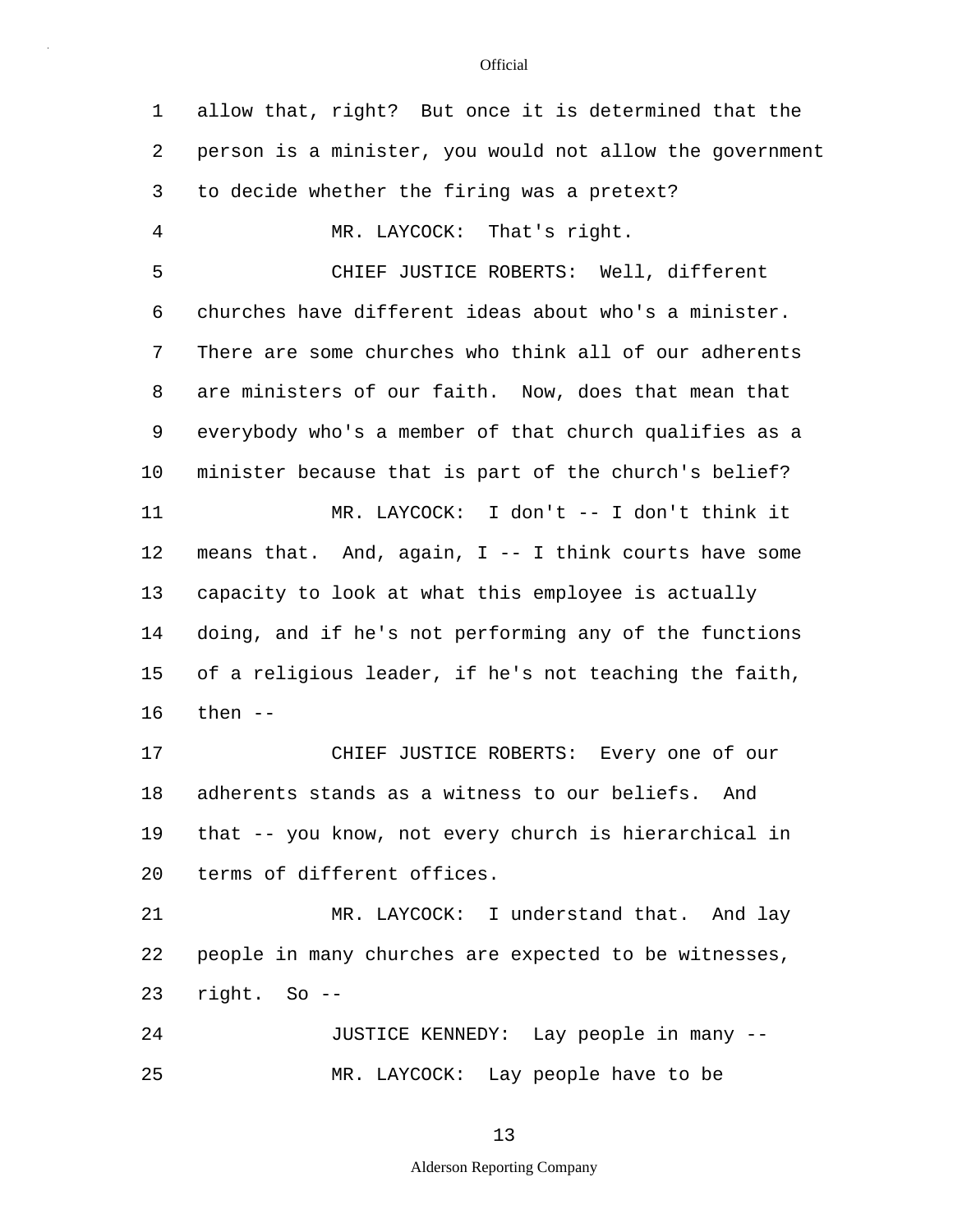1 witnesses. The fact that you're expected to witness to 2 the faith when the occasion arises doesn't make you -- 3 doesn't make you a minister.

5 10 4 JUSTICE KENNEDY: But the answer you gave to the Chief Justice seems to me to be this case. I was 6 interested. I didn't know about this -- this minister 7 capacity in this particular church. And as the Chief 8 Justice indicates, many churches don't have -- some 9 churches don't have what we think of as professional or full-time ministers at all. They're all ministers.

11 MR. LAYCOCK: Right.

15 20 12 **JUSTICE KENNEDY:** And you said, well, that 13 -- that can be litigated, that can be investigated. And 14 I suppose when we do that we say, how many secular functions do you perform? And that's what this case is. 16 But you don't -- you don't even want that issue to be 17 tried. You say that issue can't even be explored. 18 MR. LAYCOCK: How -- you know, how many 19 religious functions you perform can be explored. The issue that can be explored is whether she's a minister.

22 JUSTICE SCALIA: And that term is a legal 23 term. What constitutes a minister is -- is decided by 24 the law, not by the church, right?

25 MR. LAYCOCK: That is correct.

21 We think she clearly is. The issue --

14

### Alderson Reporting Company

#### **Official**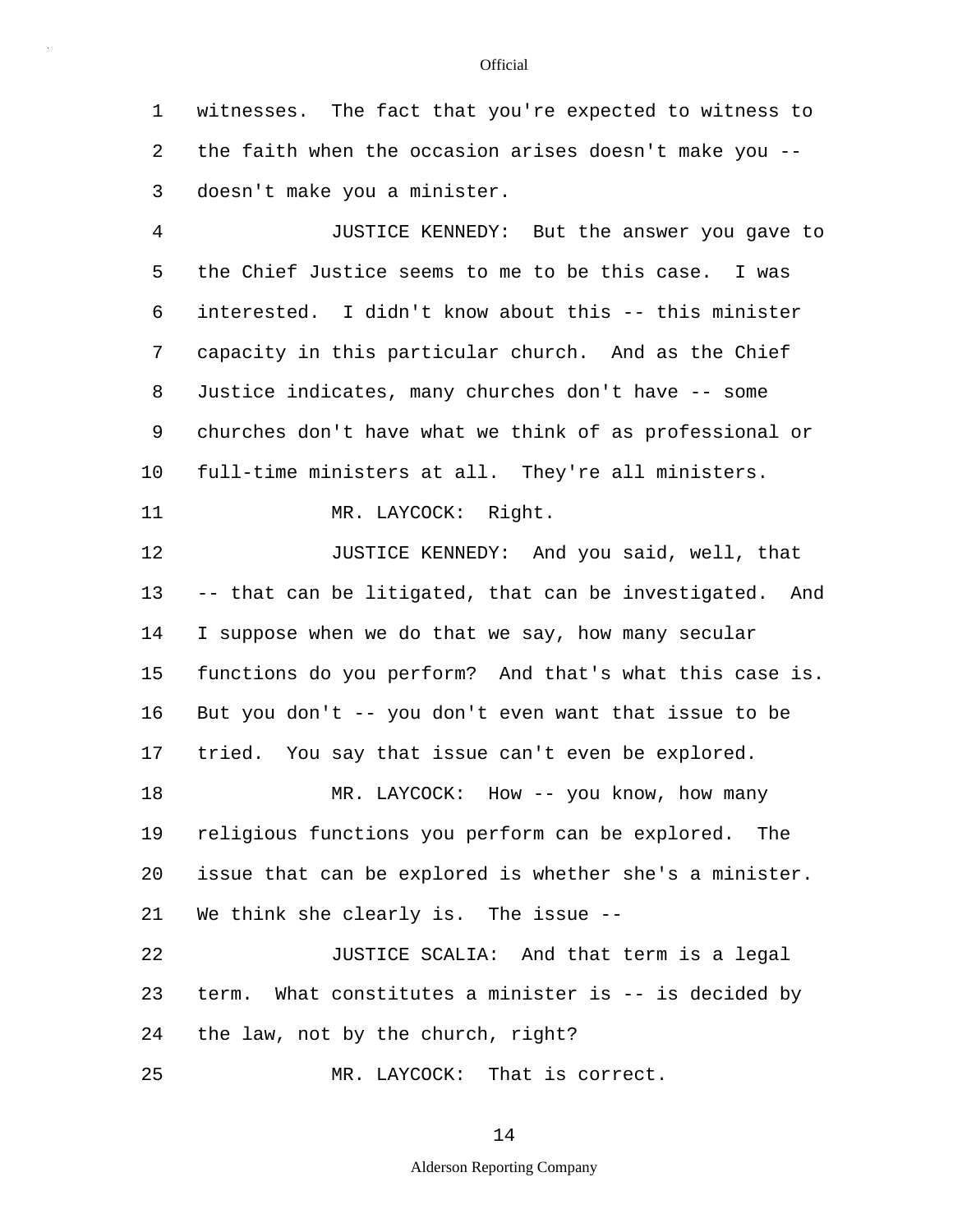5 10 15 20 25 1 JUSTICE SCALIA: Okay. 2 MR. LAYCOCK: That is correct. 3 JUSTICE KAGAN: Is that correct? 4 JUSTICE ALITO: But I thought with a lot of deference to the church's understanding of whether 6 someone is a minister. 7 MR. LAYCOCK: We think there should be 8 deference to good-faith understandings, but we are not 9 arguing for a rule that would enable an organization to fraudulently declare that everyone is a minister when 11 it's not true. You decided the Tony Alamo case 20 years 12 ago. We're not defending that. 13 **JUSTICE SCALIA:** What makes it not true? 14 What is the legal definition of "minister"? What is it? That you have to lead the congregation in their 16 religious services or what? What is it? 17 MR. LAYCOCK: We think -- we think you -- if 18 you teach the doctrines of the faith, if that is part of 19 your job responsibilities, to teach the doctrines of the faith, we think you're a minister. 21 JUSTICE KAGAN: Well, does that mean that 22 any religious teacher is a minister under your theory? 23 So, you know, there may be teachers in religious schools 24 who teach religious subjects, not mathematics, but are not ordained or commissioned in any way as ministers.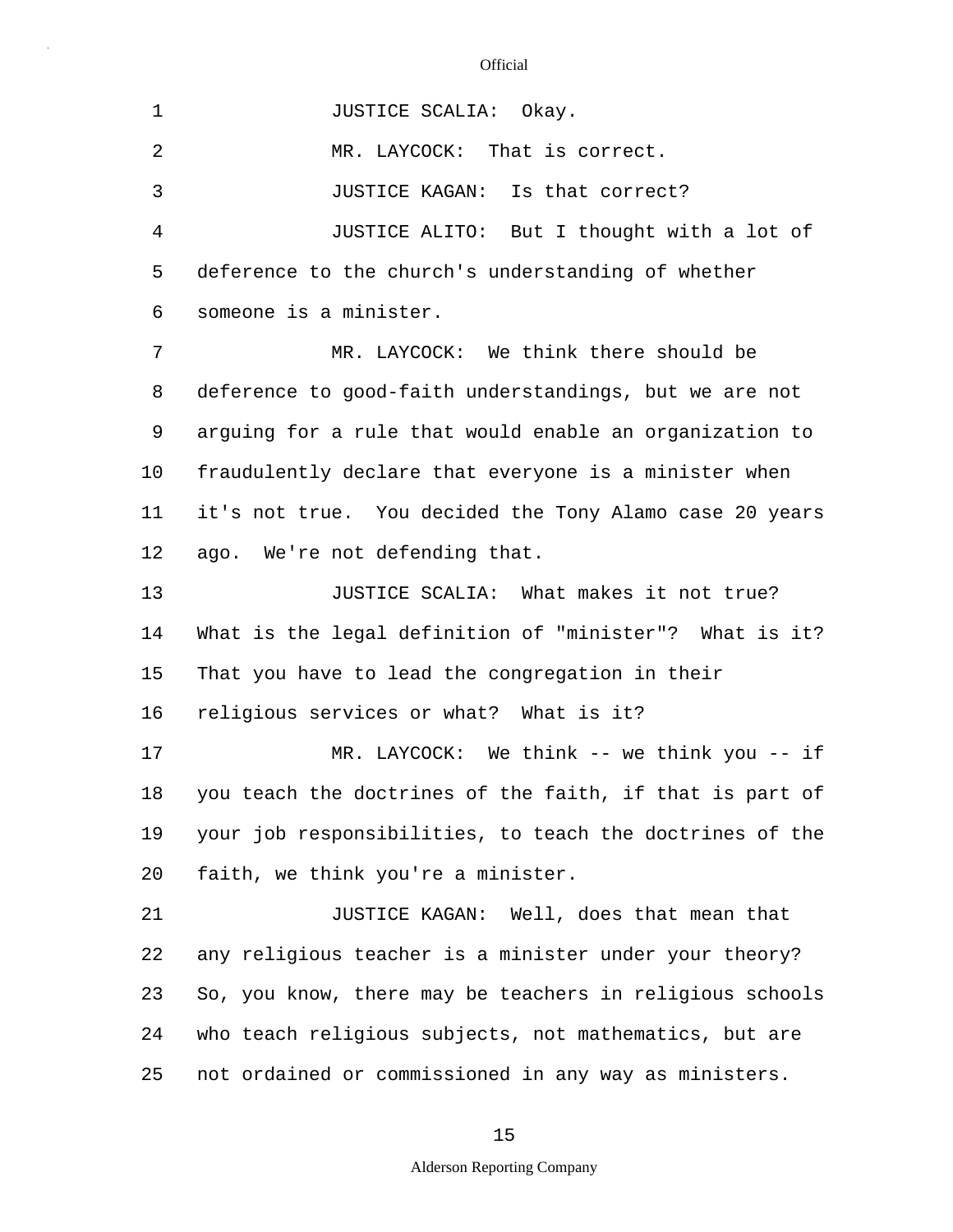1 Are they ministers?

5 2 MR. LAYCOCK: If you're ordained or 3 commissioned, that makes it very easy. If you teach the 4 religion class, you teach an entire class on religion, we think you ought to be within this rule.

10 15 6 JUSTICE GINSBURG: I thought that it was 7 part of -- it was agreed that there was no fact dispute 8 that what she did, her duties at the school, did not 9 change from when she was a contract teacher, and therefore not a minister, and then she takes courses and 11 is qualified to become a minister, but what she's doing 12 at the school is the very same thing. And I thought 13 that was the basis for the -- the decision that we're 14 reviewing, that there was no difference at all in what she did before she was commissioned and after she was 16 commissioned.

20 25 17 MR. LAYCOCK: That -- that's what the Sixth 18 Circuit said. What they -- what -- you know, I don't 19 think that changes the nature of the functions that were being performed. But what's relevant to that, that they 21 neglected was these noncommissioned -- these teachers 22 who were not commissioned ministers, the lay and 23 contract teachers, were fill-ins only when no called 24 teacher was available, and Perich identifies only one person for 1 year.

16

### Alderson Reporting Company

**Official**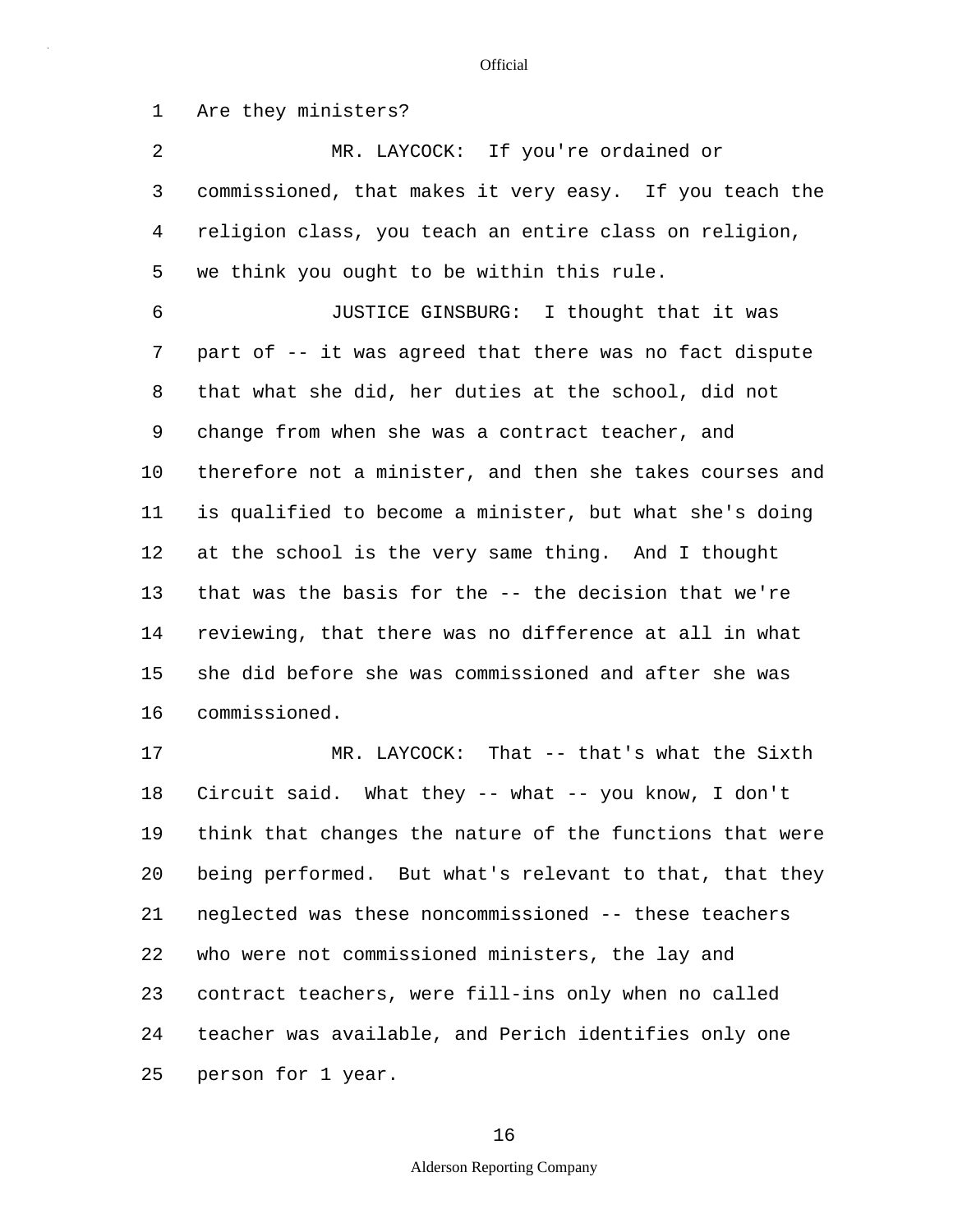| $\mathbf 1$ | JUSTICE GINSBURG: But you're isolating one               |
|-------------|----------------------------------------------------------|
| 2           | parish, but there was something in one of these briefs   |
| 3           | that said the majority of the teachers in the Lutheran   |
| 4           | schools -- let's see where it was. I think it was --     |
| 5           | JUSTICE KENNEDY: While Justice Ginsburg is               |
| 6           | looking, I had -- I had the same impression, that        |
| 7           | whether you're commissioned or not commissioned doesn't  |
| 8           | necessarily mean you can't teach a religious class.      |
| 9           | MR. LAYCOCK: Well, it doesn't --                         |
| 10          | JUSTICE KENNEDY: And again, that's                       |
| 11          | something that -- that can be heard. You don't even      |
| 12          | want to hear it.                                         |
| 13          | $MR. LAYCOCK: That's -- it is not uncommon,$             |
| 14          | even with ordained ministers, it's not uncommon among    |
| 15          | Protestants, to recognize an ordination from a different |
| 16          | denomination that has similar teachings. So, when --     |
| 17          | when they can't find a called minister to cover a class  |
| 18          | and they hire another Christian from another             |
| 19          | conservative Protestant denomination, they say: While    |
| 20          | you teach here, you're required to teach Lutheran        |
| 21          | doctrine.                                                |
| 22          | JUSTICE SOTOMAYOR: I'm sorry. Going back                 |
| 23          | to the question Justice Kagan asked you, if one of these |
| 24          | Protestant teachers that's not Lutheran led the          |
| 25          | cafeteria prayer, as they are required to, you're now    |

17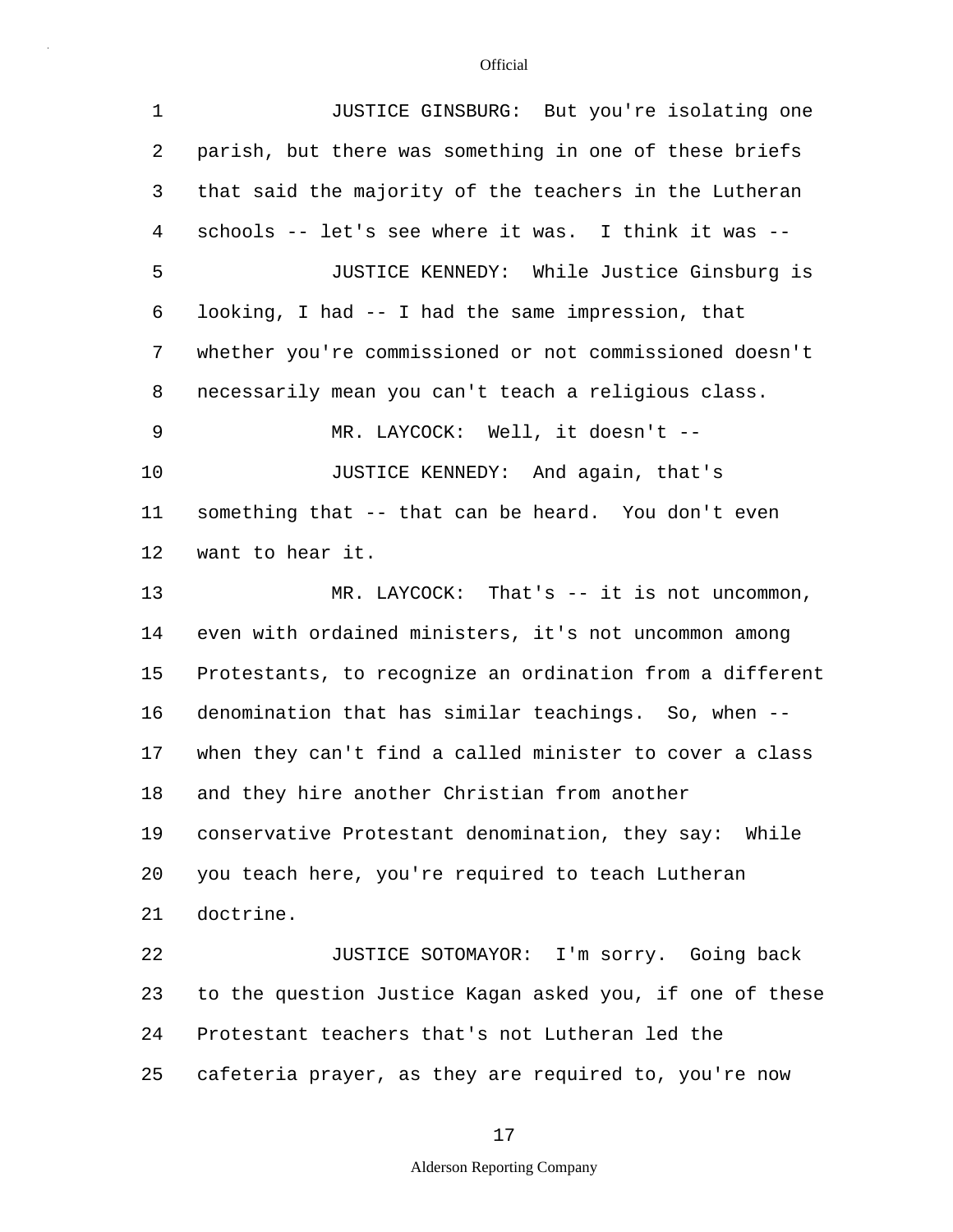5 10 15 20 25 1 saying that the law must recognize that lay teacher as a 2 minister and apply the ministerial exception, even 3 though the religion doesn't consider her a minister? 4 MR. LAYCOCK: I -- I didn't say that. I said -- 6 JUSTICE SOTOMAYOR: Well, but that was the 7 answer you gave. If she taught a religious class -- 8 MR. LAYCOCK: If she teaches a religion 9 class, not if she merely leads a prayer. JUSTICE SOTOMAYOR: So, what is your 11 definition of "minister"? Maybe we need to find out. 12 So, it's not a title. It's really -- the only 13 function -- you're saying anyone who teaches religion? 14 MR. LAYCOCK: I think if you teach the religion class, you're clearly a minister. But if you 16 are -- if you hold an ecclesiastical office, that makes 17 this a very easy -- 18 JUSTICE SCALIA: Okay, but this is -- you're 19 saying a fortiori, but basically you'd be here anyway even if she hadn't been ordained; right? 21 MR. LAYCOCK: That's correct. 22 JUSTICE SCALIA: Okay. 23 JUSTICE BREYER: What is your take -- what 24 is your reaction to a less dramatic kind of holding? Suppose we were to say the truth is that the particular

### 18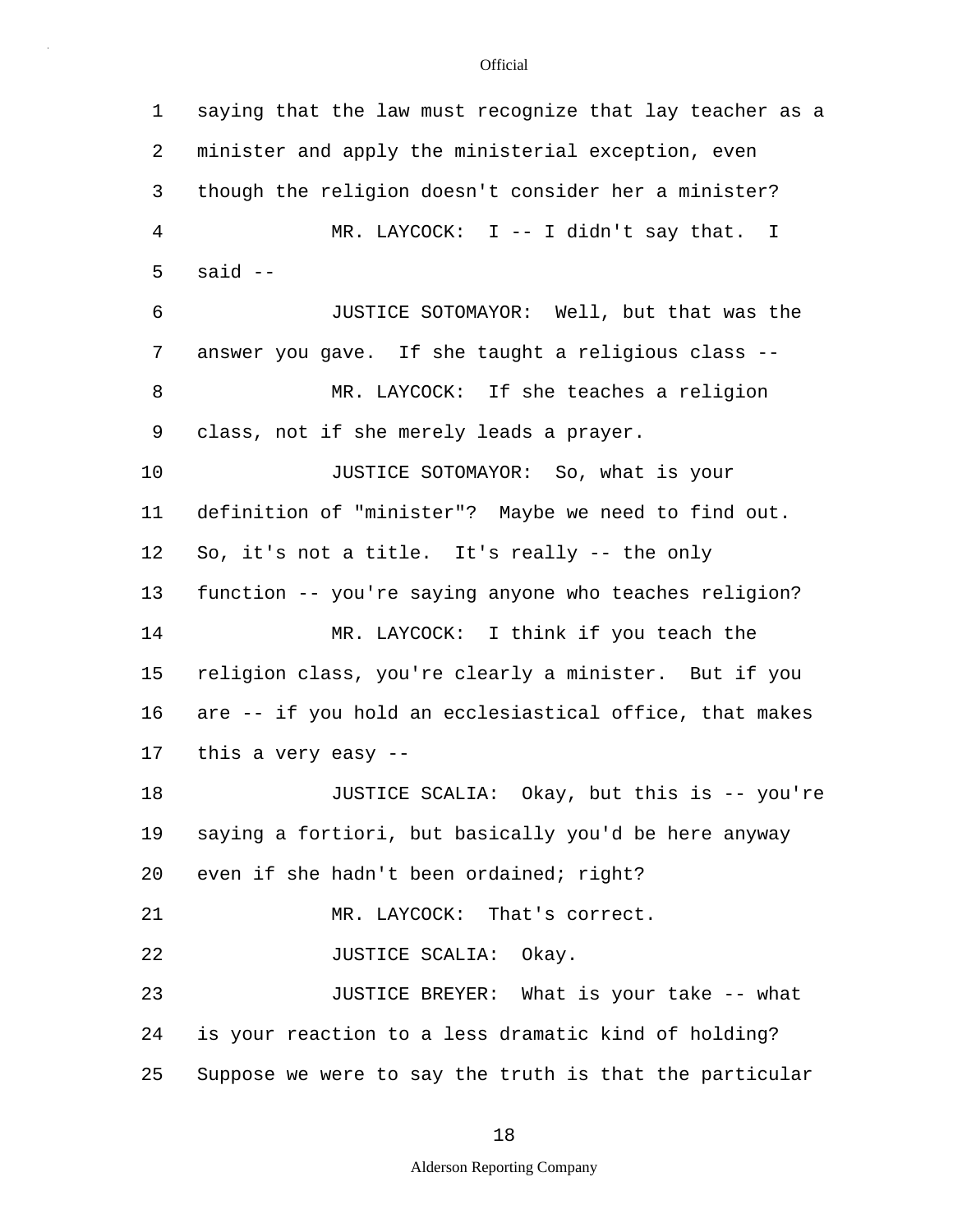5 1 individual here does have some religious obligations in 2 teaching and quite a lot that aren't. So, she's sort of 3 on the edge. At the same time, there is a statute 4 which, whether it applies or not, you could take the principle, and it says a religious organization like 6 your client may require that she conform to the 7 religious tenets of the organization.

10 15 8 So, Congress focused on this. And the 9 district court looks at it, and suppose it were to decide: That's true, but there's no evidence here at 11 all that religious tenets had anything to do with her 12 being dismissed. No one mentioned them. She didn't 13 know about them. I didn't until I read the very 14 excellent brief filed by the Lutherans that explained the nature of taking civil suits. No one said that to 16 her, whether it was in someone's mind or not. She found 17 out on motion for summary judgment. So, therefore, this 18 wasn't an effort by the religious organization to 19 express its tenets. She was dismissed.

20 25 She could have -- they could have had a 21 defense, but it doesn't apply, and, therefore, even 22 though she's sort of like a minister, she loses. 23 What are your objections to that? 24 MR. LAYCOCK: Well, my first objection is I don't think those are remotely the facts here. You

19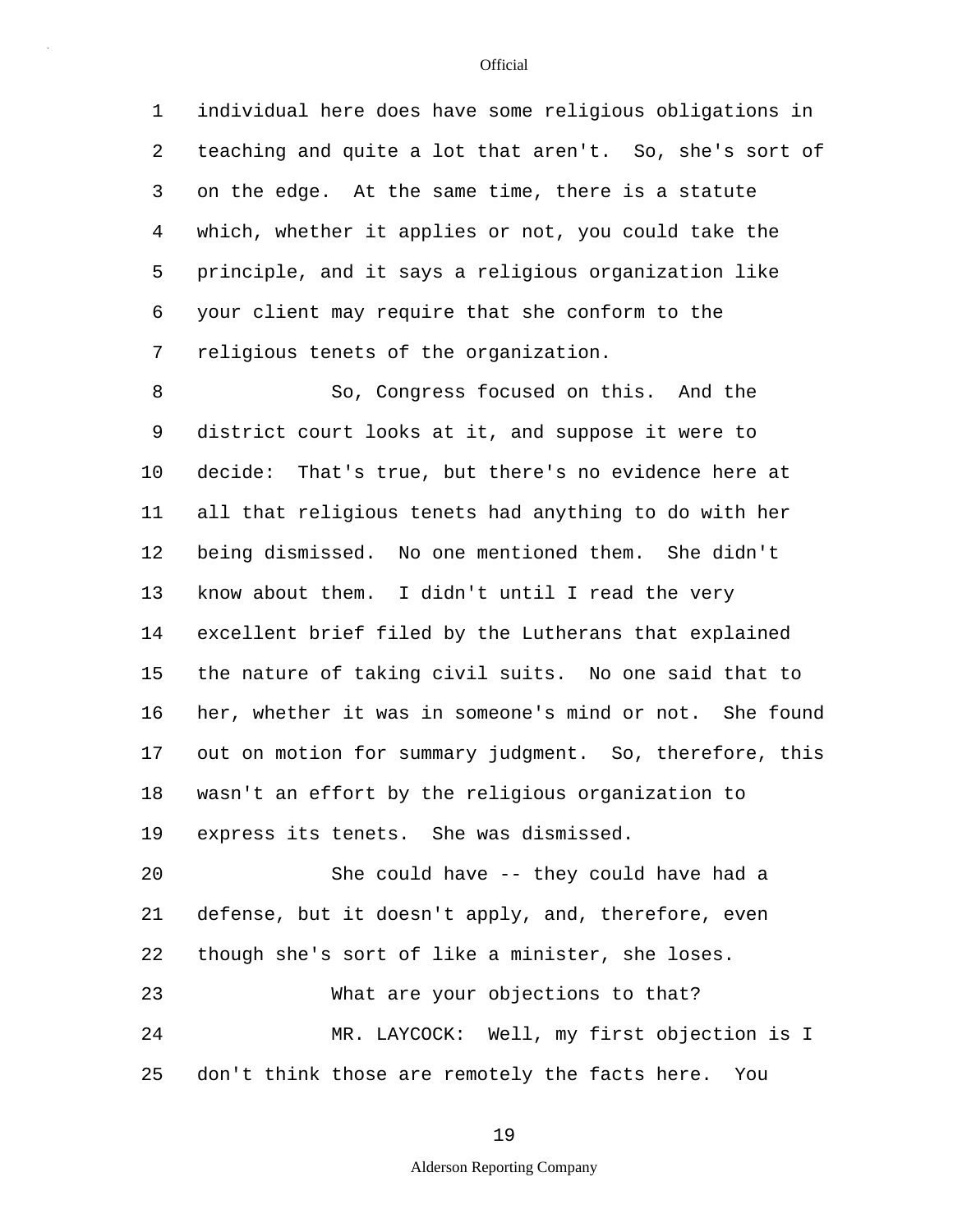5 10 15 20 25 1 know, this teaching is clearly stated, embodied in an 2 elaborate dispute resolution process. You don't ask  $3$  for  $-$ 4 JUSTICE BREYER: Did anyone mention that to her? 6 MR. LAYCOCK: Indeed. 7 JUSTICE BREYER: Really? My law clerk 8 couldn't find it. Can you tell me where -- where 9 someone did say the reason we're dismissing you is because of our religious doctrine that you cannot bring 11 civil suits? 12 MR. LAYCOCK: Page 55 of the joint appendix, 13 which is the letter that -- where they tell her that 14 they're going to recommend recission of her call, they say, because -- because of insubordination and because 16 you threatened to sue us. 17 JUSTICE BREYER: I mean, does anyone explain 18 to her, which she might not have known, that this is a 19 religious doctrine that you are supposed to go to the synod or whatever, and you're not supposed to go to 21 court? 22 MR. LAYCOCK: She -- 23 JUSTICE BREYER: Of course, they wanted to 24 fire her because she threatened to sue them. But what I'm wondering is, is there anywhere before the motion

20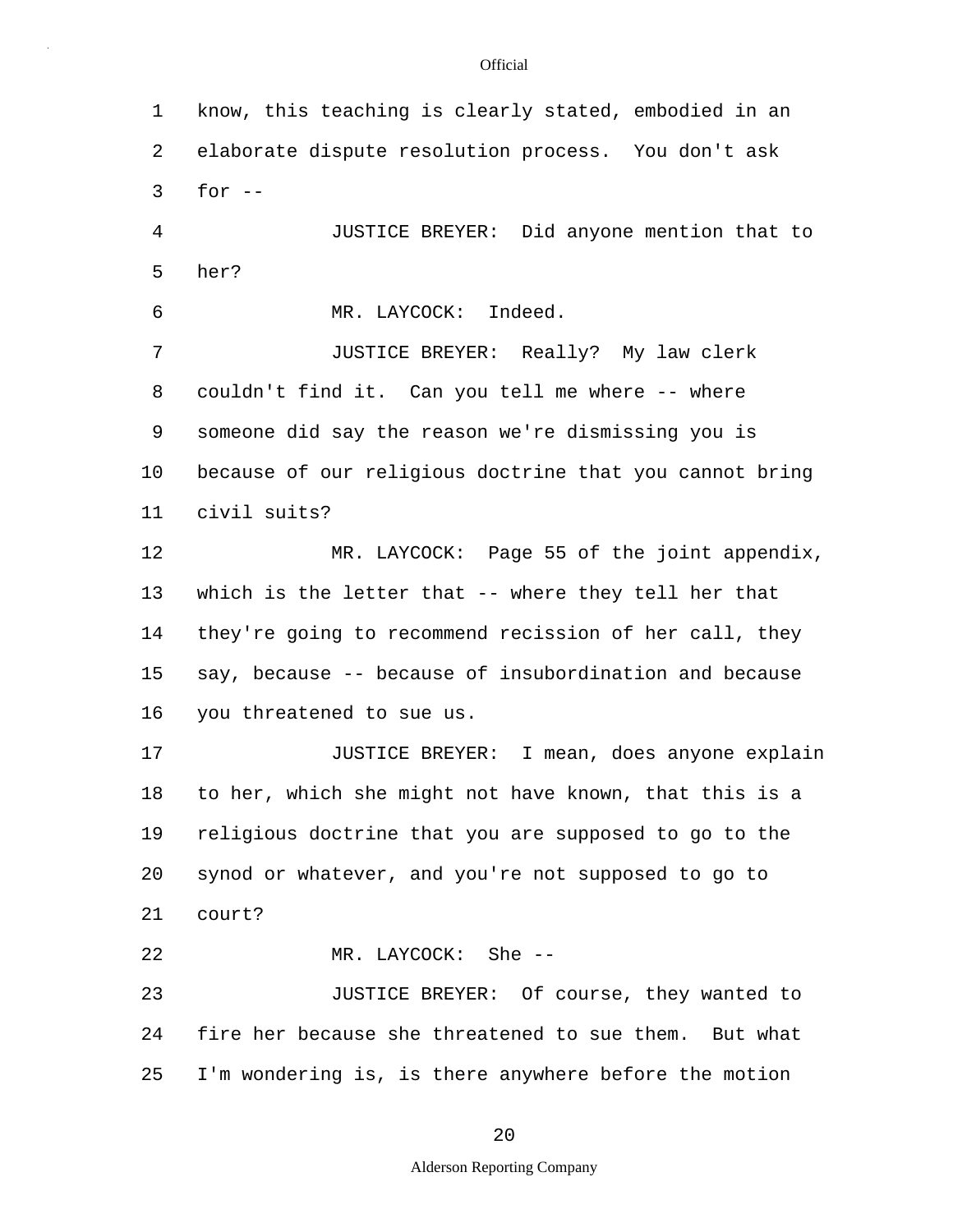| 1  | for summary judgment where someone explains to her, our  |
|----|----------------------------------------------------------|
| 2  | motivation here is due to our religious tenet?           |
| 3  | MR. LAYCOCK: You don't assess the                        |
| 4  | importance of a doctrine by asking the person --         |
| 5  | JUSTICE BREYER: No, no. I understand that.               |
| 6  | But I went on a different piece of -- matter, that the   |
| 7  | people who were involved in this were doing it for       |
| 8  | religious rather than civil reasons. I'm just wondering  |
| 9  | what the evidence is that they knew there was such a     |
| 10 | doctrine, that they were motivated by the religious      |
| 11 | doctrine, and that they expressed that to her. I         |
| 12 | just -- I'll look at page 55. Is there anything else I   |
| 13 | should look at?                                          |
| 14 | MR. LAYCOCK: The principal --                            |
| 15 | JUSTICE GINSBURG: Is it -- is it in the                  |
| 16 | handbook? I mean, one of the objections -- if this --    |
| 17 | if this is a rule that's going to bind the teachers,     |
| 18 | then you would expect to find it in the handbook. But    |
| 19 | the handbook doesn't tell her, if you complain to the    |
| 20 | EEOC about discrimination, then you will be fired.       |
| 21 | MR. LAYCOCK: Well, I don't know if it does               |
| 22 | or it doesn't, because the handbook is not in the record |
| 23 | except for a short excerpt. But she knew about this      |
| 24 | rule.                                                    |
| 25 | JUSTICE ALITO: Well, Mr. Laycock, could                  |

21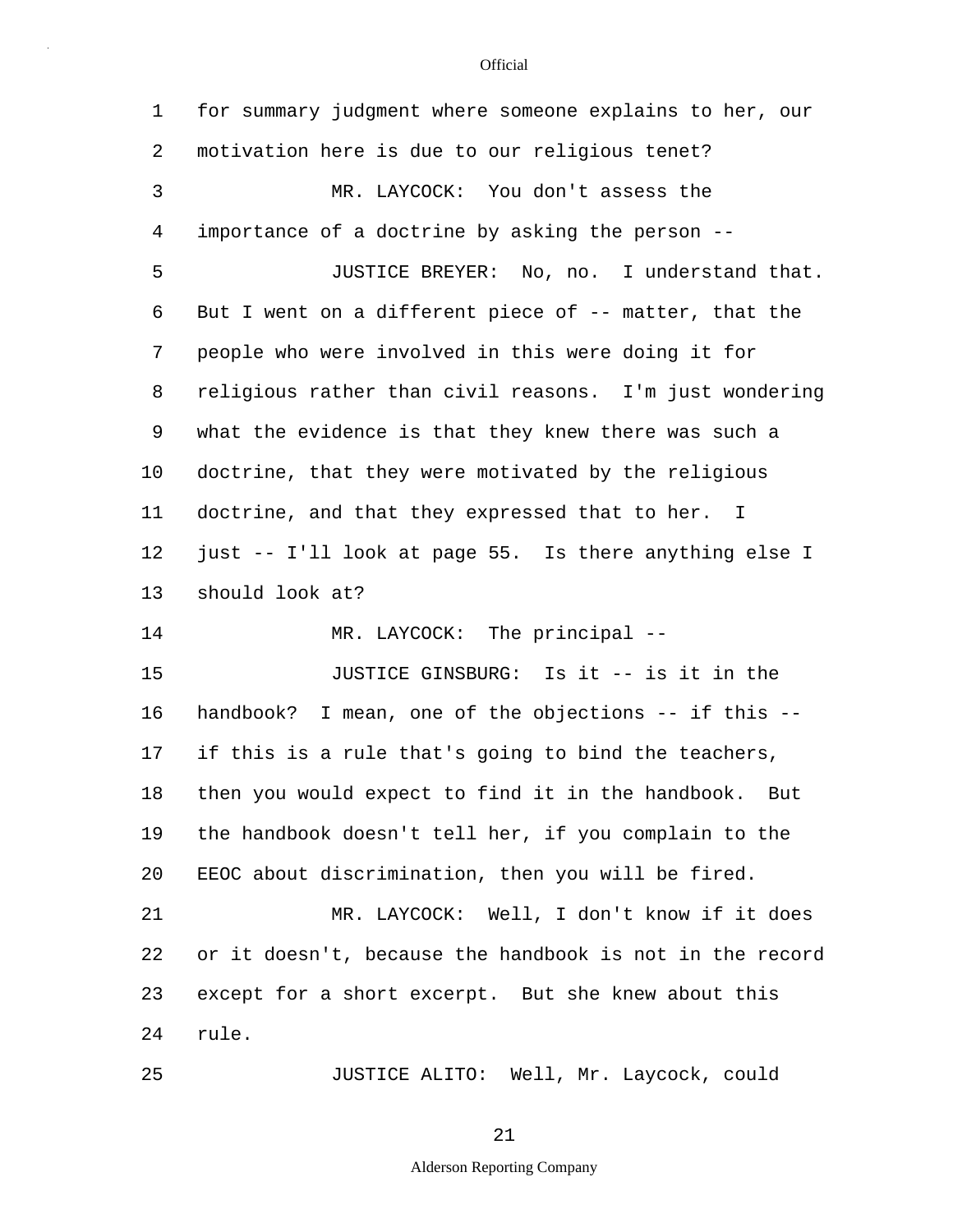| 1       | you --                                                  |
|---------|---------------------------------------------------------|
| 2       | JUSTICE BREYER: I'm looking for a citation              |
| 3       | in the record? I just wonder, is there anything you     |
| 4       | want me to read other than page 55?                     |
| 5       | MR. LAYCOCK: Yes. The principal in her                  |
| 6       | deposition says: The minute she said she might sue, I   |
| 7       | said you can't do that; you're a called teacher.        |
| 8       | The testimony is the board talked about it              |
| 9       | at their meeting on February 22nd. I think that's also  |
| $10 \,$ | in the principal's deposition. The president of the     |
| 11      | congregation, who did not deal directly with Perich,    |
| 12      | said -- said it was one of the first things that he     |
| 13      | thought about. Perich was a lifelong Lutheran. She      |
| 14      | worked 11 years in Lutheran schools. She had these      |
| 15      | eight theology courses. It's simply not credible that   |
| 16      | she didn't know about this doctrine.                    |
| 17      | JUSTICE ALITO: Mr. Laycock, doesn't this                |
| 18      | inquiry illustrate the problems that will necessarily   |
| 19      | occur if you get into a pretext analysis? The question  |
| 20      | of was she told that she had violated the church's      |
| 21      | teaching about suing in a civil tribunal? Well, that    |
| 22      | depends. The significance of -- let's assume she wasn't |
| 23      | told. The significance of that depends on how central a |
| 24      | teaching of Lutheranism this is.                        |
| 25      | It's like -- suppose a Catholic priest got              |

## 22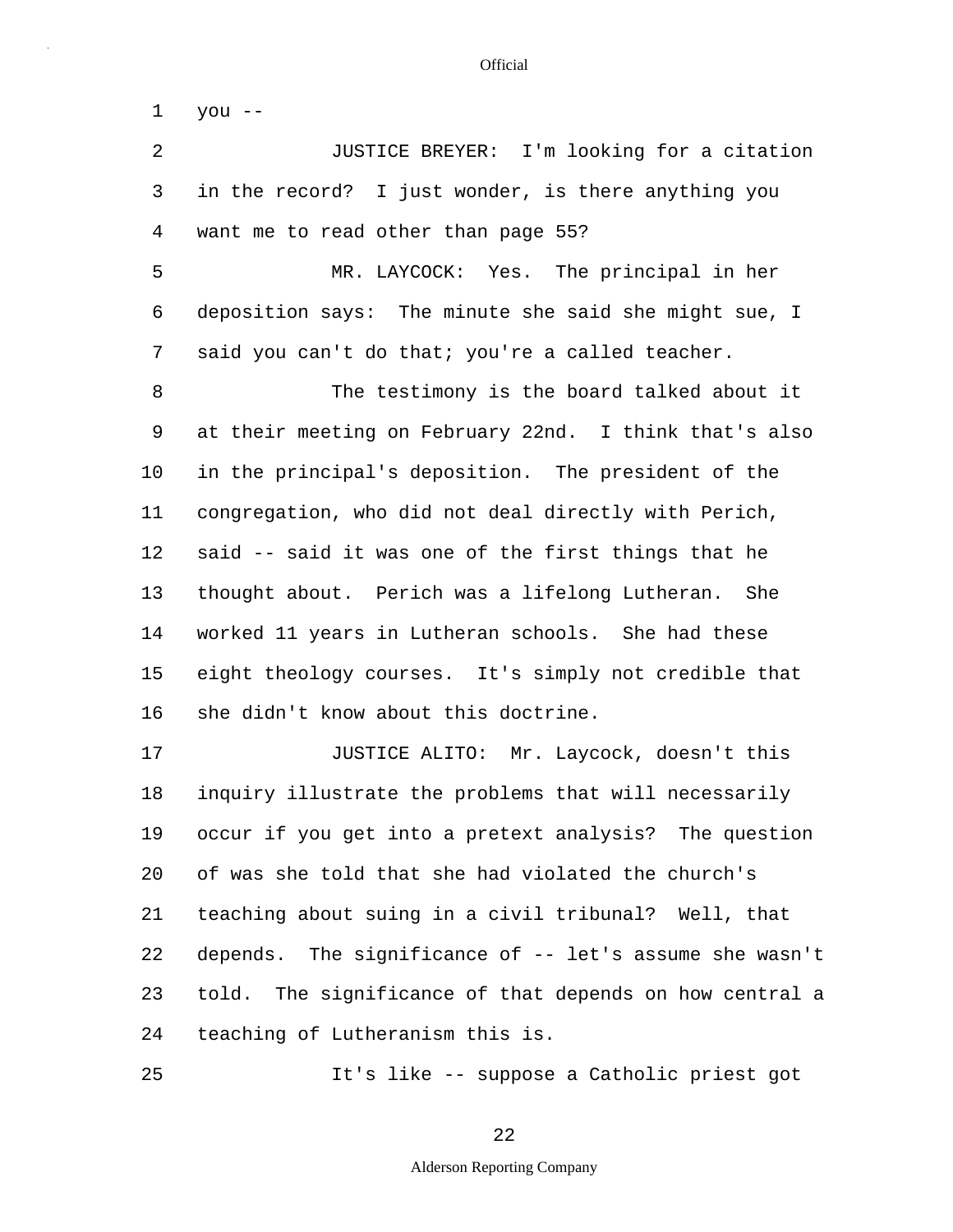5 1 married and the bishop said, I'm removing you from your 2 parish because of your conduct. Now, there wouldn't be 3 much question about why that was done. So, you'd have 4 to get in, what did Martin Luther actually say about - about suing the church or other Christians in a civil 6 tribunal? Is this really a central tenet of 7 Lutheranism? Isn't that the problem with going into 8 this pretext analysis?

10 9 MR. LAYCOCK: That's just part of the problem. You've got to figure, how does this doctrine 11 work? How important is it? How does it apply to the 12 facts of this case? How does it interact with other 13 doctrines?

15 20 14 JUSTICE GINSBURG: Mr. Laycock, you, in order, I think, to dispel the notion that nothing is 16 permitted, in your reply brief you say there are many 17 suits that could be brought that would not be 18 inappropriate. And I think it's on page 20 of your 19 reply brief. But I don't understand how those would work if the policy is you're a minister; if you have 21 quarrels with the church or a co-worker, we have our own 22 dispute resolution, and you don't go outside.

25 23 But you say tort arising from unsafe working 24 conditions. Suppose one of these commissioned workers said, I think that there are unsafe working conditions

#### **Official**

Alderson Reporting Company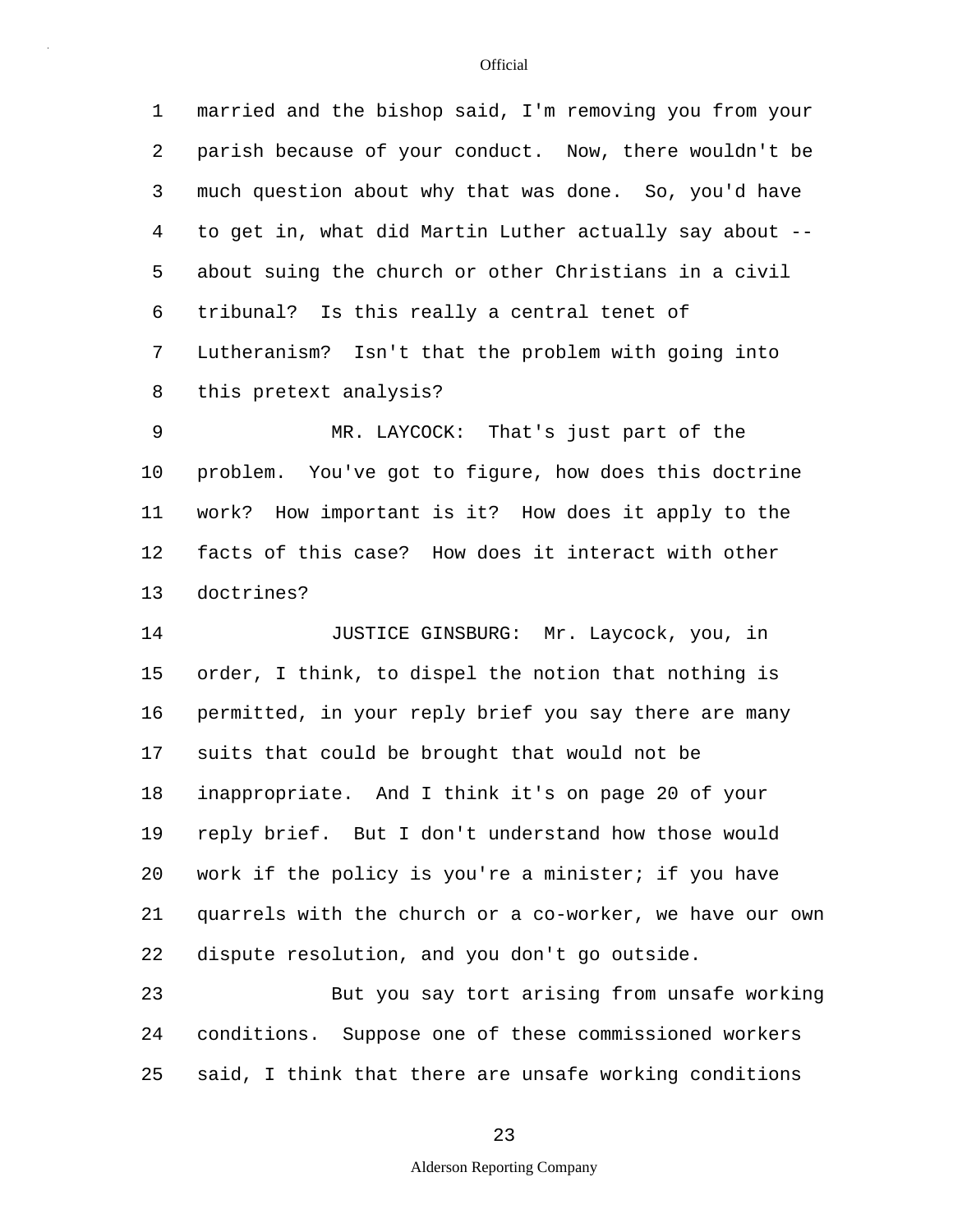5 10 15 20 25 1 and I'm going to complain to the Occupational Health and 2 Safety Agency. And wouldn't she get the same answer: 3 This has to be solved in-house. You don't go to an 4 agency of the state. Why -- I don't follow why the tort claim 6 based on unsafe working conditions would not fall under 7 the same ban on -- keeping disputes in-house? 8 MR. LAYCOCK: Well, it may or it may not. 9 The rule on internal dispute resolution is most emphatically and clearly stated as applying to disputes 11 over fitness for ministry, and a tort claim may not be a 12 dispute over fitness for ministry, but what -- 13 JUSTICE GINSBURG: But I thought the reason 14 that she was unfit for the ministry was that she went outside the house. 16 MR. LAYCOCK: That's right. Yes. 17 **JUDGE GINSBURG:** So, in all of these cases, 18 you go outside the church, you go to the government, 19 then you have a -- MR. LAYCOCK: What we say in the passages in 21 the reply brief that you're looking at is the legal 22 doctrine, the ministerial exception as a matter of law, 23 does not apply unless the dispute is over whether I get 24 the job back, job qualifications, job performance, or rules of ministry. The church's rule --

24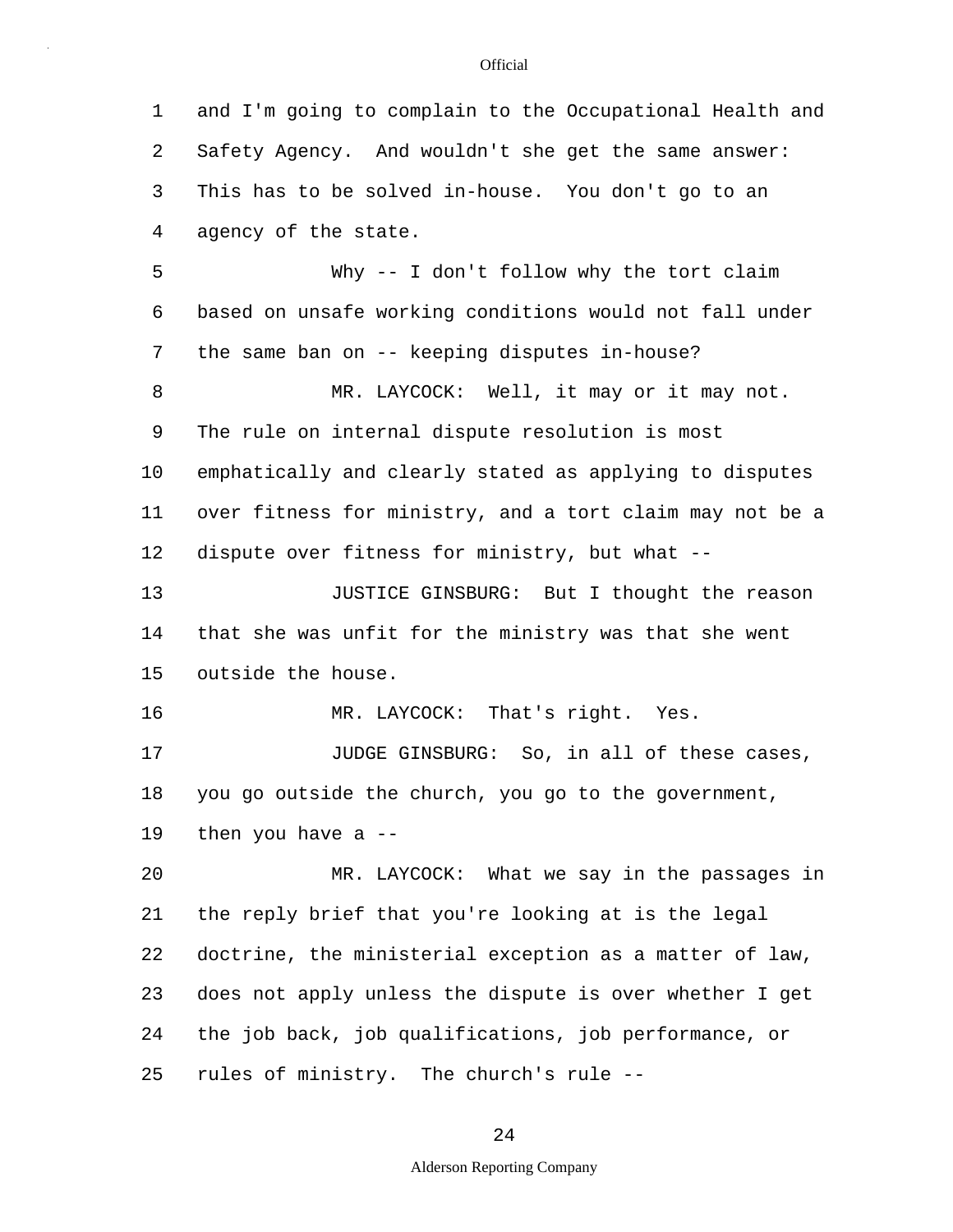| $\mathbf 1$ | JUSTICE GINSBURG: But she could -- she                   |
|-------------|----------------------------------------------------------|
| 2           | could be -- for any of these things, she could be        |
| 3           | disciplined, fired because she complained outside the    |
| 4           | house.                                                   |
| 5           | MR. LAYCOCK: She could be. And her tort --               |
| 6           | the tort claim would proceed. We think the retaliation   |
| 7           | claim should not proceed.                                |
| 8           | JUSTICE GINSBURG: The tort claim could                   |
| 9           | proceed, and then she would get damages, and that would  |
| 10          | be all right?                                            |
| 11          | MR. LAYCOCK: She would get damages for the               |
| 12          | tort. She would not get damages for the loss of her      |
| 13          | position.                                                |
| 14          | JUSTICE GINSBURG: Did you say -- did I                   |
| 15          | understand you before, in response to Justice Sotomayor  |
| 16          | and Justice Scalia, that even if she were merely a       |
| 17          | contract teacher, the fact that she teaches religion     |
| 18          | classes would be enough for her to qualify for the       |
| 19          | ministerial exception?                                   |
| 20          | MR. LAYCOCK: Yes. And the fact that she's                |
| 21          | a commissioned minister is the clincher in this case.    |
| 22          | Teaching --                                              |
| 23          | JUSTICE GINSBURG: Is the clincher in this                |
| 24          | case, but even -- I think you answered if she were not a |
| 25          | commissioned minister, she's teaching the faith;         |

25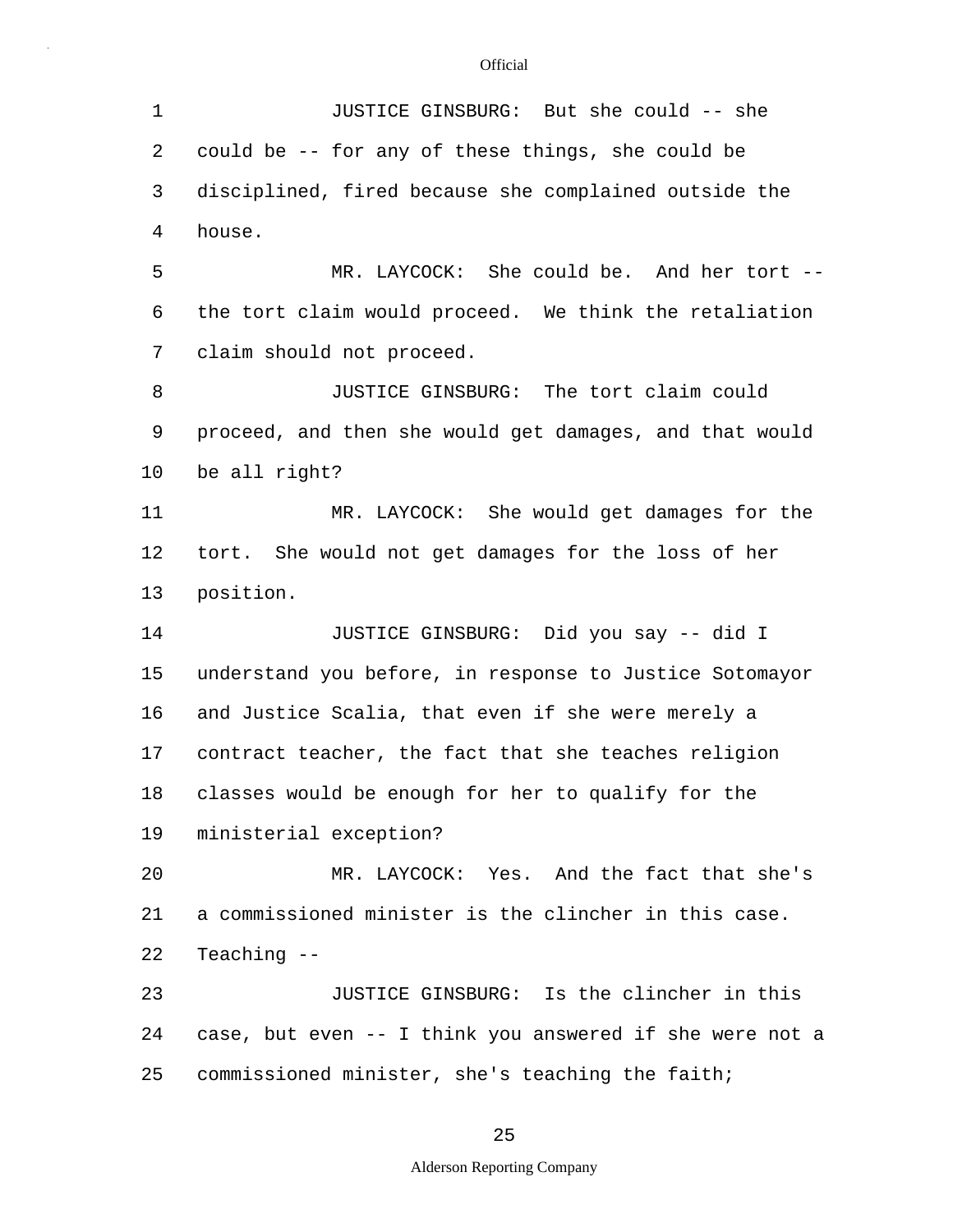| $\mathbf 1$ | therefore, she can be fired, and it doesn't matter      |
|-------------|---------------------------------------------------------|
| 2           | whether she's commissioned. So, the commission is       |
| 3           | irrelevant. It's -- it's her job duties that count.     |
| 4           | MR. LAYCOCK: Job duties are enough. The                 |
| 5           | commission is not irrelevant. It is the clincher.       |
| 6           | JUSTICE GINSBURG: Now, it was certainly for             |
| 7           | some purposes. I mean, if every teacher who teaches     |
| 8           | religion and math and a lot of other things said, I'm a |
| 9           | minister and I'm entitled to the parsonage allowance on |
| 10          | my income tax return, certainly that's something that a |
| 11          | government agent would review.                          |
| 12          | MR. LAYCOCK: Well, they do review it there.             |
| 13          | I think there's a -- I don't think the Lutherans have   |
| 14          | any problems with the IRS on that. But, yes, that is a  |
| 15          | context where they review these questions.              |
| 16          | If I could reserve a few minutes for                    |
| 17          | rebuttal, I would be grateful.                          |
| 18          | CHIEF JUSTICE ROBERTS: You may.                         |
| 19          | Ms. Kruger.                                             |
| 20          | ORAL ARGUMENT OF LEONDRA R. KRUGER                      |
| 21          | ON BEHALF OF THE FEDERAL RESPONDENT                     |
| 22          | MS. KRUGER: Mr. Chief Justice, and may it               |
| 23          | please the Court:                                       |
| 24          | The freedom of religious communities to come            |
| 25          | together to express and share religious belief is a     |

# 26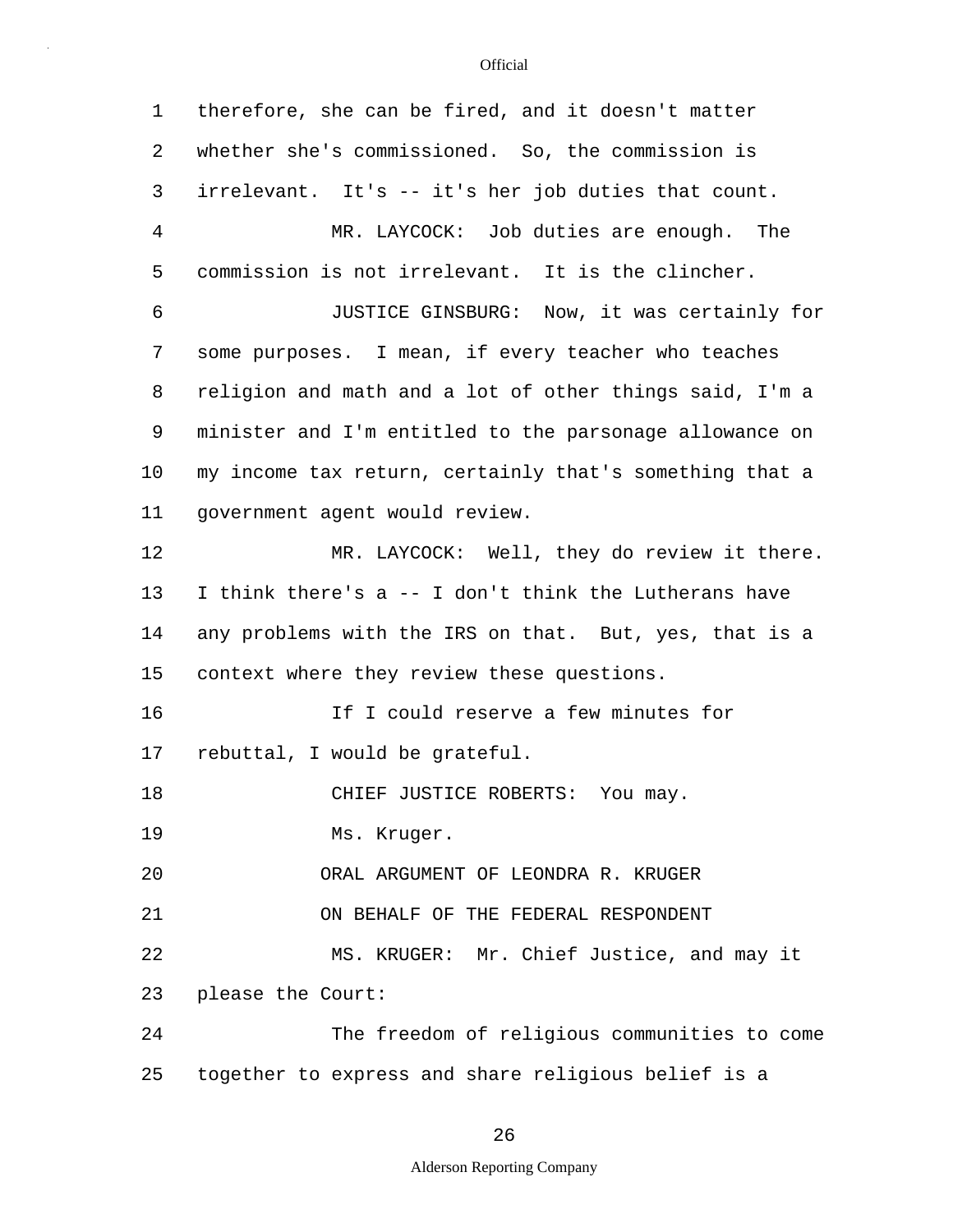5 1 fundamental constitutional right. But it's a right that 2 must also accommodate important governmental interests 3 in securing the public welfare. Congress has not 4 unconstitutionally infringed Petitioner's freedom in this case by making it illegal for it to fire a fourth 6 grade teacher in retaliation for asserting her statutory 7 rights.

10 15 8 CHIEF JUSTICE ROBERTS: Is the position of 9 the United States that there is a ministerial exception or that there is not a ministerial exception? 11 MS. KRUGER: Mr. Chief Justice, if the 12 ministerial exception is understood as a First Amendment 13 doctrine that governs the adjudication of disputes 14 between certain employees and their employers, we agree that that First Amendment doctrine exists.

16 CHIEF JUSTICE ROBERTS: Nothing to do with 17 respect to the ministers. In other words, is there a 18 ministerial exception distinct from the right of 19 association under the First Amendment?

20 MS. KRUGER: We think that the ministerial 21 exception is one that incorporates the right of 22 association as well as the rights under the religion 23 clauses.

25 24 CHIEF JUSTICE ROBERTS: Is there anything special about the fact that the people involved in this

27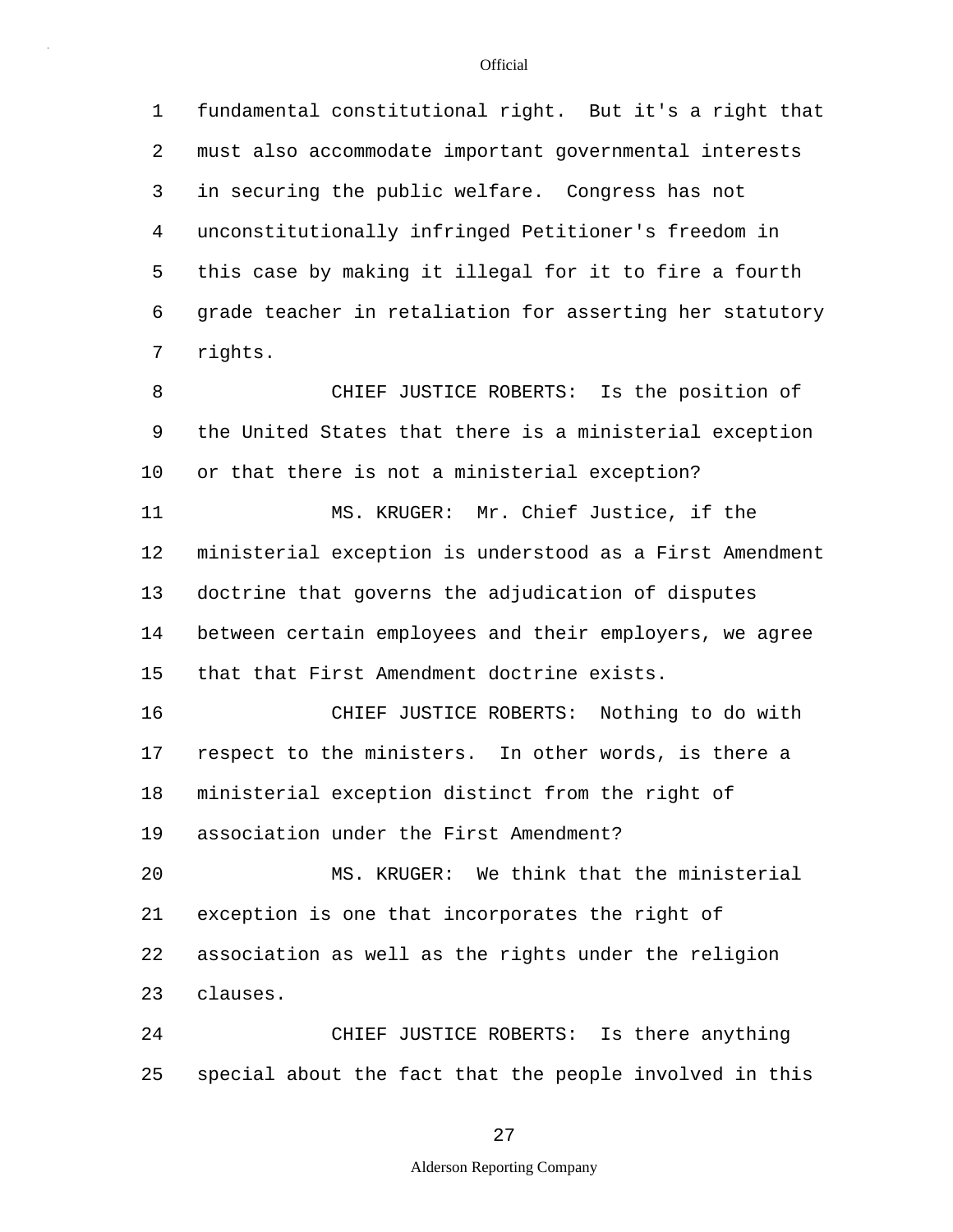| $\mathbf 1$ | case are part of a religious organization?               |
|-------------|----------------------------------------------------------|
| 2           | MS. KRUGER: We think that the -- the                     |
| 3           | analysis is one that the Court has -- has elaborated in  |
| 4           | other cases involving similar claims to autonomy,        |
| 5           | noninterference --                                       |
| 6           | CHIEF JUSTICE ROBERTS: Is that a "no"?<br>You            |
| 7           | say it's similar to other cases. Expressive              |
| 8           | associations -- a group of people who are interested in  |
| 9           | labor rights have expressive associations. Is the issue  |
| 10          | we are talking about here in the view of the United      |
| 11          | States any different than any other group of people who  |
| 12          | get together for an expressive right?                    |
| 13          | MS. KRUGER: We think the basic contours of               |
| 14          | the inquiry are not different. We think how the inquiry  |
| 15          | plays out in particular cases may be --                  |
| 16          | JUSTICE SCALIA: That's extraordinary.                    |
| 17          | MS. KRUGER: I --                                         |
| 18          | JUSTICE SCALIA: That's extraordinary.                    |
| 19          | MS. KRUGER: Well, I --                                   |
| 20          | JUSTICE SCALIA: We're talking here about                 |
| 21          | the Free Exercise Clause and about the Establishment     |
| 22          | Clause, and you say they have no special application     |
| 23          | $\text{to}$ --                                           |
| 24          | MS. KRUGER: The contours -- but the inquiry              |
| 25          | that the Court has set out as to expressive associations |

28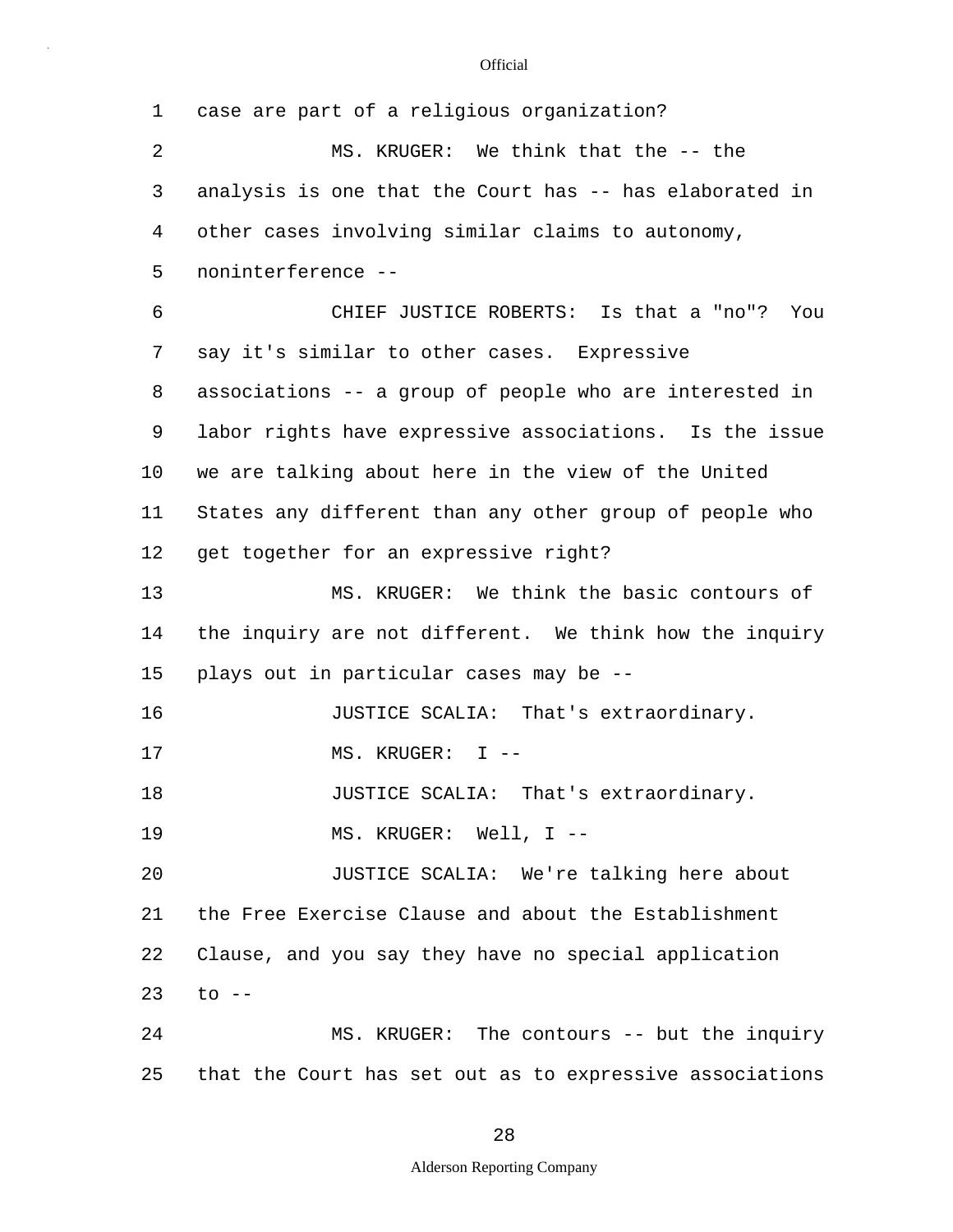5 1 we think translate quite well to analyzing the claim 2 that Petitioner has made here. And for this reason, we 3 don't think that the job duties of a particular 4 religious employee in an organization are relevant to the inquiry.

10 6 JUSTICE SCALIA: There's nothing in the 7 Constitution that explicitly prohibits the government 8 from mucking around in a labor organization. Now, yes, 9 you -- you can by an extension of First Amendment rights derive such a -- but there, black on white in the text 11 of the Constitution are special protections for 12 religion. And you say that makes no difference?

15 20 13 MS. KRUGER: Well, Justice Scalia, if I may, 14 I don't understand Petitioner from the first half of his argument to have disputed this basic point, which is 16 that the contours of the First Amendment doctrine at 17 issue here will depend on a balancing of interests. 18 That is the only way, I think, that Petitioner can 19 differentiate a generally neutrally applicable application of anti-discrimination law with respect to a 21 church's choice of those who would govern it and a 22 church's retaliation against a teacher who would report 23 child abuse to the authorities.

25 24 JUSTICE SCALIA: I think that the balancing of interests is different, according to the Petitioner,

29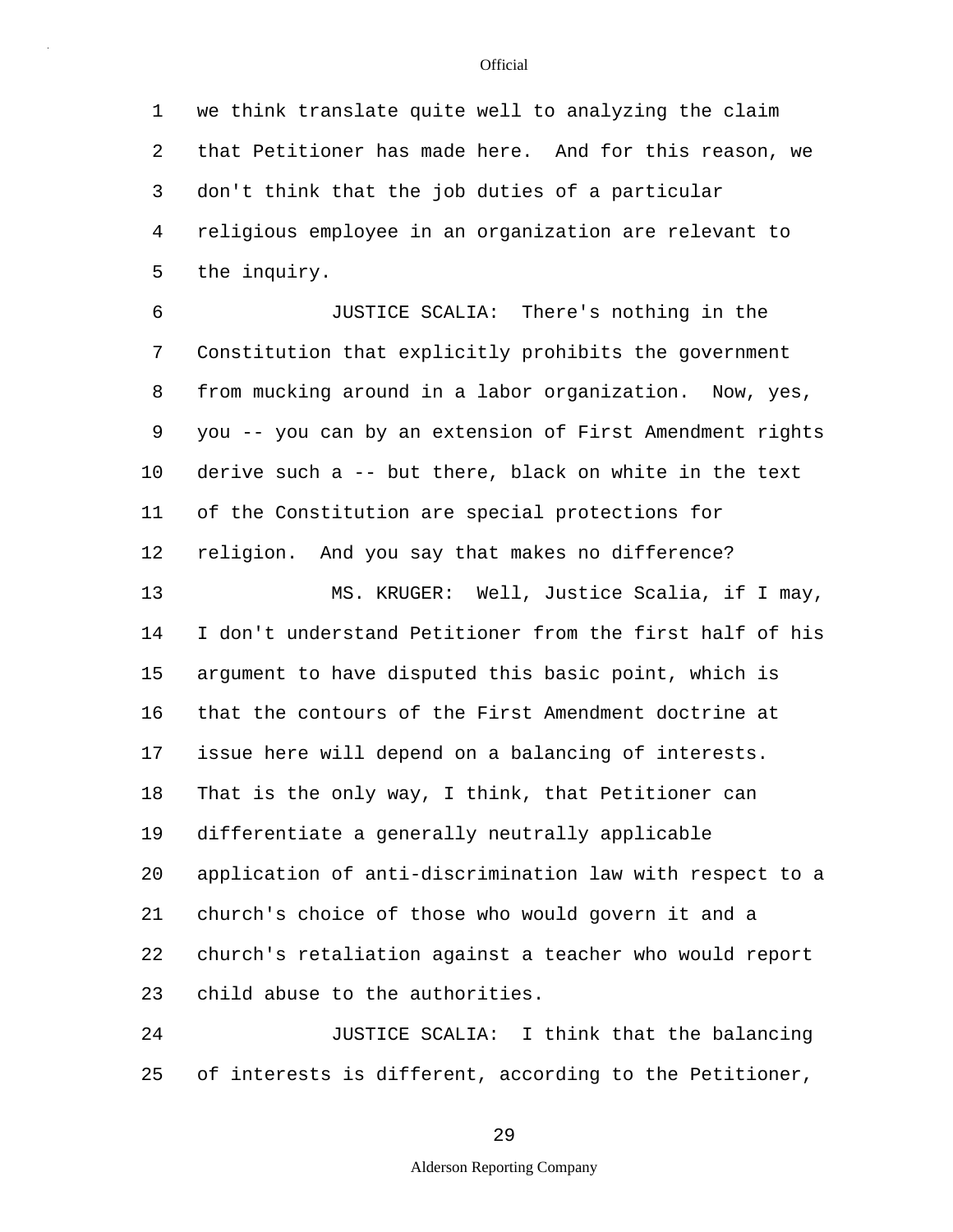1 when one of the interests is religion. And you're just 2 denying that. You say: We balance religion the way we 3 balance labor organizations.

5 4 MS. KRUGER: Well, Justice Scalia -- JUSTICE SCALIA: That's certainly not what 6 the Petitioner is saying.

10 15 7 MS. KRUGER: Here is where I think what the 8 core of the insight of the ministerial exception as it 9 was originally conceived is, which is that there are certain relationships within a religious community that 11 are so fundamental, so private and ecclesiastical in 12 nature, that it will take an extraordinarily compelling 13 governmental interest to justify interference. Concerns 14 with health or safety, for example. But the government's general interest in eradicating 16 discrimination in the workplace will not be sufficient 17 to justify the burden.

20 25 18 JUSTICE ALITO: Well, do you dispute the 19 proposition that one of the central concerns of the Establishment Clause was preventing the government from 21 choosing ministers? When there was an established 22 church, the government chose the ministers or had a say 23 in choosing the ministers. And the Establishment 24 Clause, many argue, was centrally focused on eliminating that governmental power. Now, do you dispute that?

## 30

### Alderson Reporting Company

#### **Official**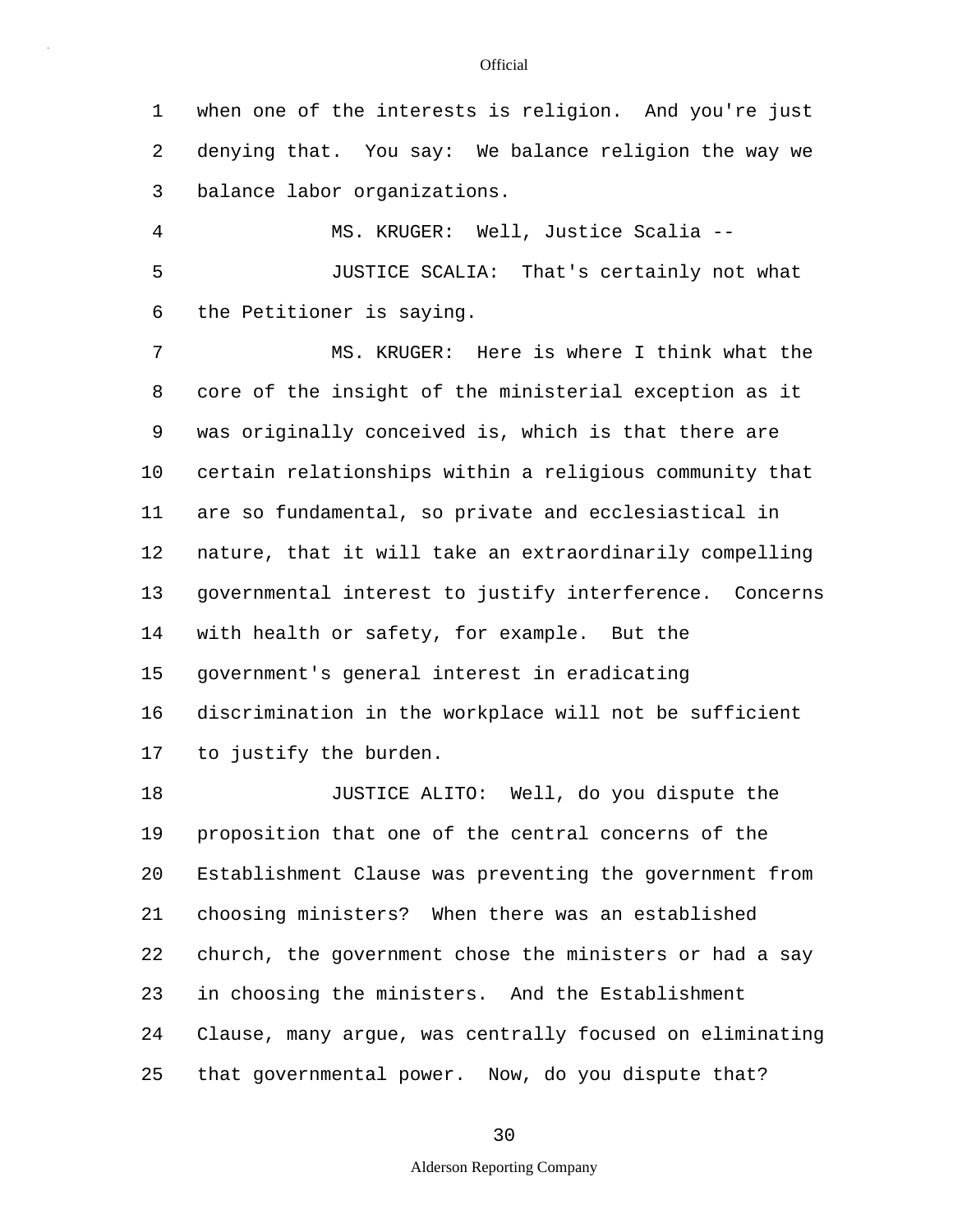| $\mathbf 1$ | MS. KRUGER: No, Justice Alito, we don't                  |
|-------------|----------------------------------------------------------|
| 2           | dispute it. What we do dispute is that what is           |
| 3           | happening when the government applies generally          |
| 4           | applicable anti-retaliation law to a religious employer  |
| 5           | is that it is choosing a minister on behalf of the       |
| 6           | What it is instead doing is preventing<br>church.        |
| 7           | religious employers, like any other employers, from      |
| 8           | punishing their employees for threatening to bring       |
| 9           | illegal conduct to the attention of --                   |
| 10          | JUSTICE BREYER: Suppose that's the central               |
| 11          | tenet. Suppose you have a religion and the central       |
| 12          | tenet is: You have a problem with what we do, go to the  |
| 13          | synod; don't go to court. And that applies to civil      |
| 14          | actions of all kinds. All right? So, would that not be   |
| 15          | protected by the First Amendment?                        |
| 16          | MS. KRUGER: Justice Breyer, two points --                |
| 17          | JUSTICE BREYER: Your view is it's not                    |
| 18          | protected?                                               |
| 19          | MS. KRUGER: It's not protected. But I'd                  |
| 20          | like -- I think there are two responses that are         |
| 21          | relevant to how this Court will resolve that question in |
| 22          | this case.                                               |
| 23          | First of all, if the Court were to accept                |
| 24          | the rule that Petitioner would ask it to adopt, we would |
| 25          | never ask the question whether or not the church has a   |

# 31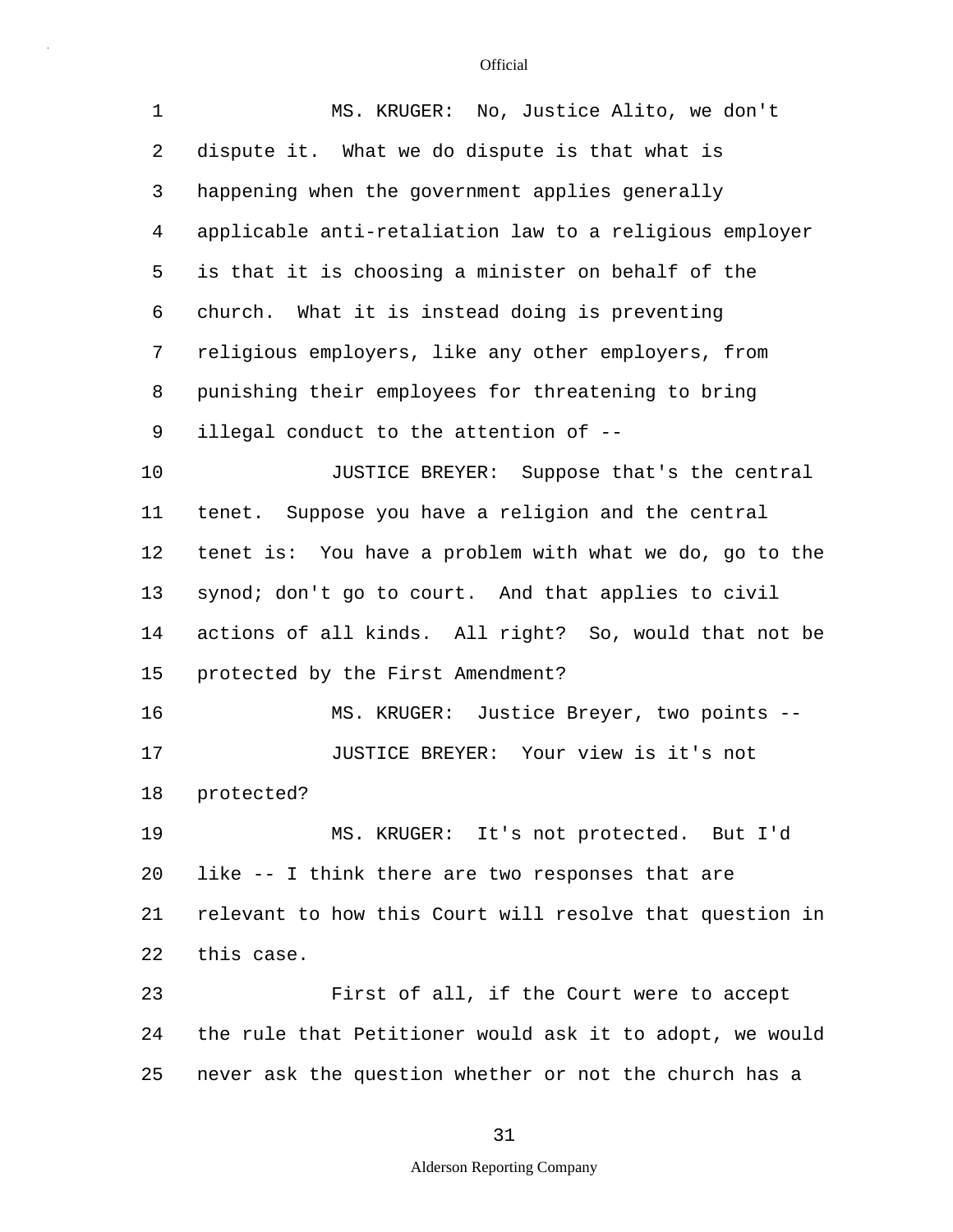5 10 15 20 1 reason for firing an employee that's rooted in religious 2 doctrine. Their submission is that the hiring and 3 firing decisions with respect to parochial school 4 teachers and with respect to priests is categorically off limits. And we think that that is a rule that is 6 insufficiently attentive to the relative public and 7 private interests at stake, interests that this Court 8 has repeatedly recognized are important in 9 determining freedom of association claims. JUSTICE BREYER: So that, in fact, if they 11 want to choose to the priest, you could go to the 12 Catholic Church and say they have to be women. I mean, 13 you couldn't say that. That's obvious. So, how are you 14 distinguishing this? MS. KRUGER: Right. We think that the -- 16 both the private and public interests are very different 17 in the two scenarios. The government's general interest 18 in eradicating discrimination in the workplace is simply 19 not sufficient to justify changing the way that the Catholic Church chooses its priests based on gender 21 roles that are rooted in religious doctrine. 22 But the interests in this case are quite 23 different. The government has a compelling and indeed 24 overriding interest in ensuring that individuals are not

25 prevented from coming to the government with information

## 32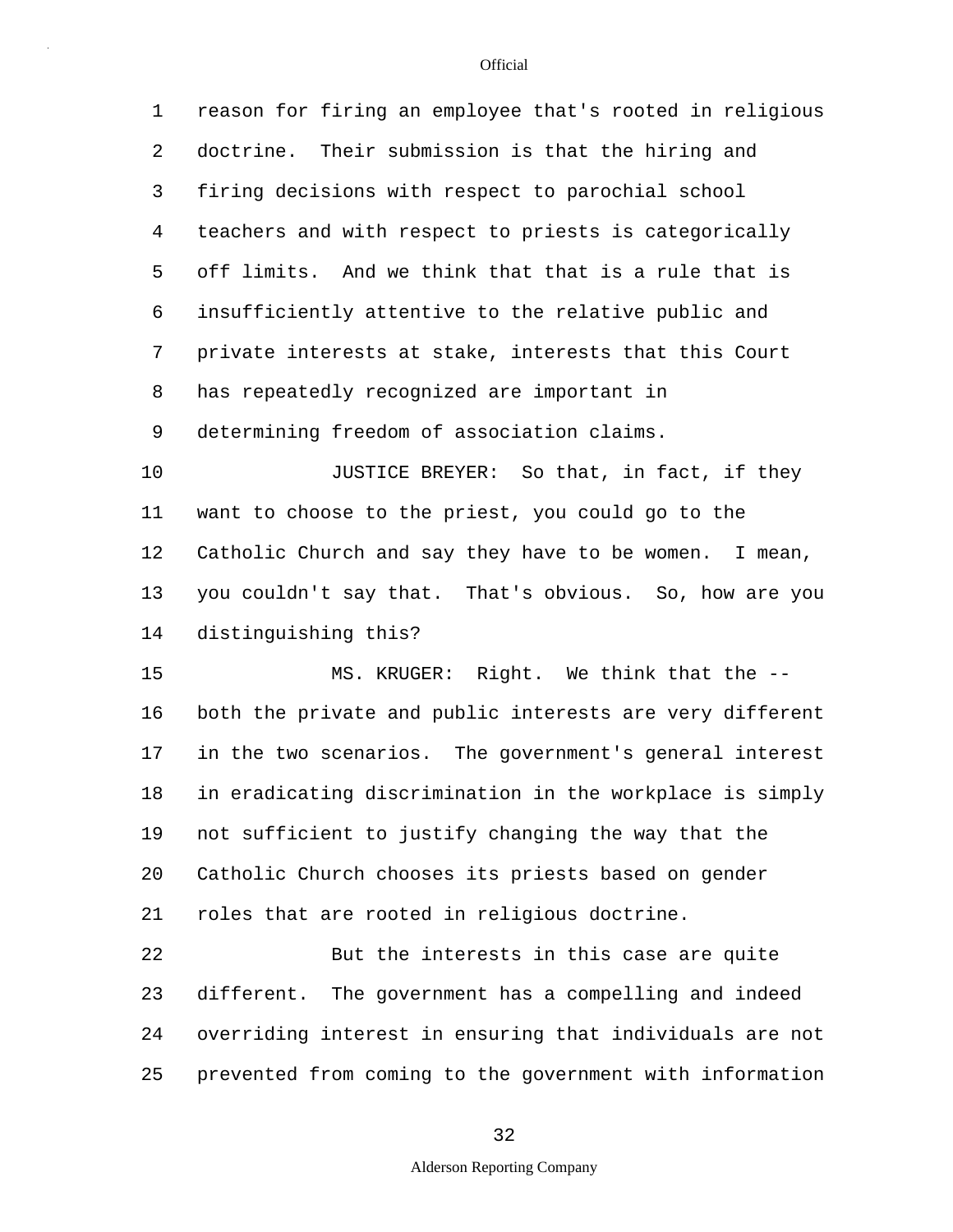1 about illegal conduct.

5 10 2 JUSTICE ALITO: When you say that, are you 3 not implicitly making a judgment about the relative 4 importance of the Catholic doctrine that only males can be ordained as priests and the Lutheran doctrine that a 6 Lutheran should not sue the church in civil courts? I 7 don't see any distinction between -- I can't reconcile 8 your position on those two issues without coming to the 9 conclusion that you think that the Catholic doctrine is older, stronger, and entitled to more respect than the 11 Lutheran doctrine.

15 20 25 12 MS. KRUGER: No, we're not -- we're not 13 drawing distinctions between the importance of a 14 particular religious tenet in a system of religious belief. But the difference is that the government has 16 a, indeed, foundational interest in ensuring, as a 17 matter of preserving the integrity of the rule of law, 18 that individuals are not punished for coming -- 19 JUSTICE BREYER: You're saying that going to church -- sorry -- that going to court is a more 21 fundamental interest than a woman obtaining the job that 22 she wants, which happens in this case to be a Catholic 23 priest. But that's the distinction you're making. 24 MS. KRUGER: I am drawing a distinction between --

33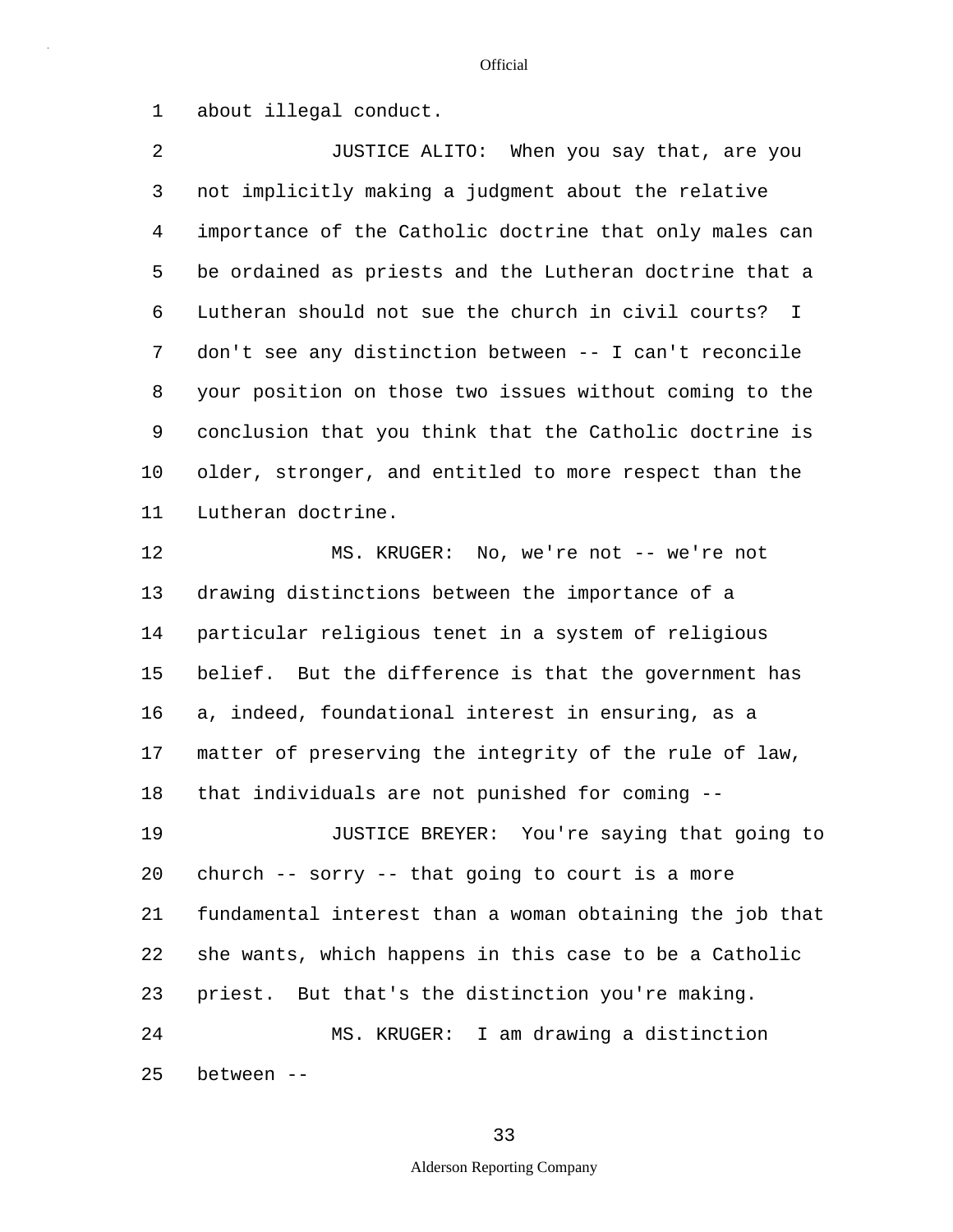5 10 15 20 25 1 JUSTICE BREYER: Well, why? I don't know 2 why that doesn't -- I mean, you may be right, but it 3 isn't obvious to me that the one is the more important 4 than the other. MS. KRUGER: The government's interest in 6 preventing retaliation against those who would go to 7 civil authorities with civil wrongs is foundational to 8 the rule of law. 9 JUSTICE KAGAN: Ms. Kruger, if I could just clarify for a second there, because you're now sounding 11 as though you want to draw a sharp line between 12 retaliation claims and substantive discrimination 13 claims, and I didn't get that from your brief. So, is 14 that, in fact, what you're saying? MS. KRUGER: I think that there is an 16 important distinction to be made between the 17 government's general interest in eradicating 18 discrimination from the workplace and the government's 19 interest in ensuring that individuals are not chilled from coming to civil authorities with reports about 21 civil wrongs. 22 But if I could continue, I think that the -- 23 JUSTICE KAGAN: So, are you willing to 24 accept the ministerial exception for substantive discrimination claims, just not for retaliation claims?

### 34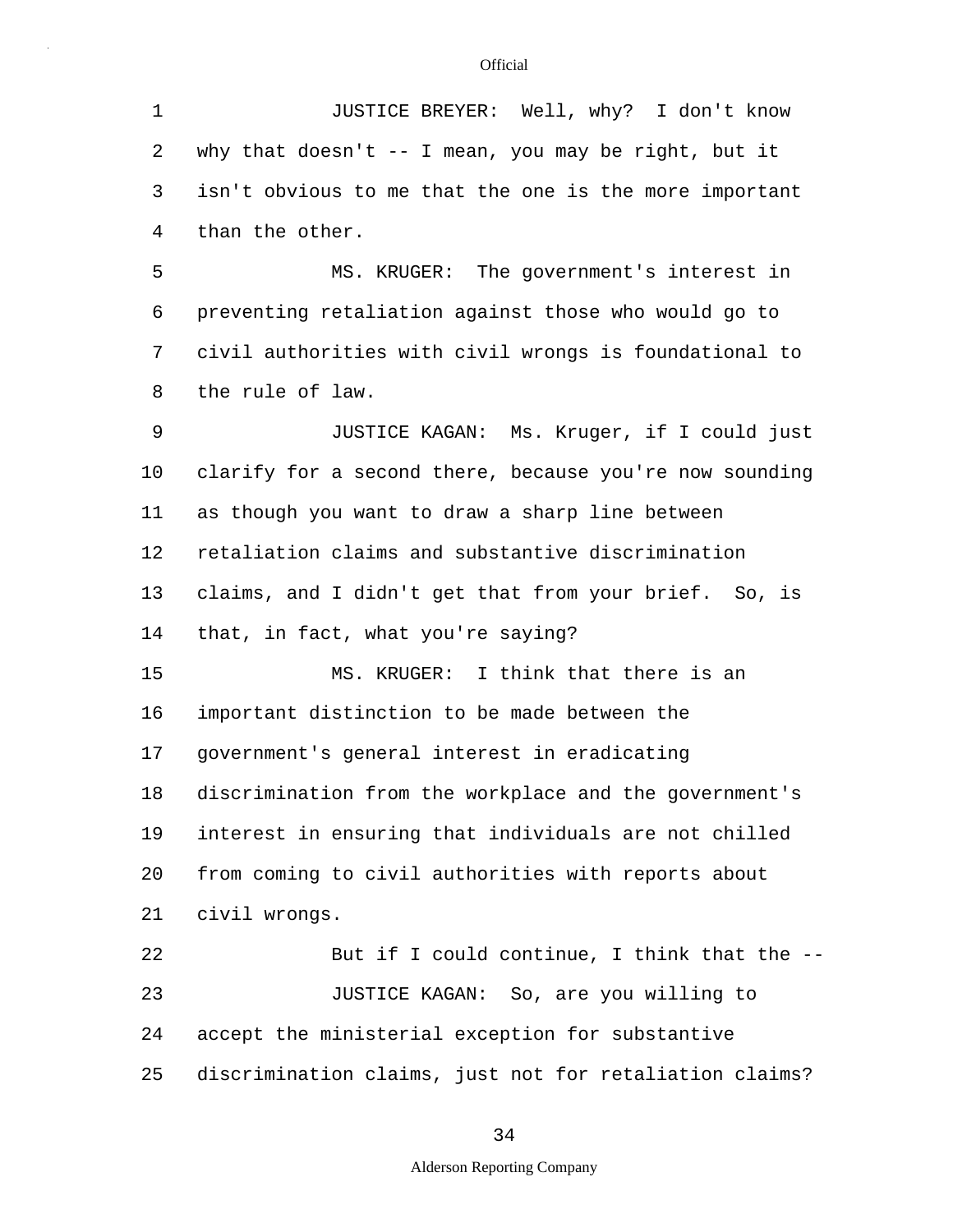| $\mathbf{1}$ | MS. KRUGER: I don't think that those are                 |
|--------------|----------------------------------------------------------|
| 2            | the only two sets of inquiries that are important in the |
| 3            | balancing. And if I could continue, I think the          |
| 4            | government --                                            |
| 5            | CHIEF JUSTICE ROBERTS: I'm sorry. That was               |
| 6            | a yes -- I think that question can be answered yes or    |
| 7            | no.                                                      |
| 8            | MS. KRUGER: I think that that doesn't -- I               |
| 9            | think the answer is no, in part because that doesn't     |
| 10           | fully account for all of the public and private          |
| 11           | interests at stake. The government's interest extends    |
| 12           | in this case beyond the fact that this is a retaliation  |
| 13           | to the fact that this is not a church operating          |
| 14           | internally to promulgate and express religious belief    |
| 15           | internally. It is a church that has decided to open its  |
| 16           | doors to the public to provide the service, socially     |
| 17           | beneficial service, of educating children for a fee, in  |
| 18           | compliance with State compulsory education laws.         |
| 19           | And this Court has recognized in cases like              |
| 20           | Bob Jones that church-operated schools sit in a          |
| 21           | different position with respect to the -- the            |
| 22           | permissible scope of governmental regulations than       |
| 23           | churches themselves do.                                  |
| 24           | JUSTICE SCALIA: Even with respect to their               |
| 25           | religion classes and their theology classes?<br>It's     |

35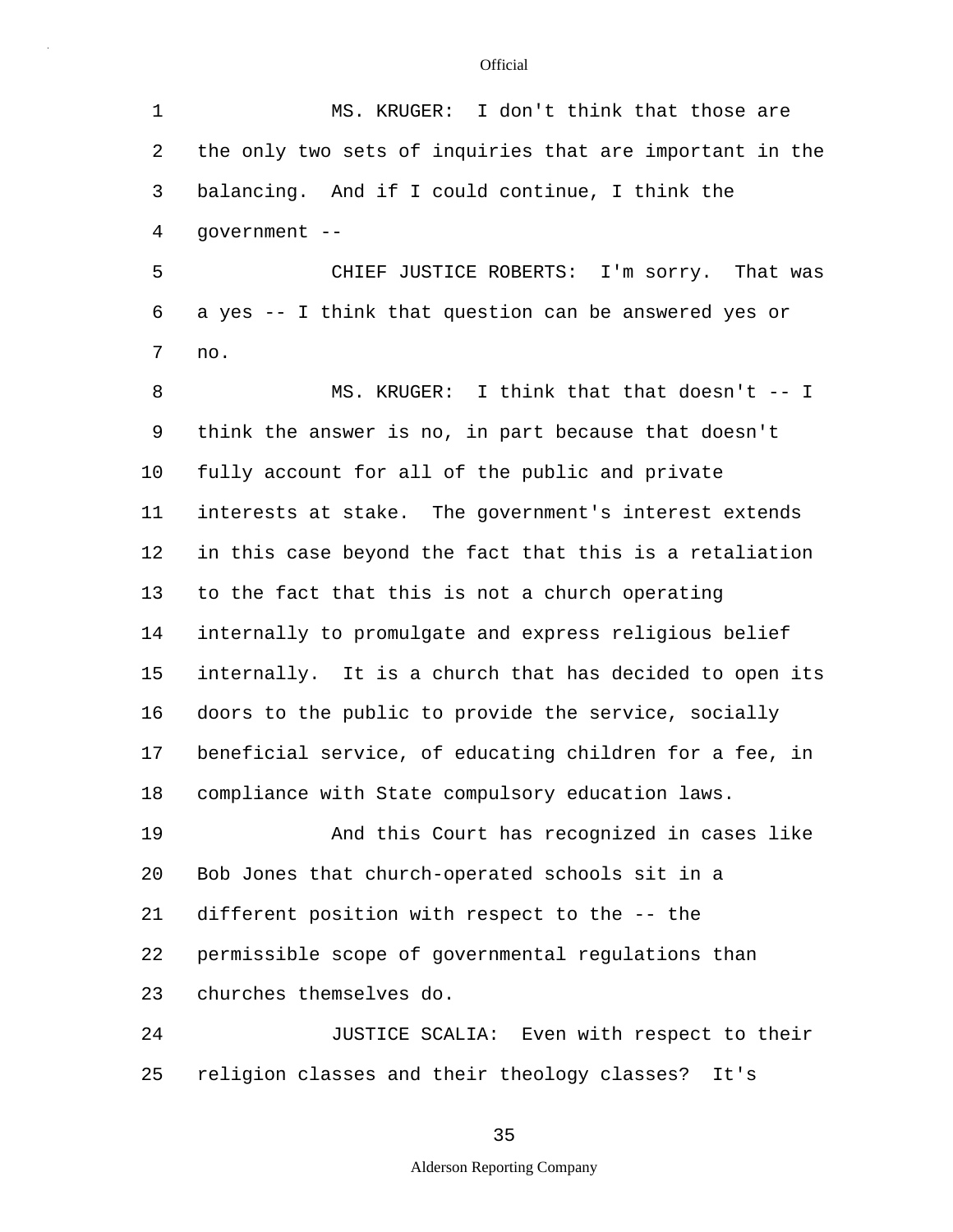1 extraordinary.

5 10 15 20 2 MS. KRUGER: Well, the government's -- 3 JUSTICE SCALIA: Just because -- just 4 because you have to comply with State education requirements on secular subjects, your -- who you pick 6 to -- to teach theology or to teach religion has to 7 be -- has to be subject to State control? 8 MS. KRUGER: Justice Scalia, to be clear, 9 the government's interest in this case is not in dictating to the church-operated school who it may 11 choose to teach religion classes and who it may not. It 12 is one thing and one thing only, which is to tell the 13 school that it may not punish its employees for 14 threatening to report civil wrongs to civil authorities. That is an interest that we think overrides the burden 16 on the association's religious message about the virtues 17 of internal dispute resolution as opposed to court 18 resolution. 19 CHIEF JUSTICE ROBERTS: So, you're making - you're making a judgment about how important a

25 21 particular religious belief is to a church. You're 22 saying -- this may just be the same question Justice 23 Alito asked -- but you're saying: We don't believe the 24 Lutheran Church when it says that this is an important and central tenet of our faith.

### 36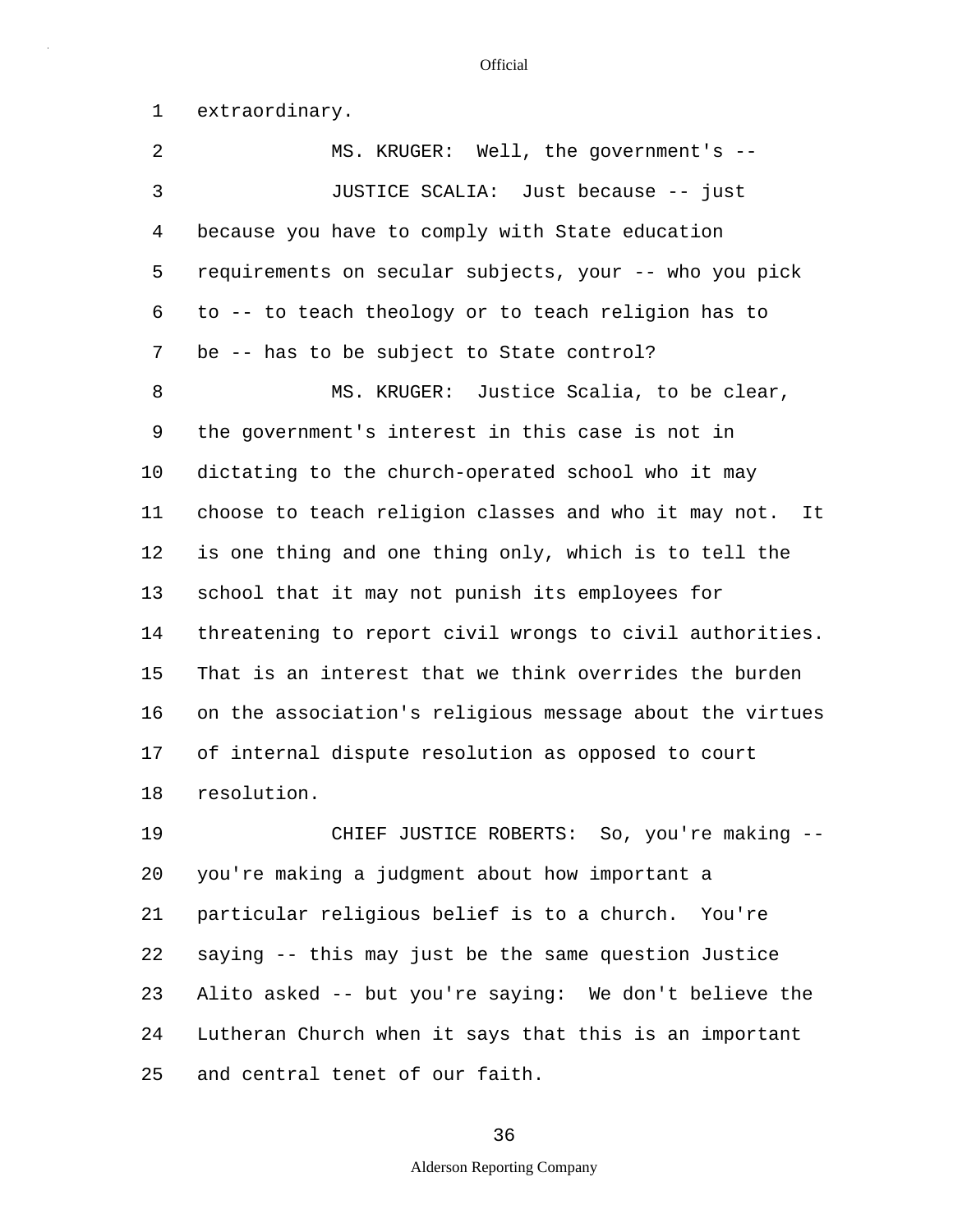| MS. KRUGER: No, absolutely not, Mr. Chief                |  |  |  |  |  |  |
|----------------------------------------------------------|--|--|--|--|--|--|
| Justice. We do not dispute -- when they assert that      |  |  |  |  |  |  |
| it's an important tenet, we assume its validity, we      |  |  |  |  |  |  |
| assume that they are sincere in that religious belief.   |  |  |  |  |  |  |
| But just as in United States v. Lee, that sincere        |  |  |  |  |  |  |
| religious belief was not sufficient to warrant an        |  |  |  |  |  |  |
| exemption from generally applicable tax laws, as in Bob  |  |  |  |  |  |  |
| Jones, or --                                             |  |  |  |  |  |  |
| CHIEF JUSTICE ROBERTS: On the other hand,                |  |  |  |  |  |  |
| the -- the belief of the Catholic Church that priests    |  |  |  |  |  |  |
| should be male only -- you do defer to that, even if the |  |  |  |  |  |  |
| Lutherans say, look, our dispute resolution belief is    |  |  |  |  |  |  |
| just as important to a Lutheran as the all-male clergy   |  |  |  |  |  |  |
| is to a Catholic.                                        |  |  |  |  |  |  |
| MS. KRUGER: Yes. But that's because the                  |  |  |  |  |  |  |
| balance of relative public and private interests is      |  |  |  |  |  |  |
| different in each case.                                  |  |  |  |  |  |  |
| JUSTICE KAGAN: Do you believe, Ms. Kruger,               |  |  |  |  |  |  |
| that a church has a right that's grounded in the Free    |  |  |  |  |  |  |
| Exercise Clause and/or the Establishment Clause to       |  |  |  |  |  |  |
| institutional autonomy with respect to its employees?    |  |  |  |  |  |  |
| MS. KRUGER: We don't see that line of                    |  |  |  |  |  |  |
| church autonomy principles in the Religion Clause        |  |  |  |  |  |  |
| jurisprudence as such. We see it as a question of        |  |  |  |  |  |  |
| freedom of association. We think that this case is       |  |  |  |  |  |  |
|                                                          |  |  |  |  |  |  |

37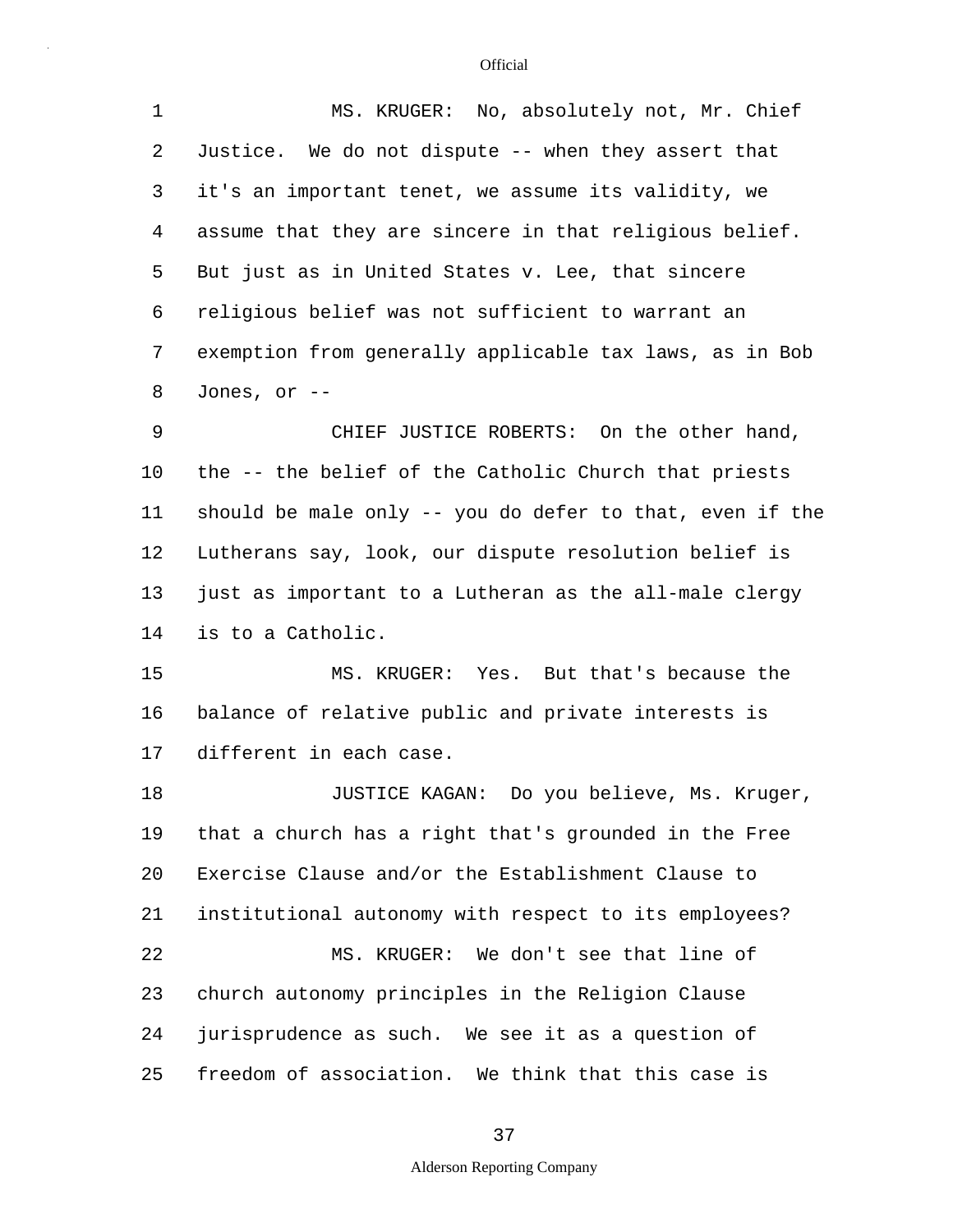1 perhaps one of the cases --

5 2 JUSTICE KAGAN: So, this is to go back to 3 Justice Scalia's question, because I too find that 4 amazing, that you think that the Free -- neither the Free Exercise Clause nor the Establishment Clause has 6 anything to say about a church's relationship with its 7 own employees.

10 15 20 25 8 MS. KRUGER: We think that this is one of 9 the cases that Employment Division v. Smith may have been referring to when it referred to free association 11 claims that are reinforced by free exercise concerns. 12 It's certainly true that the association's claim to 13 autonomy in this case is one that is deeply rooted. And 14 concerns about how it exercises its religion -- those two things merge in some ways in that respect. But -- 16 JUSTICE SCALIA: I don't think they merge at 17 all. Smith didn't involve employment by a church. It 18 had nothing to do with who the church could employ. I 19 don't -- I don't see how that has any relevance to this. I would -- I didn't understand your answer 21 to the Chief Justice's question. You -- you say that 22 there were different institutional values or government 23 values involved with respect to a -- to a Catholic 24 priest than there is with respect to this Lutheran minister. Let's assume that a Catholic priest is -- is

38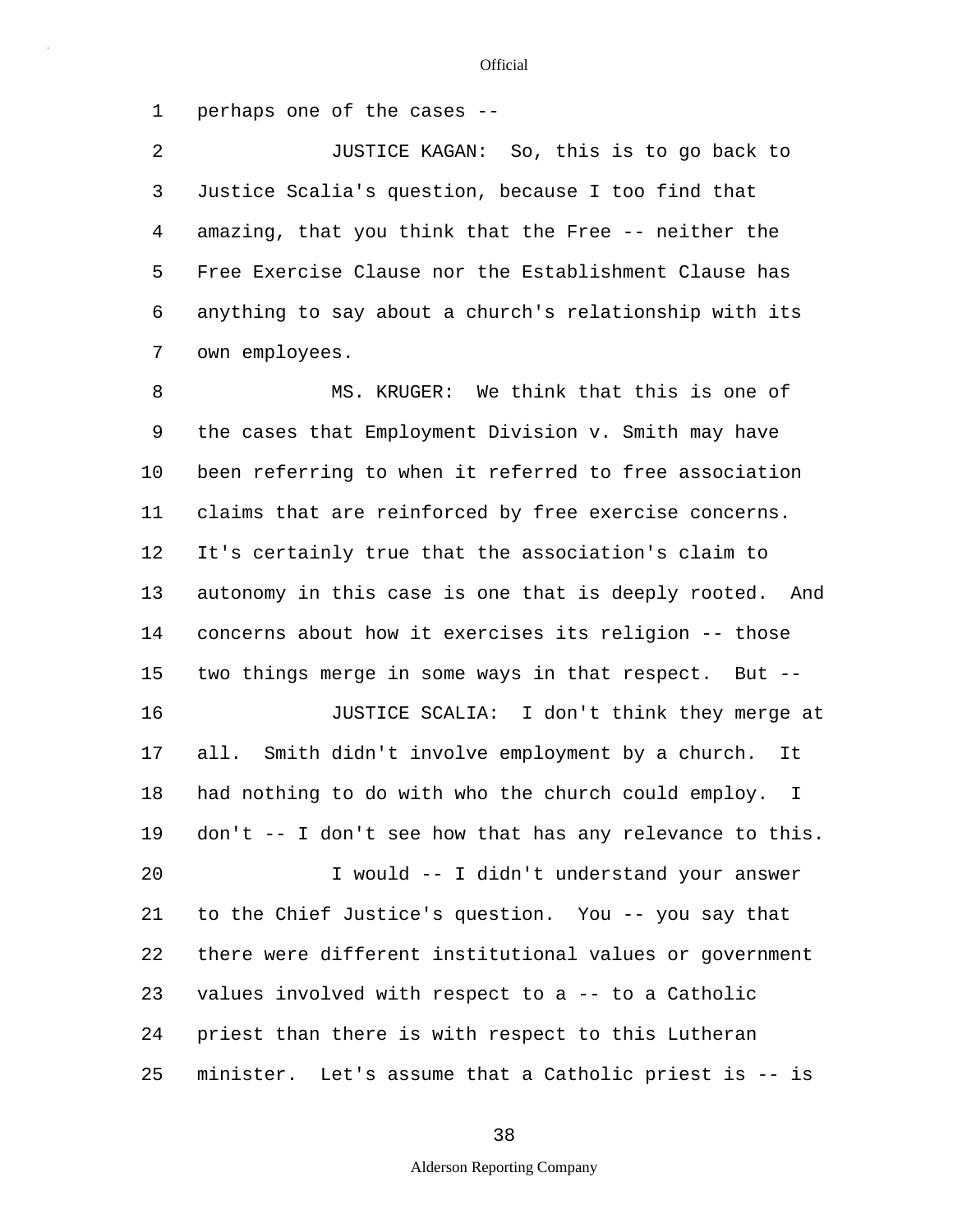| 1  | removed from his duties because he married, okay?        |  |  |  |  |  |
|----|----------------------------------------------------------|--|--|--|--|--|
| 2  | And -- and he claims: No, that's not the real reason;    |  |  |  |  |  |
| 3  | the real reason is because I threatened to sue the       |  |  |  |  |  |
| 4  | church. Okay? So, that reason is just pretextual.        |  |  |  |  |  |
| 5  | Would you -- would you allow the government              |  |  |  |  |  |
| 6  | to go $-$ - go into the $-$ - into the dismissal of the  |  |  |  |  |  |
| 7  | Catholic priest to see whether indeed it -- it was       |  |  |  |  |  |
| 8  | pretextual?                                              |  |  |  |  |  |
| 9  | MS. KRUGER: I think the answer is no,                    |  |  |  |  |  |
| 10 | Justice Scalia --                                        |  |  |  |  |  |
| 11 | JUSTICE SCALIA: Why?                                     |  |  |  |  |  |
| 12 | MS. KRUGER: -- but that is the --                        |  |  |  |  |  |
| 13 | JUSTICE SCALIA: Why is that any different                |  |  |  |  |  |
| 14 | from the Lutheran minister?                              |  |  |  |  |  |
| 15 | MS. KRUGER: I would begin with looking at                |  |  |  |  |  |
| 16 | the burdens on association under the balancing test. I   |  |  |  |  |  |
| 17 | think that the core of the understanding of the          |  |  |  |  |  |
| 18 | ministerial exception, as it was elaborated in the lower |  |  |  |  |  |
| 19 | courts, is that there is a fundamental difference        |  |  |  |  |  |
| 20 | between governmental regulation that operates to         |  |  |  |  |  |
| 21 | interfere with the relationship between a church and     |  |  |  |  |  |
| 22 | those who would govern it, those who would preach the    |  |  |  |  |  |
| 23 | word to the congregations, those who would administer    |  |  |  |  |  |
| 24 | its sacraments, on the one hand, and the more public     |  |  |  |  |  |
| 25 | relationship between a church and a school teacher and   |  |  |  |  |  |

# 39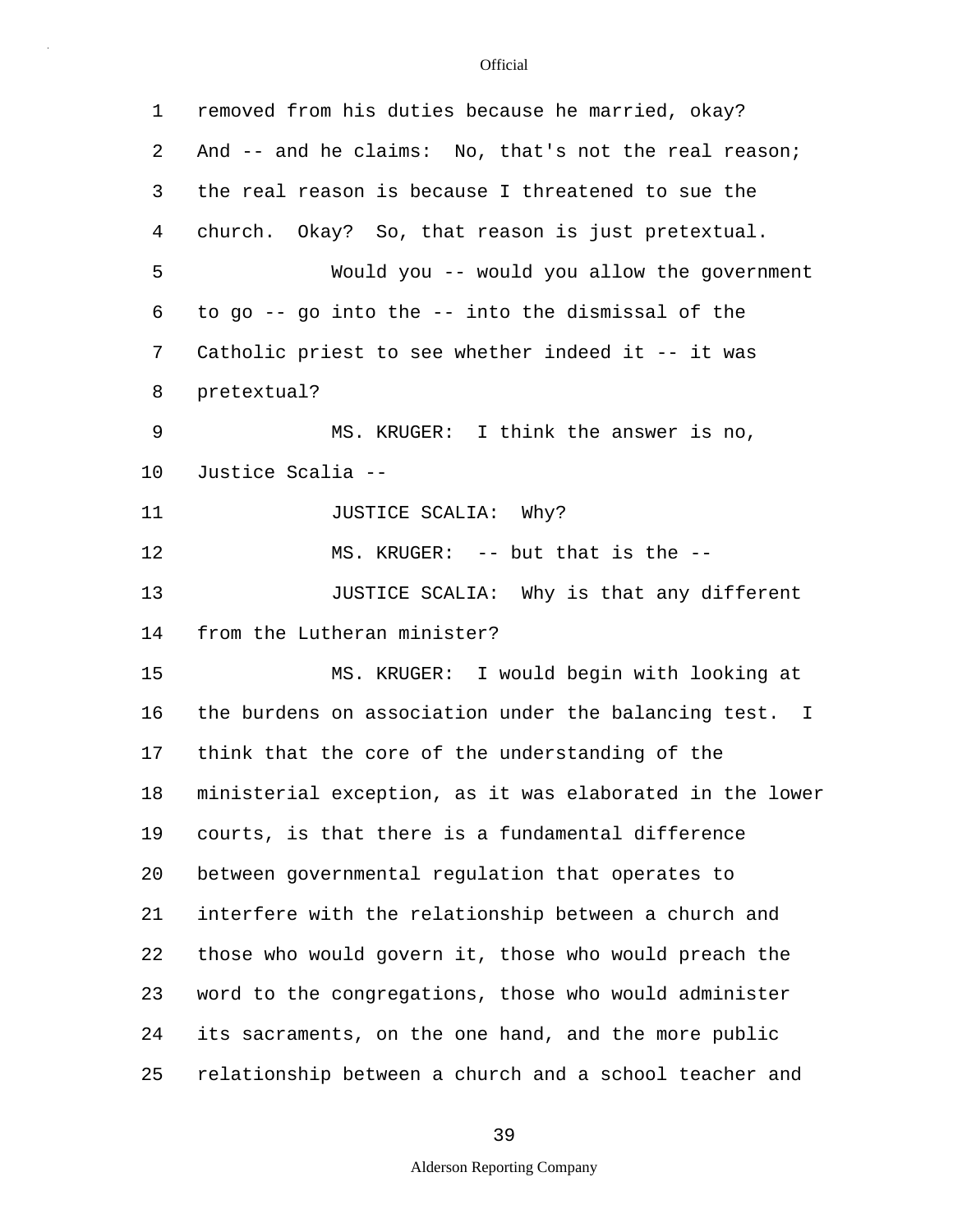| $\mathbf 1$ | others that provide services to the public at large.     |
|-------------|----------------------------------------------------------|
| 2           | JUSTICE SCALIA: I think that's saying                    |
| 3           | nothing different than what the Chief Justice suggests,  |
| 4           | that you think the one is more -- is more important to   |
| 5           | -- to Catholics than the other is to Lutherans.          |
| 6           | MS. KRUGER: I don't think it's a question                |
| 7           | of the importance of either function to the -- the       |
| 8           | religious association. It's a question of the realm      |
| 9           | of permissible governmental regulation.                  |
| 10          | JUSTICE BREYER: Yes, but then you have to                |
| 11          | say that it's more important to let people go to court   |
| 12          | to sue about sex discrimination than it is for a woman   |
| 13          | to get a job. I can't say that one way or the other.     |
| 14          | So -- so, I'm stuck.                                     |
| 15          | And since I'm really -- this is tough and                |
| 16          | I'm stuck on this, I don't see how you can avoid going   |
| 17          | into religion to some degree. You have to decide if      |
| 18          | this is really a minister, for example, and what kind of |
| 19          | minister. That gets you right involved. Or if you're     |
| 20          | not going to do that, you're going to go look to see     |
| 21          | what are their religious tenets? And that gets you       |
| 22          | right involved.                                          |
| 23          | I just can't see a way of getting out of                 |
| 24          | something -- of getting out of the whole thing. I don't  |

25 see how to do it. So, suppose you said in case of doubt

40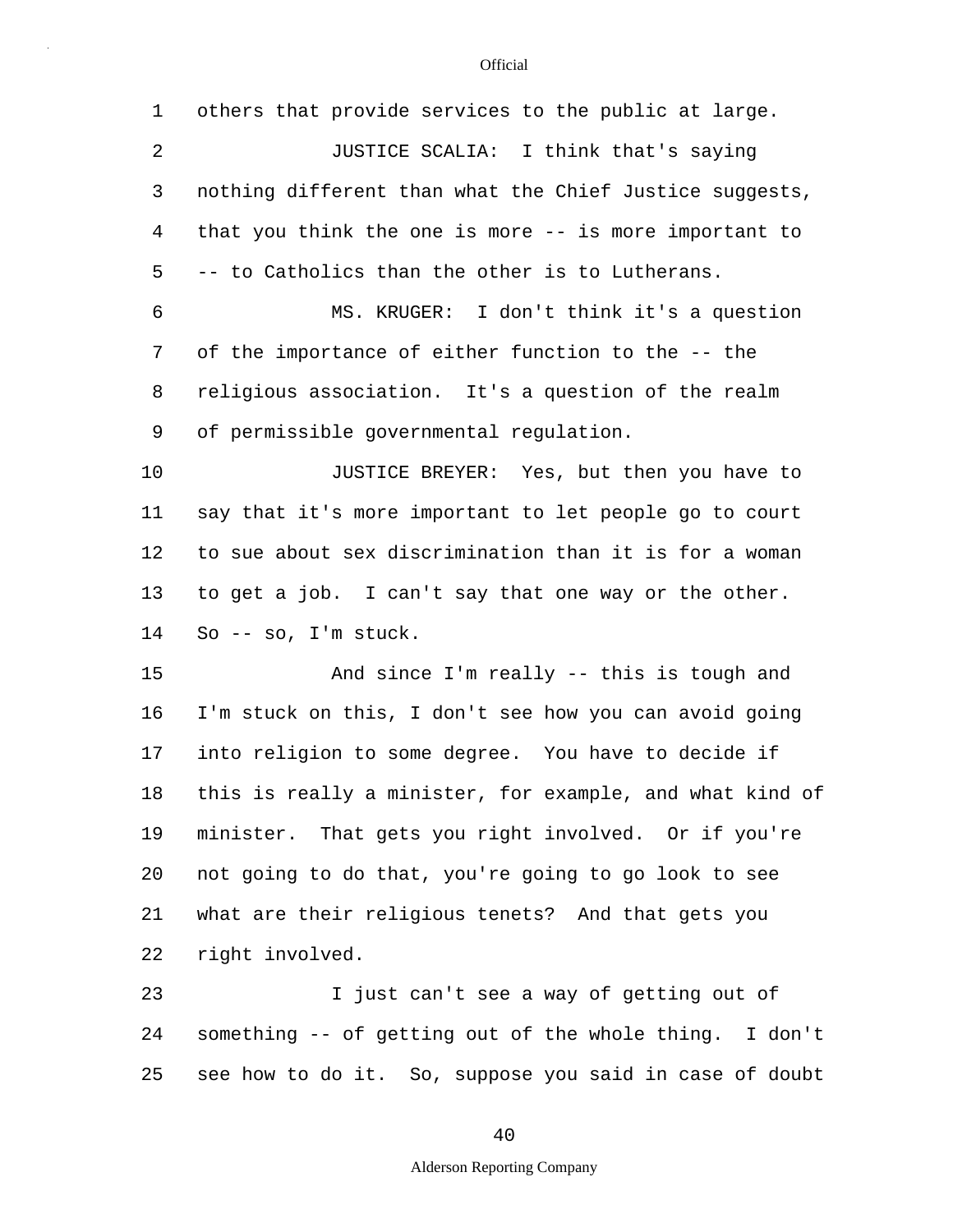1 like that, we'll try what Congress suggested. And now 2 we have here a borderline case of ministry, not the

5 3 heartland case. So, you say, all right, where you have 4 a borderline case the constitutional issue goes away, and what Congress said is okay. So, now what you have 6 to prove is you have to prove that -- the church has to 7 show that the applicant was disciplined, or whatever, 8 because she didn't conform to the religious tenets. All 9 right? That's what they have to show.

10 15 20 And I'm sorry; they maybe only make a prima 11 facie case, but they got to show it, and if they don't 12 show that there was at least some evidence to that 13 effect and that somebody knew about the religious tenet 14 and there was something like that -- maybe it's in the air, as is obvious with Justice Alito's question, but 16 where it isn't in the air, you'd have to make a showing. 17 Now -- now, I see that's an interference, 18 but I don't see how you avoid an interference someplace 19 or the other. Otherwise, you're going to get into who is a minister.

25 21 So, what's the answer to this dilemma? At 22 the moment I'm making an argument for following what 23 Congress said, go back and try it that way, and if they 24 can show in this case and she shows in this case nobody ever thought of the religious tenet, nobody told me,

### 41

### Alderson Reporting Company

**Official**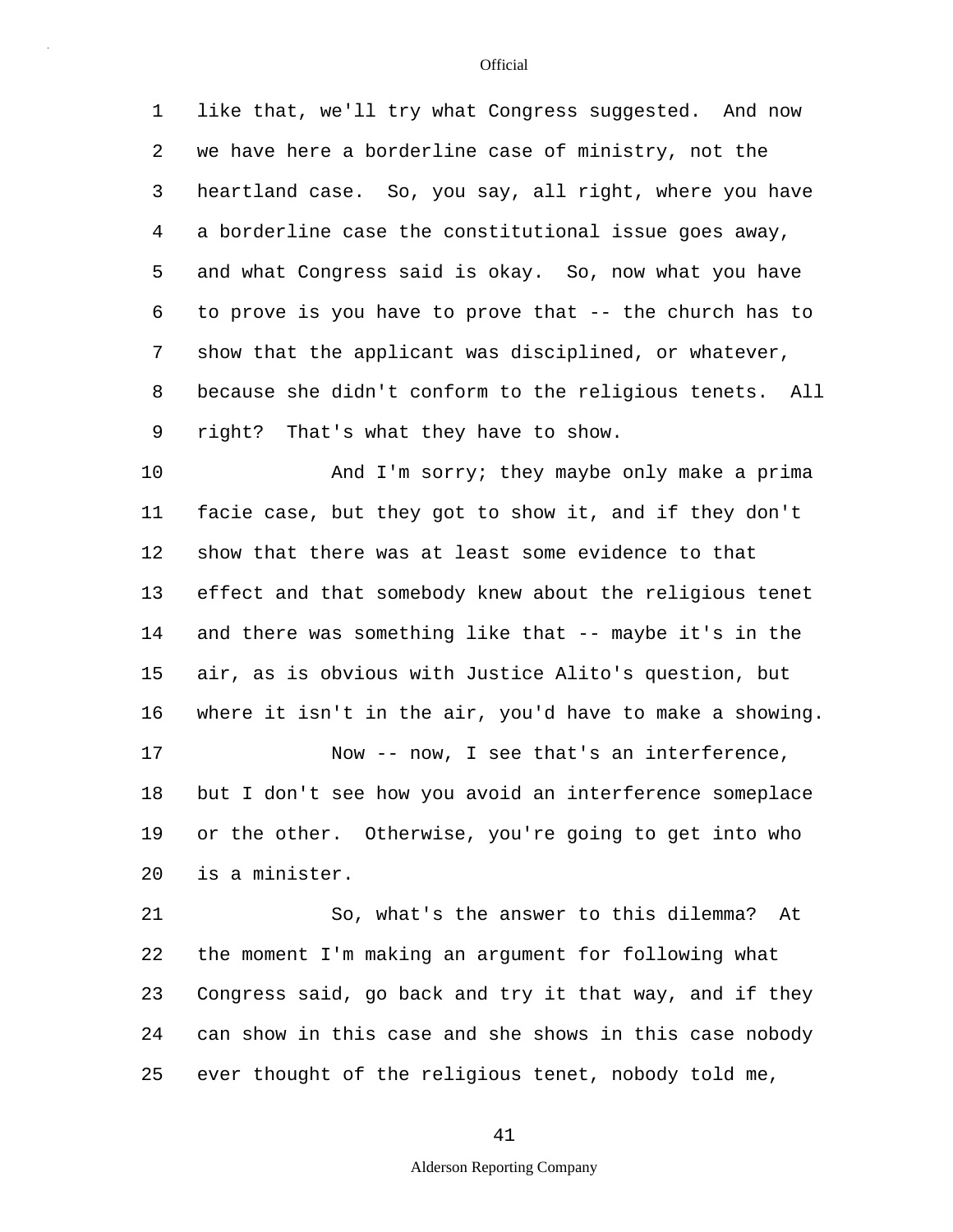5 10 15 20 25 1 they didn't read it, then she's going to win. And if 2 they come in and show that they really did this because 3 of their religious tenet, they'll win. What about that? 4 MS. KRUGER: Justice Breyer, I think that that is a perfectly appropriate way to come at this 6 case, although it skips over sort of the initial 7 inquiry, which is into whether or not the application of 8 the regulation to the particular employment relationship 9 results in an unwarranted interference. JUSTICE BREYER: Well, it does have the 11 virtue of deciding a statutory question before a tough 12 constitutional question. And I agree, with what we 13 sometimes do, that seems bizarre, but I thought that was 14 the basic rule. MS. KRUGER: I think that that's absolutely 16 right, Justice Breyer. And I think the next question 17 becomes, with respect to adjudicating a particular case, 18 whether deciding the case would require the court to 19 decide disputed matters of religious doctrine or to second-guess essentially subjective -- 21 JUSTICE ALITO: Well, if -- if the plaintiff 22 proceeded that way, would she be entitled to -- I assume 23 she would -- introduce testimony by experts on 24 Lutheranism, theologians, professors of religion about how the -- about this -- this tenet, and it isn't

42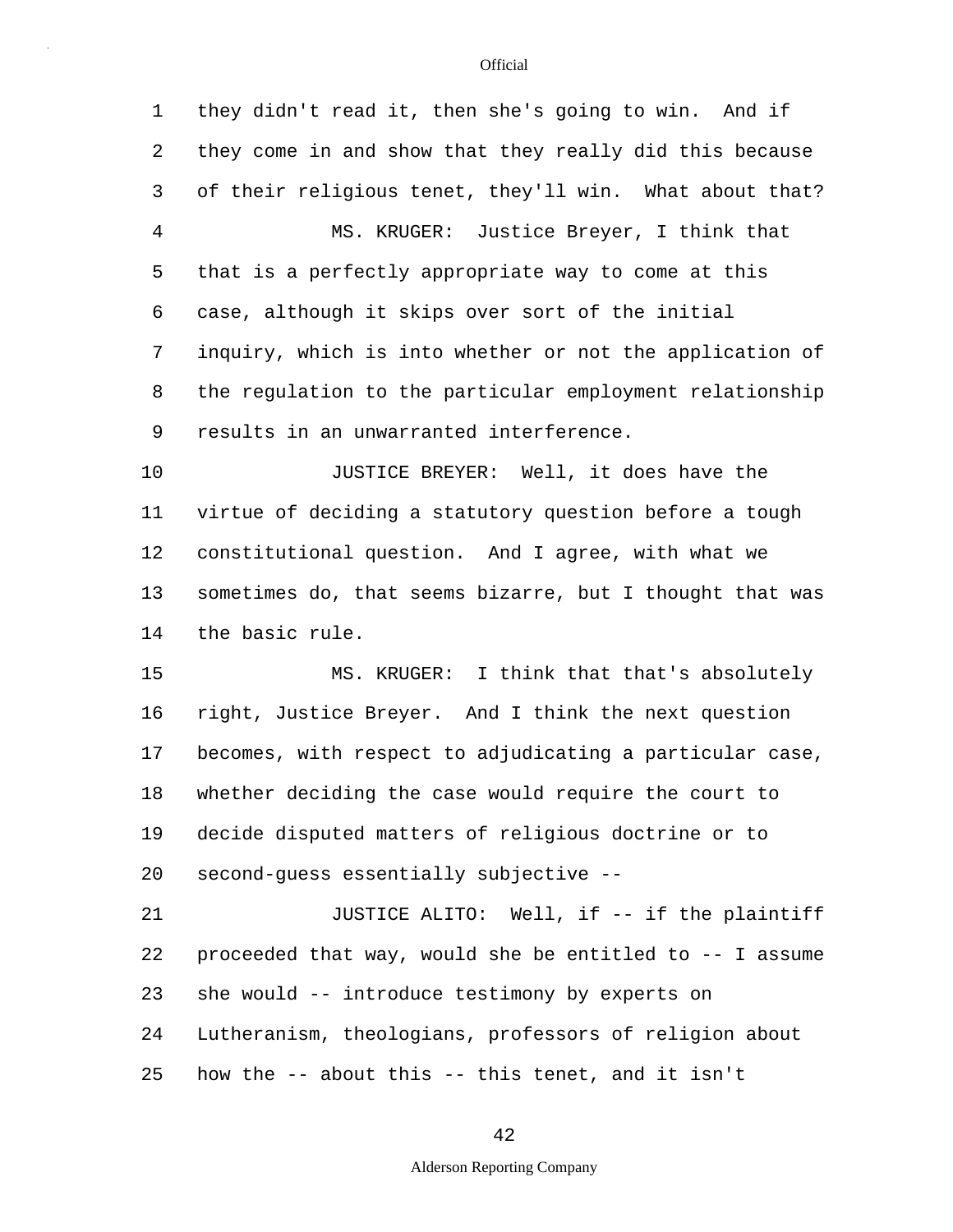5 10 15 20 25 1 really -- they might say, well, it's really not that 2 strong, and it once was, but it's faded, and it's not -- 3 it's not widely enforced. 4 And then you'd have experts on the other side, and you'd have a court and a lay jury deciding how 6 important this really is to Lutherans. Is that how that 7 would play out? 8 MS. KRUGER: No, it's not how it would play 9 out. JUSTICE ALITO: How are you going to avoid 11 that? I just don't see it. 12 MS. KRUGER: Any inquiry into the validity 13 of a particular religious doctrine is simply irrelevant 14 to the adjudication of the dispute, which is designed to find out just one thing, which is whether the -- 16 JUSTICE ALITO: No, it's not irrelevant. 17 I've seen dozens and dozens and dozens of pretext cases, 18 and in practically every pretext case that I've seen, 19 one of the central issues is whether the reason that was proffered by the employer is the real reason, is an 21 important reason for that, for that employer, and 22 whether they really think it's important and whether 23 they apply it across the board. That's almost always a 24 big part of the case. And once you get into that, you're going to

43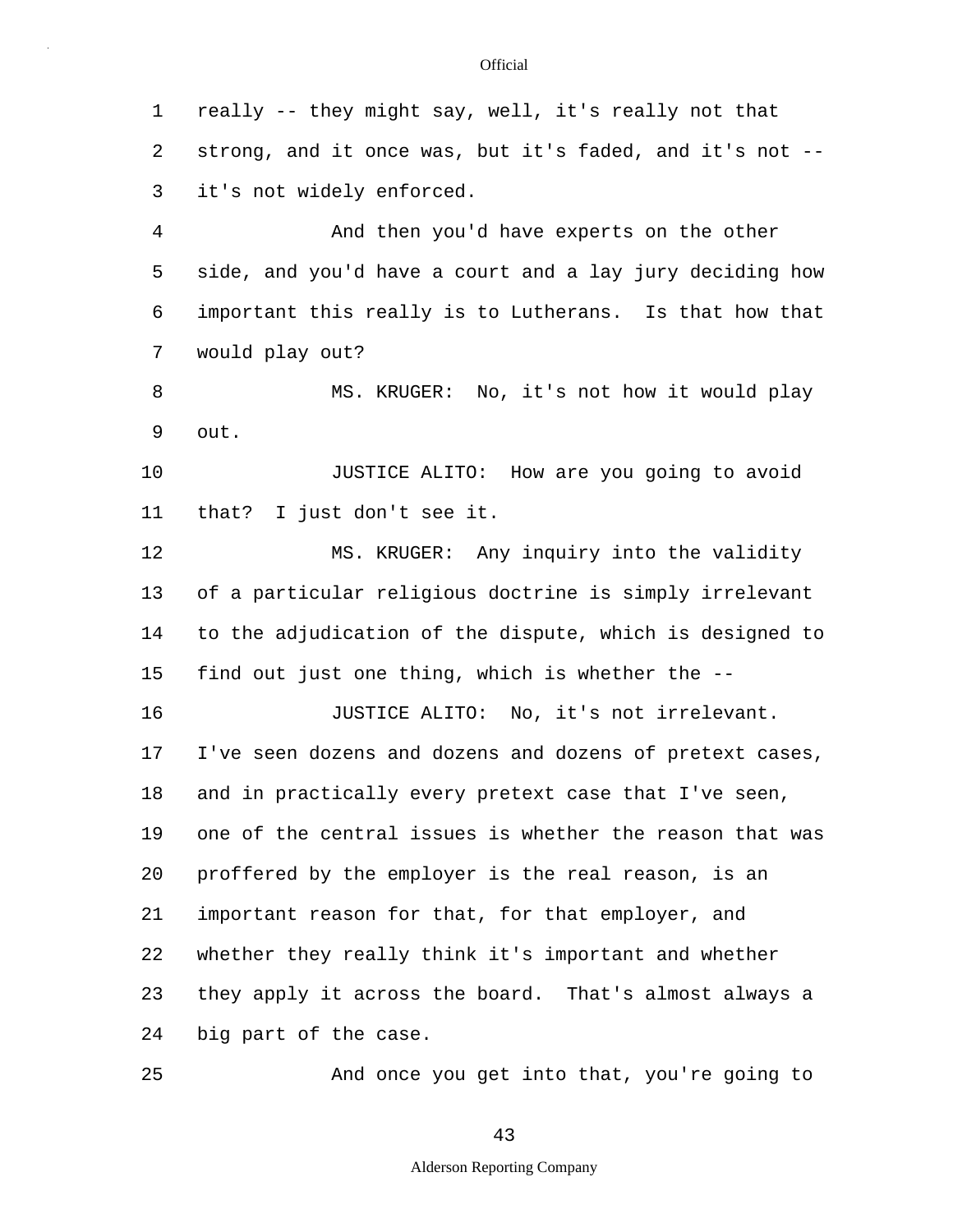1 get into questions of -- of religious doctrine. I just 2 don't see it.

5 3 Let me give you an example of a real case. 4 A nun wanted to be -- wanted a tenured position teaching canon law at Catholic University, and she claimed that 6 she was denied tenure because of her -- because of her 7 gender.

10 15 8 Now, there the university might argue, no, 9 she was -- and did argue -- she's denied tenure because of the quality of her -- of her scholarship. And, okay, 11 now, if you try that pretext issue, the issue is going 12 to be what is the real quality of her canon law 13 scholarship? And you're going to have the judge and the 14 jury decide whether the particular writings on canon law are -- make a contribution to canon law scholarship. 16 How can something like that be tried, without getting 17 into religious issues?

20 25 18 MS. KRUGER: If the only way that the 19 plaintiff has to show that that may not have been the employer's real reason was a subjective judgment about 21 the quality of canon law scholarship, then judgment has 22 to be entered for the employer, because the plaintiff 23 has no viable way, consistent with the Establishment 24 Clause, of demonstrating that wasn't the employer's real reason.

44

### Alderson Reporting Company

#### **Official**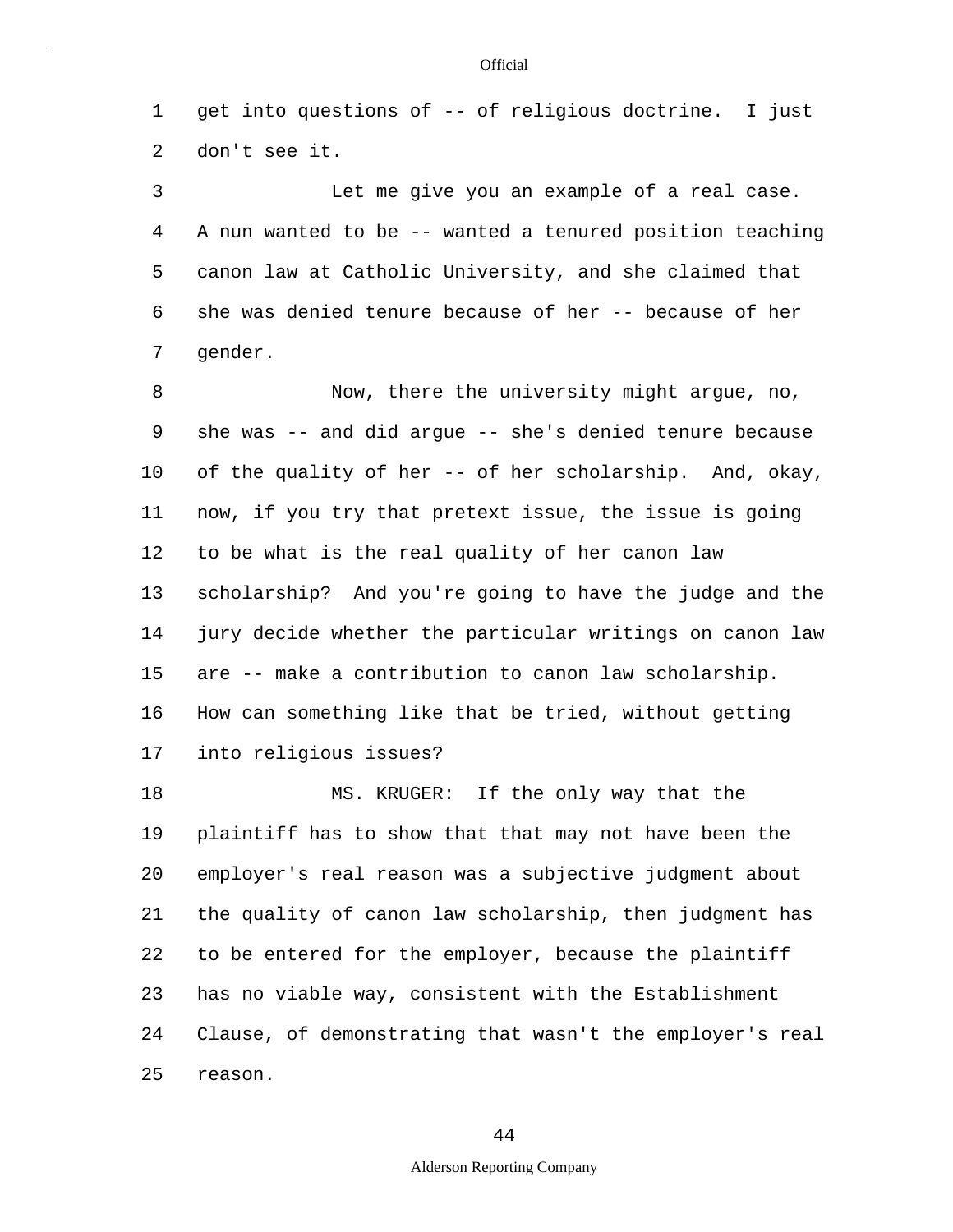| $\mathbf 1$    | If, on the other hand, the plaintiff has                 |  |  |  |  |  |  |
|----------------|----------------------------------------------------------|--|--|--|--|--|--|
| 2              | evidence that no one ever raised any objections to the   |  |  |  |  |  |  |
| 3              | quality of her scholarship, but they raised objections   |  |  |  |  |  |  |
| $\overline{4}$ | to women serving in certain roles in the school, and     |  |  |  |  |  |  |
| 5              | those roles were not ones that were required to be       |  |  |  |  |  |  |
| 6              | filled by persons of a particular gender, consistent     |  |  |  |  |  |  |
| 7              | with religious beliefs, then that's a case in which a    |  |  |  |  |  |  |
| 8              | judge can instruct a jury that it's job is not to        |  |  |  |  |  |  |
| 9              | inquire into the validity of the subjective judgment,    |  |  |  |  |  |  |
| $10 \,$        | just as juries are often instructed that their job is    |  |  |  |  |  |  |
| 11             | not to determine whether an employer's business judgment |  |  |  |  |  |  |
| 12             | was fair or correct, but only whether the employer was   |  |  |  |  |  |  |
| 13             | motivated by discrimination or retaliation.              |  |  |  |  |  |  |
| 14             | CHIEF JUSTICE ROBERTS:<br>Thank you,                     |  |  |  |  |  |  |
| 15             | Ms. Kruger.                                              |  |  |  |  |  |  |
| 16             | ORAL ARGUMENT OF WALTER DELLINGER                        |  |  |  |  |  |  |
| 17             | ON BEHALF OF THE PRIVATE RESPONDENT                      |  |  |  |  |  |  |
| 18             | MR. DELLINGER: Mr. Chief Justice, and may                |  |  |  |  |  |  |
| 19             | $it$ $-$                                                 |  |  |  |  |  |  |
| 20             | CHIEF JUSTICE ROBERTS: Mr. Dellinger.                    |  |  |  |  |  |  |
| 21             | JUSTICE KAGAN: Mr. Dellinger?                            |  |  |  |  |  |  |
| 22             | MR. DELLINGER: Yes.                                      |  |  |  |  |  |  |
| 23             | JUSTICE KAGAN: Could you assume for --                   |  |  |  |  |  |  |
| 24             | (Laughter.)                                              |  |  |  |  |  |  |
| 25             | JUSTICE KAGAN: I'm sorry. Could you assume               |  |  |  |  |  |  |

45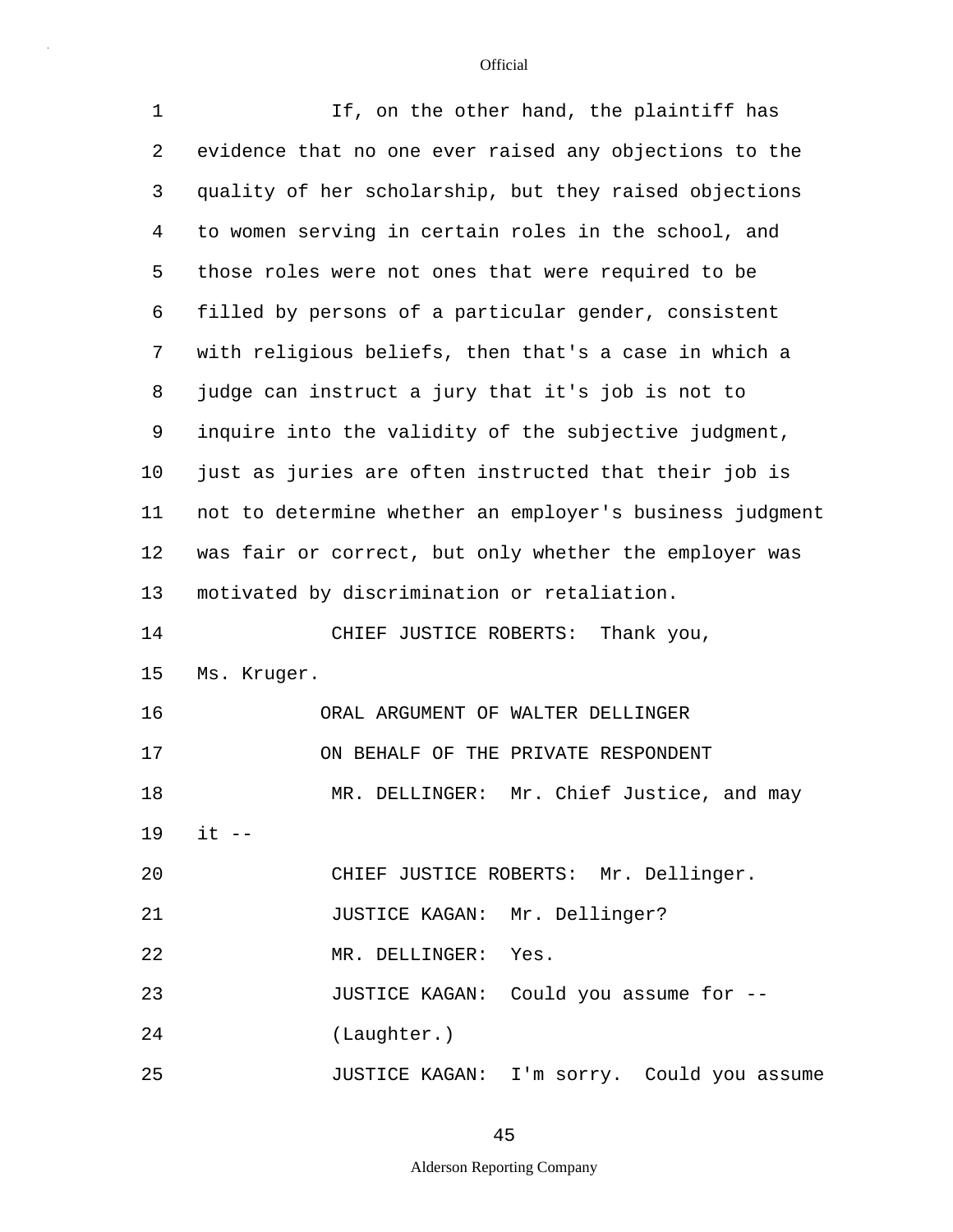5 10 15 20 25 1 for me that -- is it -- 2 CHIEF JUSTICE ROBERTS: Justice Kagan. 3 (Laughter.) 4 JUSTICE KAGAN: I feel like I missed something. 6 (Laughter.) 7 JUSTICE KAGAN: Mr. Dellinger, could you 8 assume for me that there is a ministerial exception 9 that's founded in the Religion Clauses, and tell me who counts as a minister, and why this commissioned minister 11 does not count as a minister? 12 MR. DELLINGER: I believe that there is an 13 exemption grounded in the Religion Clauses. It means 14 that religious organizations will win -- will prevail in many cases in which a comparable civil organization 16 would not prevail. I don't think that it makes sense to 17 approach it in a categorical way of asking -- 18 JUSTICE KAGAN: I'm just asking you to 19 assume with me for a moment that there is a categorical exception and to tell me who you think counts as a 21 minister, and why the woman in this case does not. 22 MR. DELLINGER: Well, in our view, if that 23 was the test, then we would say that the court of 24 appeals was correct in holding that she was not a minister, and the reason -- the principal reason is she

46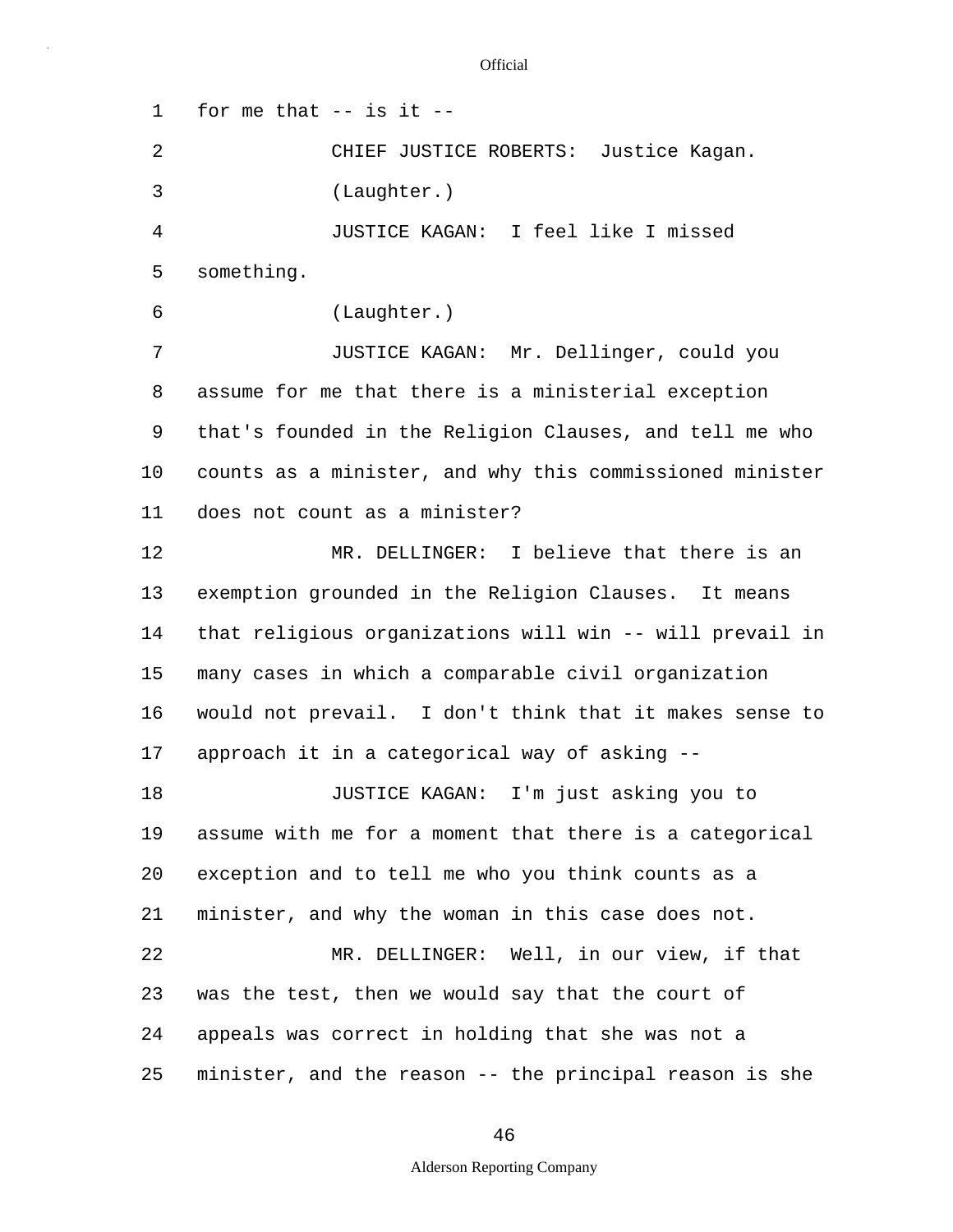1 carries out such important secular functions in addition 2 to her religious duties in --

5 3 CHIEF JUSTICE ROBERTS: That can't -- I'm 4 sorry to interrupt you, but that can't be the test. The Pope is a head of state carrying out secular functions; 6 right?

7 (Laughter.)

8 CHIEF JUSTICE ROBERTS: Those are important. 9 So, he is not a minister?

10 15 MR. DELLINGER: Chief Justice Roberts, I do 11 not want to suggest that it's a very good approach to 12 try to decide who's a minister and who's not a minister. 13 That's what's wrong with Professor Laycock's categorical 14 approach, because it's -- it's both over- and under-inclusive. It sweeps in cases where there is, in 16 fact, no religious reason offered --

20 17 JUSTICE SCALIA: It's only a bad approach if 18 we adopt your test. Why isn't it a perfectly reasonable 19 test whether the person -- although the person may have a lot of secular duties, whether the person has 21 substantial religious responsibilities? 22 MR. DELLINGER: And the reason that is not a 23 satisfactory test is that it fails to take account of

25 24 the important governmental interests -- for example, in this case -- in having everyone have access to the -- to

47

## Alderson Reporting Company

**Official**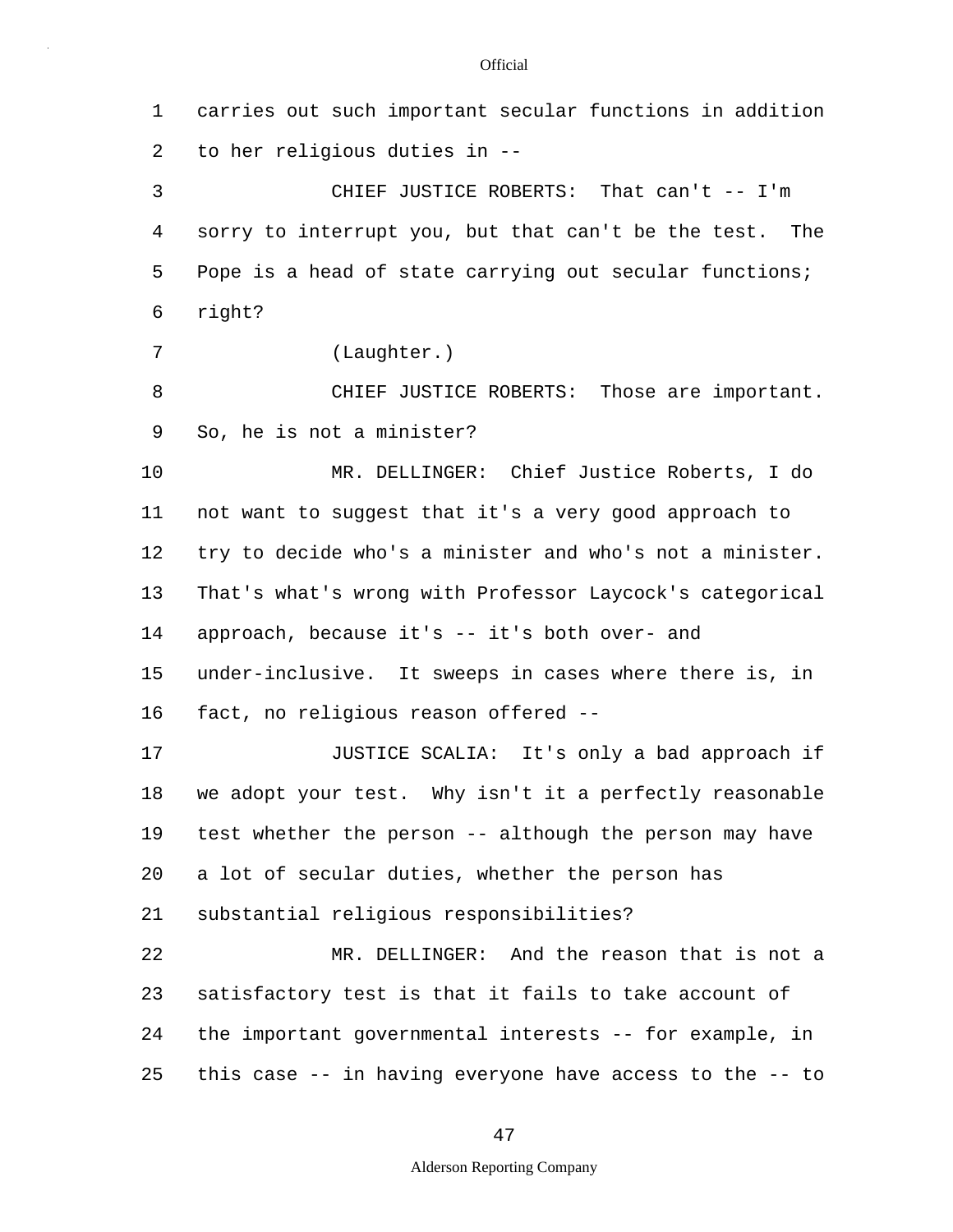1 the courts.

5 10 15 20 25 2 JUSTICE BREYER: No, but that isn't -- but 3 that isn't the problem. The problem, it seems to me, is 4 I don't know how substantial these interests are religiously. I don't know how substantial the religion 6 itself considers what they do from a religious 7 perspective. 8 So, let's go back to Justice Alito's 9 problem. And now on the ministerial issue, we call the synods, we call the how certain was it, how central is 11 it to the heart of the religion, what they're actually 12 doing, and we replicate exactly what he said, in respect 13 to the problem of religious tenet, now in respect to the 14 problem of religious minister. And maybe you can tell me we don't have to 16 go into the one or the other, but I've had enough of 17 these cases in the lower court to know they are really 18 hard. People believe really different things, and I see 19 no way to avoid going into one or the other, and, therefore, I think, rather than try this constitutional 21 matter, let's go to the one Congress suggested. 22 MR. DELLINGER: Well -- 23 JUSTICE BREYER: Now, what do you --  $24$  that's  $-$ MR. DELLINGER: If --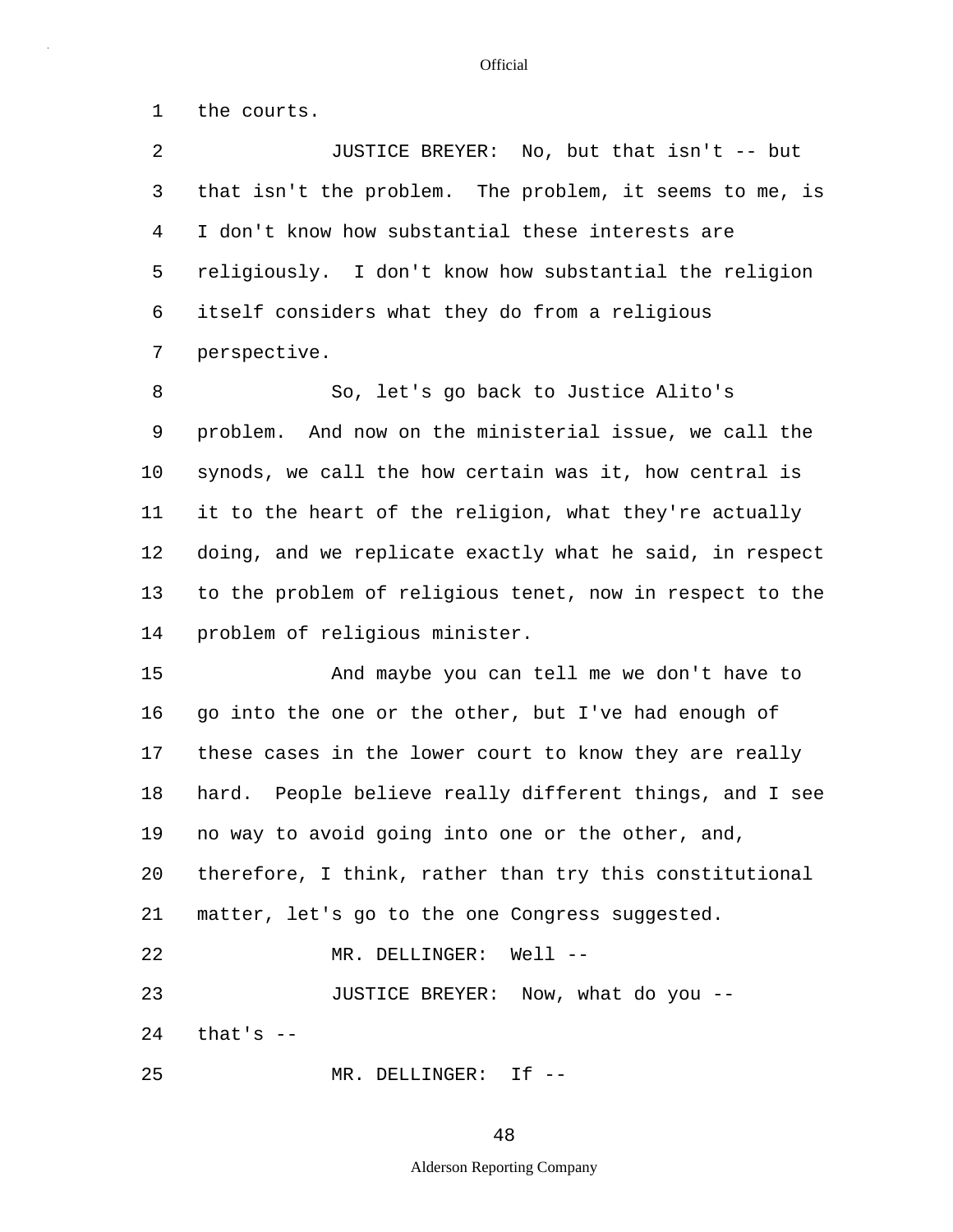| $\mathbf 1$ | JUSTICE BREYER: That's the state of the                  |  |  |  |  |  |
|-------------|----------------------------------------------------------|--|--|--|--|--|
| 2           | argument that you're walking into, I think.              |  |  |  |  |  |
| 3           | MR. DELLINGER: If we go to Congress,                     |  |  |  |  |  |
| 4           | Congress made it quite clear how this case should be     |  |  |  |  |  |
| 5           | resolved, because Congress expressly did not apply the   |  |  |  |  |  |
| 6           | religious exemptions of the ADA to retaliation.          |  |  |  |  |  |
| 7           | JUSTICE BREYER: No. I don't agree with                   |  |  |  |  |  |
| 8           | that. I think -- I think what it says is a religious     |  |  |  |  |  |
| 9           | organization may require that all applicants and         |  |  |  |  |  |
| $10 \,$     | employees conform to the religious tenets. It put that   |  |  |  |  |  |
| 11          | in the section defining defenses. The defenses are part  |  |  |  |  |  |
| 12          | of the right, and when it forbids retaliation, it says   |  |  |  |  |  |
| 13          | forbids retaliation against an individual for the        |  |  |  |  |  |
| 14          | exercise of any right granted.                           |  |  |  |  |  |
| 15          | And, therefore, I don't believe that a                   |  |  |  |  |  |
| 16          | person who has failed to violate the substantive section |  |  |  |  |  |
| 17          | could be held up normally.                               |  |  |  |  |  |
| 18          | I mean, I don't                                          |  |  |  |  |  |
| 19          | MR. DELLINGER: Well, we differ on that,                  |  |  |  |  |  |
| 20          | $but --$                                                 |  |  |  |  |  |
| 21          | JUSTICE BREYER: I can think it's pretty                  |  |  |  |  |  |
| 22          | easy to read that exception, even though it's in a       |  |  |  |  |  |
| 23          | different subchapter, into the retaliation exception.    |  |  |  |  |  |
| 24          | And assume for me that that's so.                        |  |  |  |  |  |
| 25          | MR. DELLINGER: It is still the case that it              |  |  |  |  |  |

49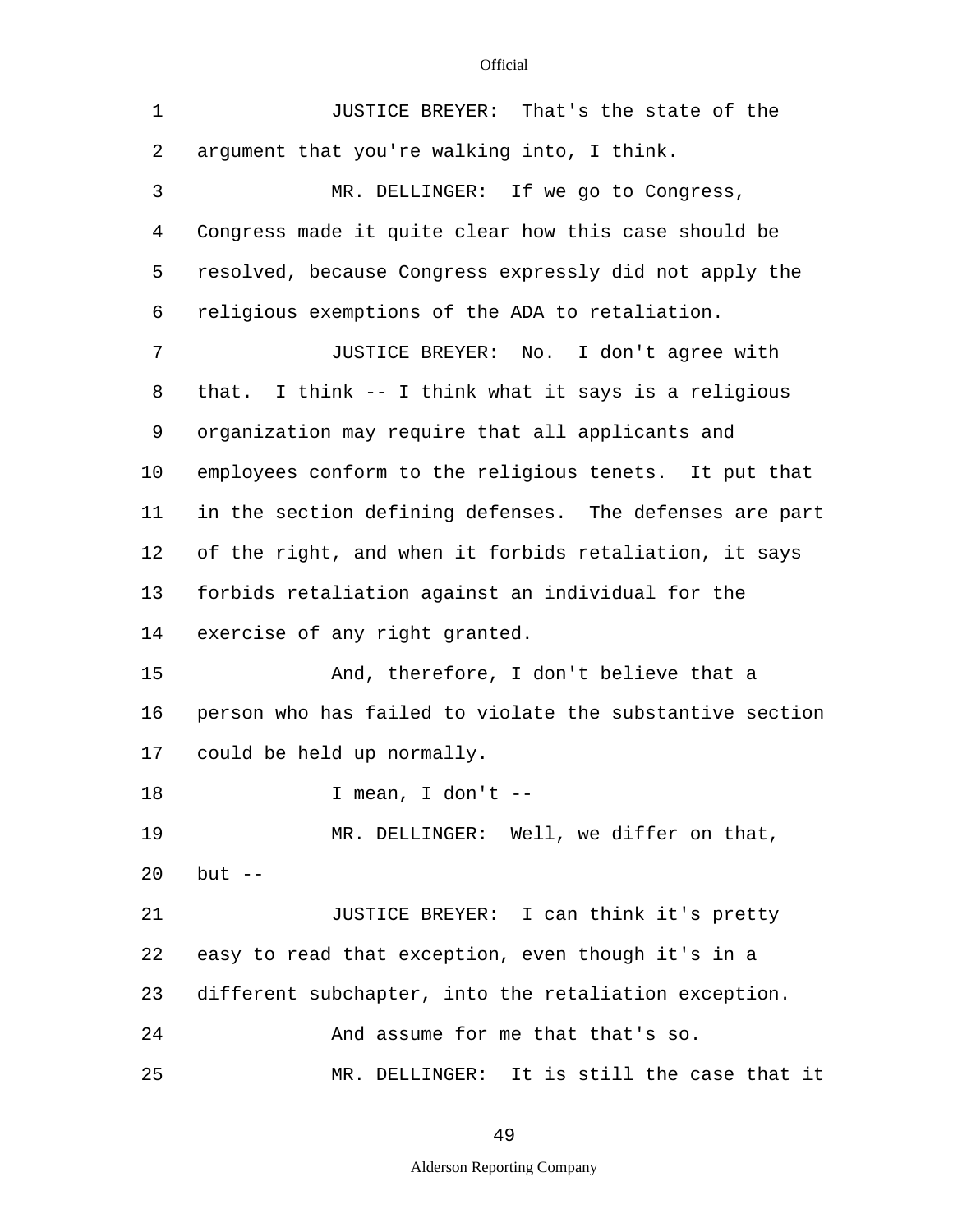| 1  | is a constitutional matter. The state's interest in     |  |  |  |  |  |  |
|----|---------------------------------------------------------|--|--|--|--|--|--|
| 2  | allowing citizens to have access to its courts and to   |  |  |  |  |  |  |
| 3  | its agencies is paramount in cases like child abuse,    |  |  |  |  |  |  |
| 4  | reporting of school safety problems, and others.<br>In  |  |  |  |  |  |  |
| 5  | this case, it's $--$ we are mindful $--$                |  |  |  |  |  |  |
| 6  | JUSTICE SCALIA: But it's not paramount.                 |  |  |  |  |  |  |
| 7  | Would you -- take the firing of the Catholic priest     |  |  |  |  |  |  |
| 8  | example. Does that get into the courts?                 |  |  |  |  |  |  |
| 9  | MR. DELLINGER: No, it doesn't and the                   |  |  |  |  |  |  |
| 10 | reason is --                                            |  |  |  |  |  |  |
| 11 | JUSTICE SCALIA: Why not?                                |  |  |  |  |  |  |
| 12 | MR. DELLINGER: $--$ that there is $--$ and that         |  |  |  |  |  |  |
| 13 | points out, Justice Scalia, that there are ample        |  |  |  |  |  |  |
| 14 | doctrines to protect church autonomy. One is that under |  |  |  |  |  |  |
| 15 | the Establishment Clause, there can be no reinstatement |  |  |  |  |  |  |
| 16 | ordered by a court of someone to an ecclesiastical      |  |  |  |  |  |  |
| 17 | position. Another mentioned by General Kruger is        |  |  |  |  |  |  |
| 18 | that --                                                 |  |  |  |  |  |  |
| 19 | JUSTICE SCALIA: But he can sue for money,               |  |  |  |  |  |  |
| 20 | right?                                                  |  |  |  |  |  |  |
| 21 | MR. DELLINGER: I -- I do not believe that               |  |  |  |  |  |  |
| 22 | he can be reinstated or get damages for removal from    |  |  |  |  |  |  |
| 23 | the -- from the priesthood.                             |  |  |  |  |  |  |
| 24 | JUSTICE SCALIA: Not reinstated. He can sue              |  |  |  |  |  |  |
| 25 | for money. He can sue for, you know, the loss of --     |  |  |  |  |  |  |

50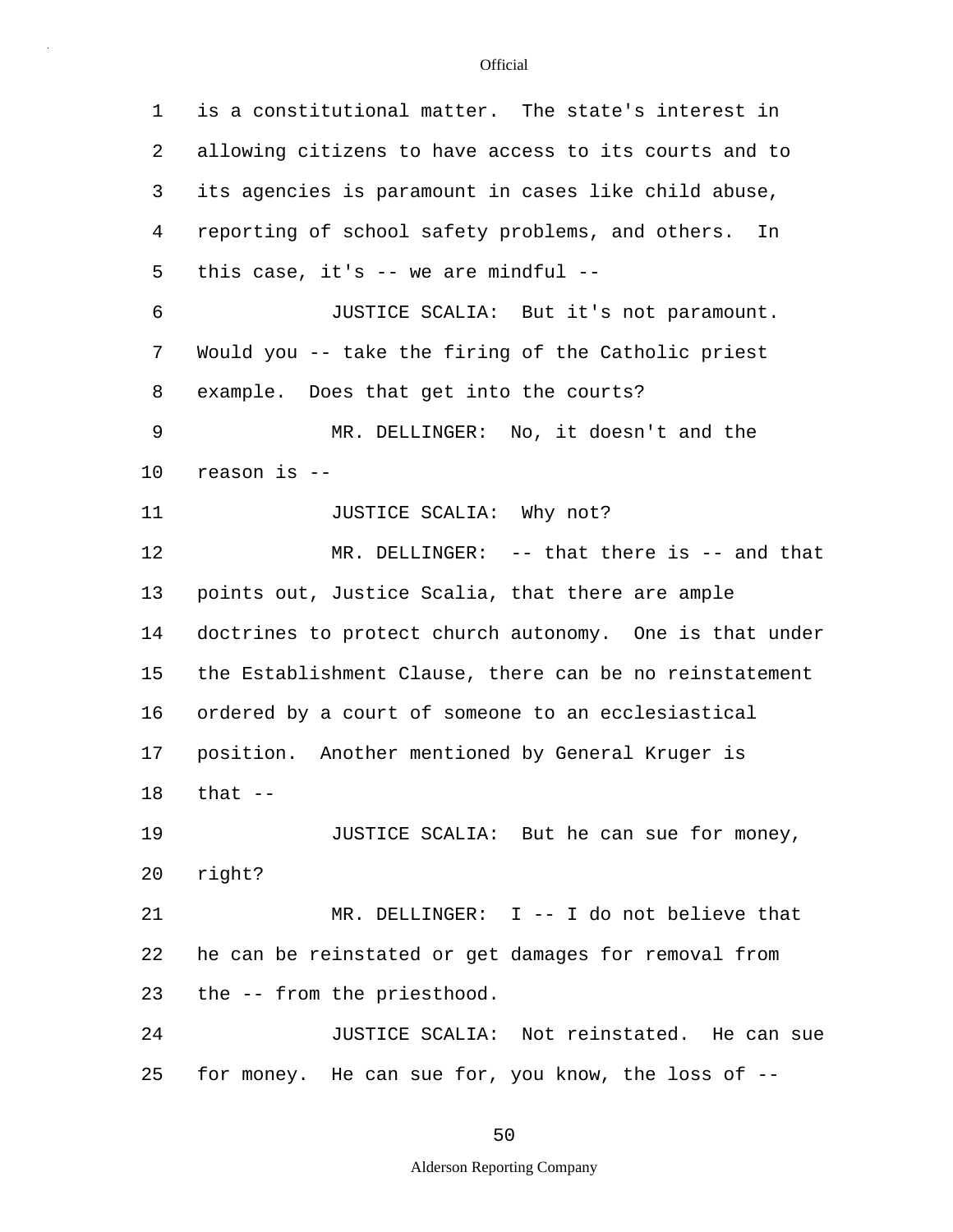| $\mathbf 1$ | MR. DELLINGER: I think, in that case, that               |
|-------------|----------------------------------------------------------|
| 2           | that is very likely to fail because you're going to run  |
| 3           | into (a) issues of religious doctrine or evaluations of  |
| 4           | distinctly religious matters, like EEOC v. Catholic      |
| 5           | University. Those doctrines still stand.                 |
| 6           | The problem with the -- this categorical                 |
| 7           | exception is it sweeps in cases like this one, where the |
| 8           | well-pleaded complaint in this case simply says, I was   |
| 9           | dismissed from my employment because I said I was going  |
| 10          | to make a report to the EEOC. And she's not seeking      |
| 11          | reinstatement. She just wants the economic loss.         |
| 12          | There's no need --                                       |
| 13          | JUSTICE ALITO: Well, if I could just come                |
|             |                                                          |
| 14          | back to the example of the canon law professor, because  |
| 15          | I still don't see how the -- the approach that the       |
| 16          | Solicitor General is recognizing -- is recommending      |
| 17          | could -- can eliminate the problems involved in pretext. |
|             | So, the -- as I understood her -- her answer, it was     |
| 18<br>19    | that you couldn't look into the question of whether the  |
| 20          | professor's canon law scholarship was really good canon  |
| 21          | law scholarship, but you could try the issue of sex      |
| 22          | discrimination based on other evidence. So, maybe        |
| 23          | there's some stray remarks here and there about a woman  |

25

Now, a response to that might be that wasn't

51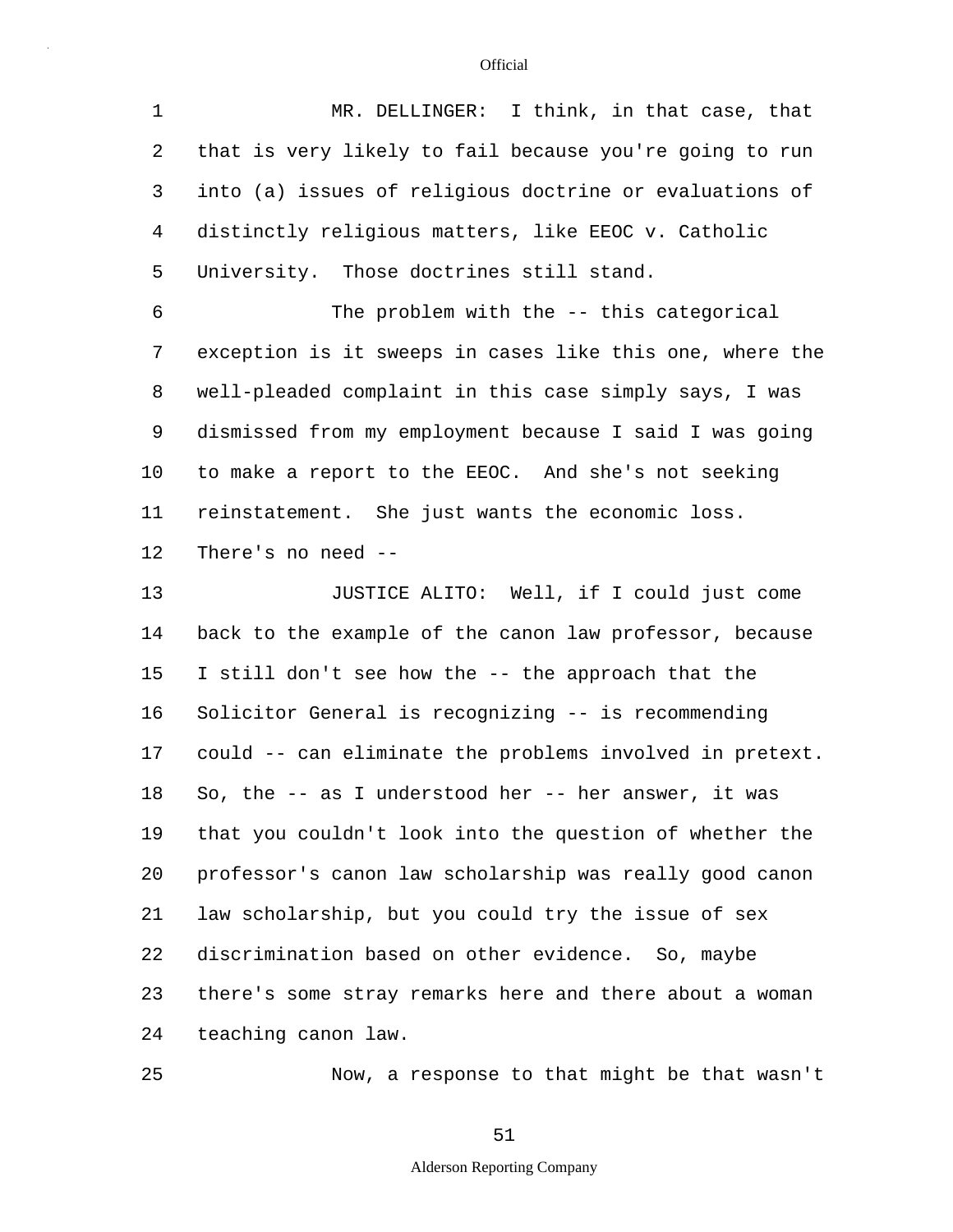5 10 15 1 the real reason, and if you just look at the scholarship 2 and you see how miserable it is and how inconsistent it 3 is with church doctrine, you can see that that's the 4 real reason. So, you just cannot get away from evaluating 6 religious issues. 7 MR. DELLINGER: This is not a problem that 8 is unique to ministerial employees, which is why this is 9 both over- and under-inclusive. When you -- this is a circumstance in which an organization is going into the 11 public arena providing a public service, and in that 12 situation, it ought to be governed by the same rules -- 13 Justice Scalia, you said this case is not like 14 Employment Division v. Smith, but under Employment Division v. Smith, we know that the State could forbid a 16 school from -- a religious school from using peyote in 17 its ceremonies, but under Petitioner's submission, they 18 could fire any employee who reported that use of peyote

20 19 to civil authorities, and that employee would have no recourse.

25 21 We know that under U.S. v. Lee, an Amish 22 employer has to comply with the Social Security laws, 23 but under their submission, the employer could fire 24 without recourse any employee who called noncompliance to the attention of the EEOC. We believe that -- that

52

### Alderson Reporting Company

**Official**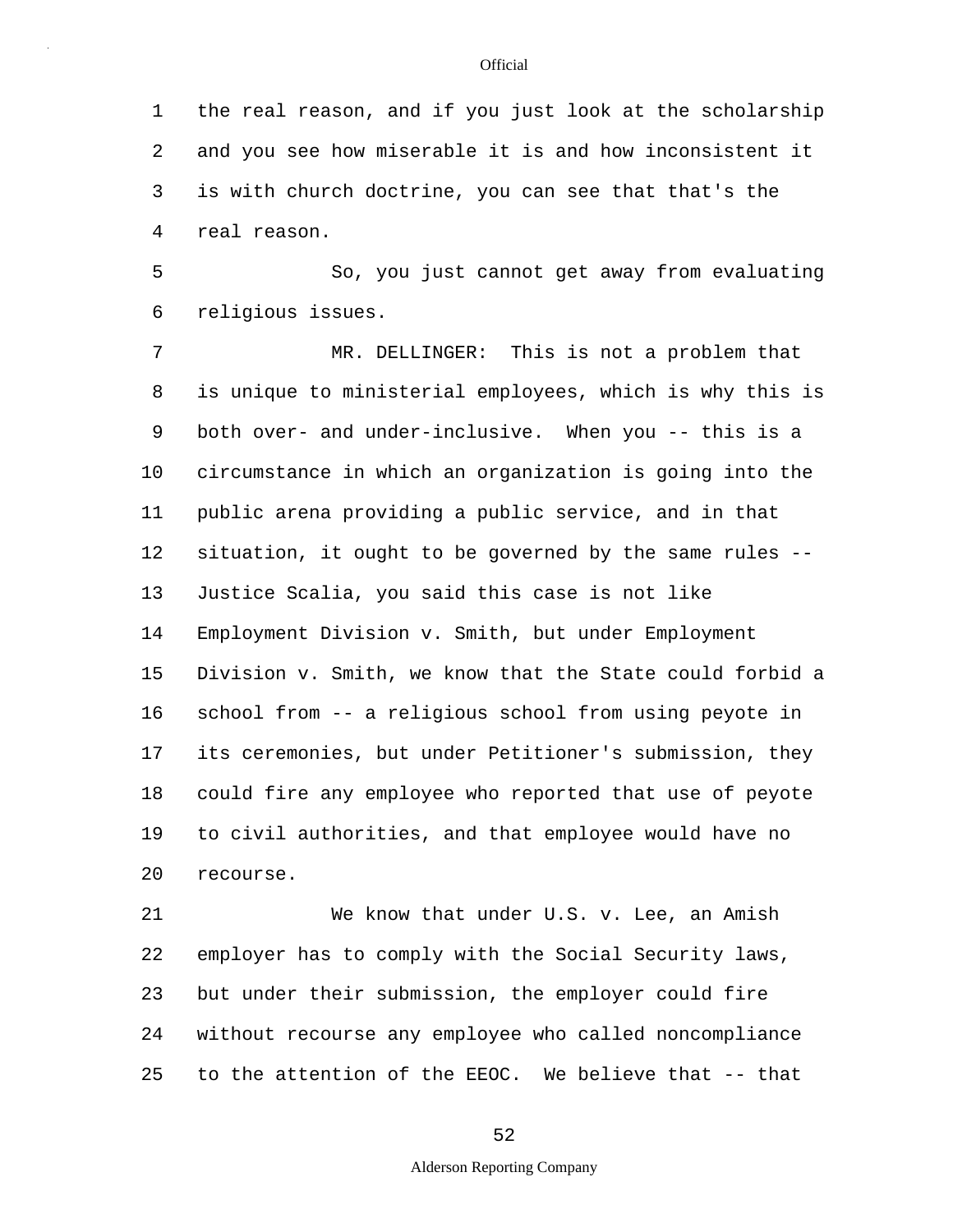| 1  | you can trust to Congress on these hard areas where      |  |  |  |  |  |  |
|----|----------------------------------------------------------|--|--|--|--|--|--|
| 2  | there needs to be additional accommodations; Congress    |  |  |  |  |  |  |
| 3  | could make them, just as Justice Scalia suggested. The   |  |  |  |  |  |  |
| 4  | ministerial exemption has a long history, Justice Alito, |  |  |  |  |  |  |
| 5  | but in almost every circuit, it did not apply to         |  |  |  |  |  |  |
| 6  | teachers. So, I mean --                                  |  |  |  |  |  |  |
| 7  | JUSTICE ALITO: It antedated -- did it not                |  |  |  |  |  |  |
| 8  | antedate the enactment of the Americans with             |  |  |  |  |  |  |
| 9  | Disabilities Act?                                        |  |  |  |  |  |  |
| 10 | MR. DELLINGER: That is correct. When that                |  |  |  |  |  |  |
| 11 | was enacted --                                           |  |  |  |  |  |  |
| 12 | JUSTICE ALITO: So, wouldn't -- shouldn't we              |  |  |  |  |  |  |
| 13 | assume that Congress -- that Congress assumed that it    |  |  |  |  |  |  |
| 14 | would continue to apply to the ADA, just as it applied   |  |  |  |  |  |  |
| 15 | to Title VII.                                            |  |  |  |  |  |  |
| 16 | MR. DELLINGER: It -- in the lower courts                 |  |  |  |  |  |  |
| 17 | did not apply it as sweepingly as to teachers. And I --  |  |  |  |  |  |  |
| 18 | I think we have this debate with Justice Breyer about    |  |  |  |  |  |  |
| 19 | whether -- whether you can say that Congress             |  |  |  |  |  |  |
| 20 | specifically excluded retaliation -- retaliation cases.  |  |  |  |  |  |  |
| 21 | But remember that that doctrine emerged at a             |  |  |  |  |  |  |
| 22 | time when this Court had a position that religious       |  |  |  |  |  |  |
| 23 | organizations could not participate in getting public    |  |  |  |  |  |  |
| 24 | funding, even when they were providing remedial services |  |  |  |  |  |  |
| 25 | to low-income students. We repudiated that doctrine in   |  |  |  |  |  |  |

53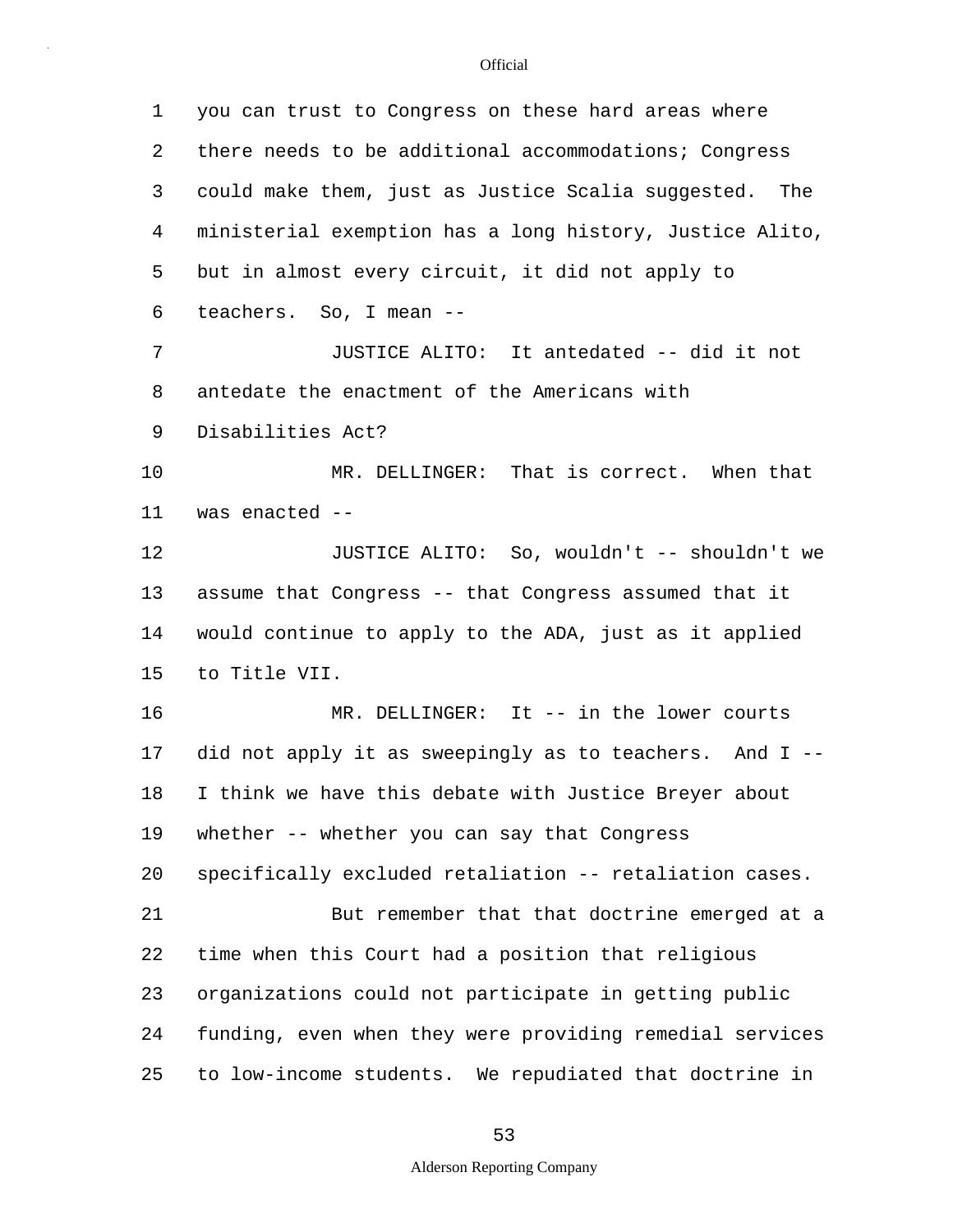5 10 15 20 25 1 Agostini v. Felton and where the Court said that you're 2 entitled to participate in providing public services on 3 the same basis as all other organizations. That means 4 that you should comply, in some instances, with the same rules, when you leave the cloister and go into the 6 public arena and provide public services. 7 JUSTICE SCALIA: Gee whiz. Do -- do 8 Lutheran schools and Catholic parochial schools share 9 public funds the same way public schools do? MR. DELLINGER: No, they don't, Justice --11 JUSTICE SCALIA: You bet you they don't. 12 MR. DELLINGER: But they are entitled to. 13 **JUSTICE SCALIA:** What is this argument 14 you're making? I don't understand. MR. DELLINGER: Because we are no longer -- 16 we are no longer of the -- of the Aguilar v. Felton era, 17 the pre-Employment Division v. Smith where we believe 18 that no governmental rules or involvement can be had 19 with these public institutions. JUSTICE SCALIA: Don't tell me that fair is 21 fair, that now, you know -- 22 MR. DELLINGER: No -- 23 JUSTICE SCALIA: -- we're just like 24 everybody else. That's not true. MR. DELLINGER: It's that we have recognized

### 54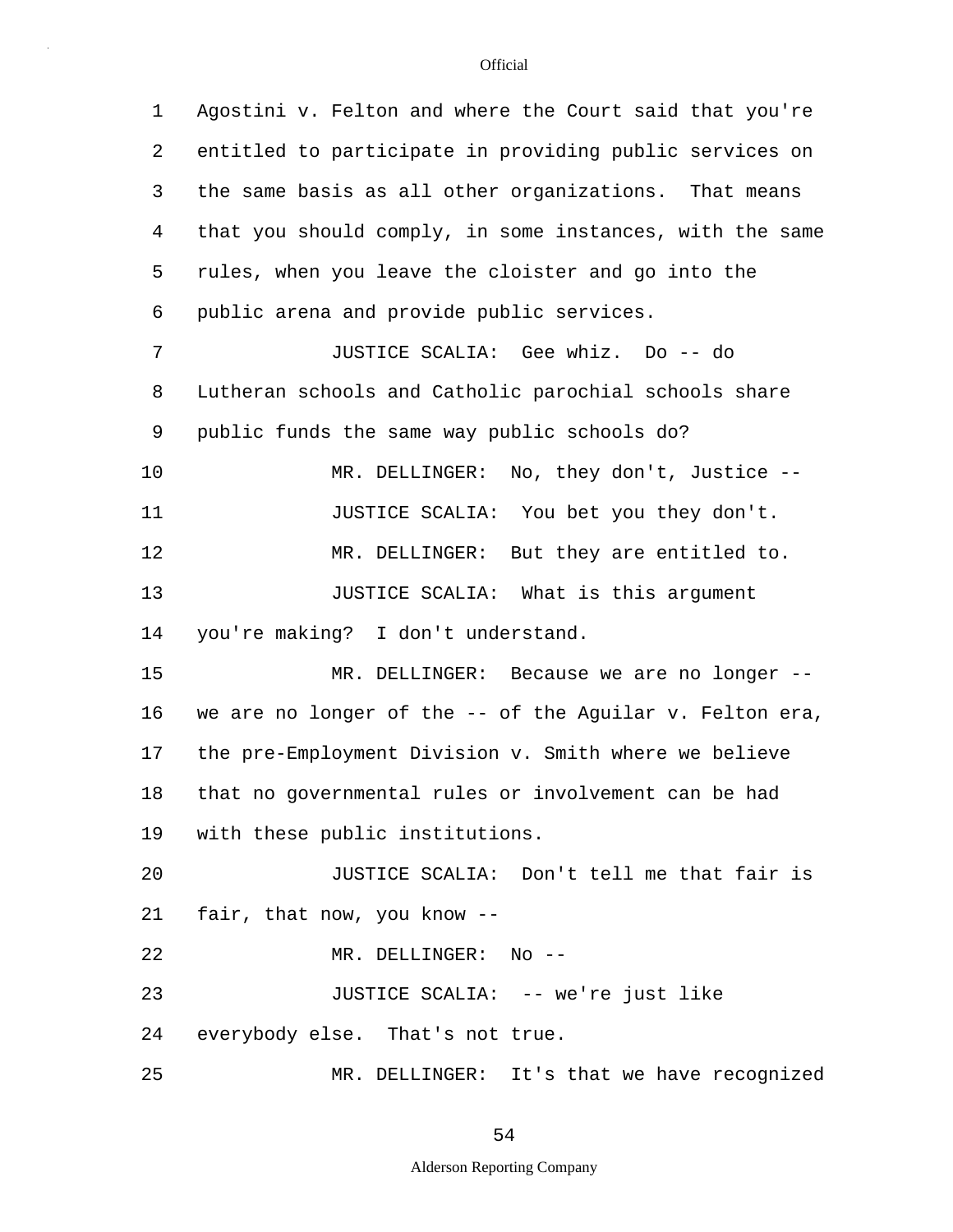| 1  | in your opinion in Smith and in Justice Kennedy's        |  |  |  |  |  |
|----|----------------------------------------------------------|--|--|--|--|--|
| 2  | opinion in Rosenberger the value of neutrality where you |  |  |  |  |  |
| 3  | have doctrines, as we recognize you do not second-guess  |  |  |  |  |  |
| 4  | religious doctrine. You do not under the Establishment   |  |  |  |  |  |
| 5  | Clause introduce someone into an ecclesiastical office,  |  |  |  |  |  |
| 6  | and you do a balancing test to make sure that there's a  |  |  |  |  |  |
| 7  | sufficient governmental interest, if you're going to     |  |  |  |  |  |
| 8  | undercut an organization's ability to convey its views.  |  |  |  |  |  |
| 9  | Thank you.                                               |  |  |  |  |  |
| 10 | CHIEF JUSTICE ROBERTS: Thank you, Mr.                    |  |  |  |  |  |
| 11 | Dellinger.                                               |  |  |  |  |  |
| 12 | Laycock, 2 minutes.<br>Mr.                               |  |  |  |  |  |
| 13 | REBUTTAL ARGUMENT OF DOUGLAS LAYCOCK                     |  |  |  |  |  |
| 14 | ON BEHALF OF THE PETITIONER                              |  |  |  |  |  |
| 15 | MR. LAYCOCK: Two or three points very                    |  |  |  |  |  |
| 16 | briefly: The many distinctions and balancing tests in    |  |  |  |  |  |
| 17 | their argument show the mess you will be in if you try   |  |  |  |  |  |
| 18 | to decide these cases. And we may have a line-drawing    |  |  |  |  |  |
| 19 | problem at the margin, but many, many cases are easy.    |  |  |  |  |  |
| 20 | The priest, the rabbi, the bishop, the pastor of the     |  |  |  |  |  |
| 21 | congregation cannot sue. Under their rule, they can      |  |  |  |  |  |
| 22 | sue $--$                                                 |  |  |  |  |  |
| 23 | JUSTICE SOTOMAYOR: Mr. Laycock, I'm not                  |  |  |  |  |  |
| 24 | sure why the status of the individual matters under your |  |  |  |  |  |
| 25 | theory. It seems to me what you're saying is, so long    |  |  |  |  |  |

55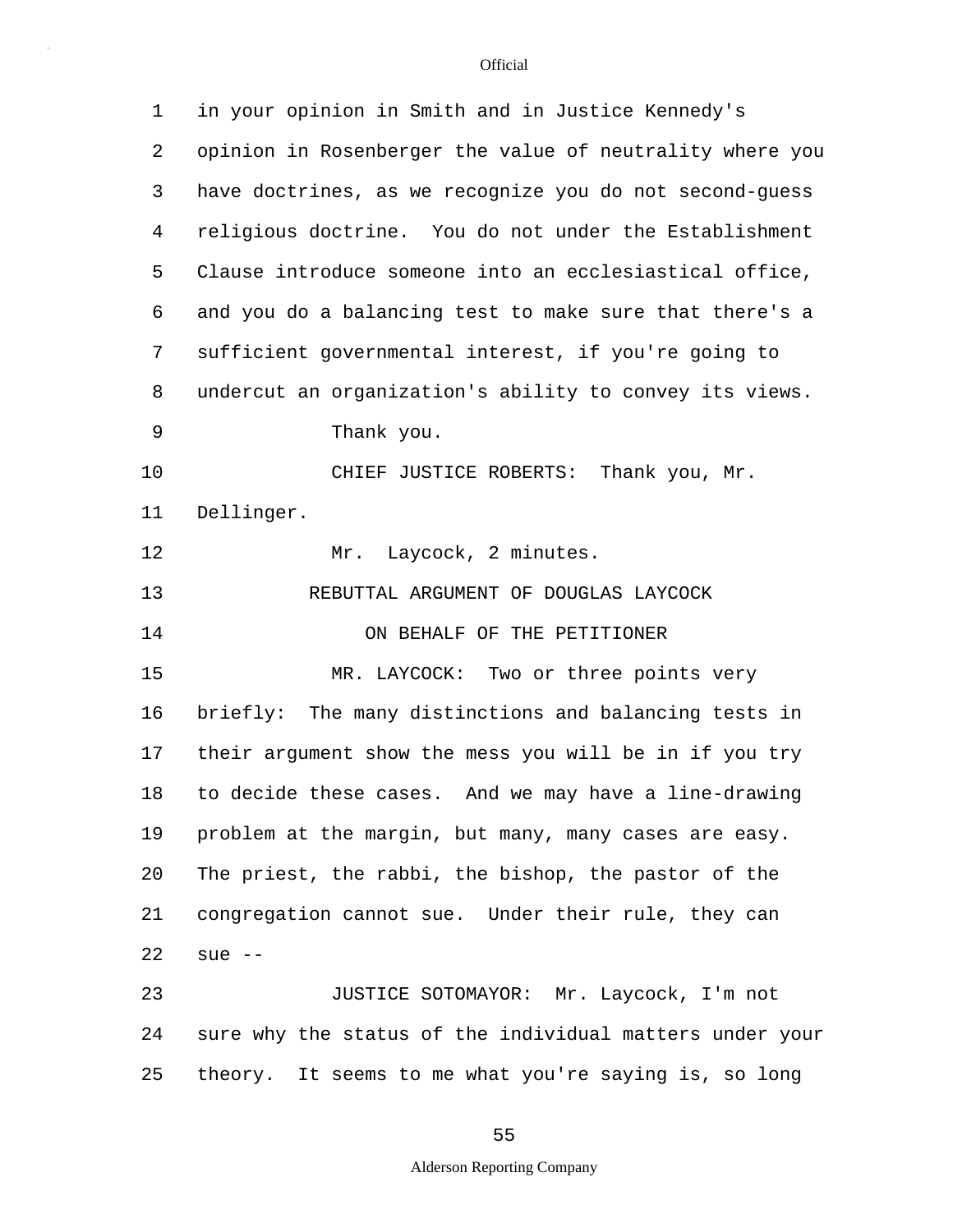5 10 15 20 25 1 as a religious organization gives a religious reason of 2 any kind, genuine or not, for firing someone that's 3 associated with it, whether minister or not, that that 4 invokes the exception. Am I hearing your argument right? 6 MR. LAYCOCK: No. 7 JUSTICE SOTOMAYOR: All right. So, why is 8 there a difference? 9 MR. LAYCOCK: The position of minister is categorically special because that is committed to the 11 church in the system of separation of church and state. 12 You may have religious questions when they dismiss the 13 janitor, but the level of sensitivity is not remotely 14 the same. And -- and -- JUSTICE SOTOMAYOR: So, you would say with 16 janitors, you can get into the pretext question. 17 MR. LAYCOCK: The janitor can litigate his 18 pretext question. Yes. 19 JUSTICE SOTOMAYOR: So, you're limiting your test to whether that person is a minister. So, define 21 "minister" for me again. 22 MR. LAYCOCK: A minister is a person who 23 holds ecclesiastical office in the church or who 24 exercises important religious functions, most obviously including teaching of the faith.

56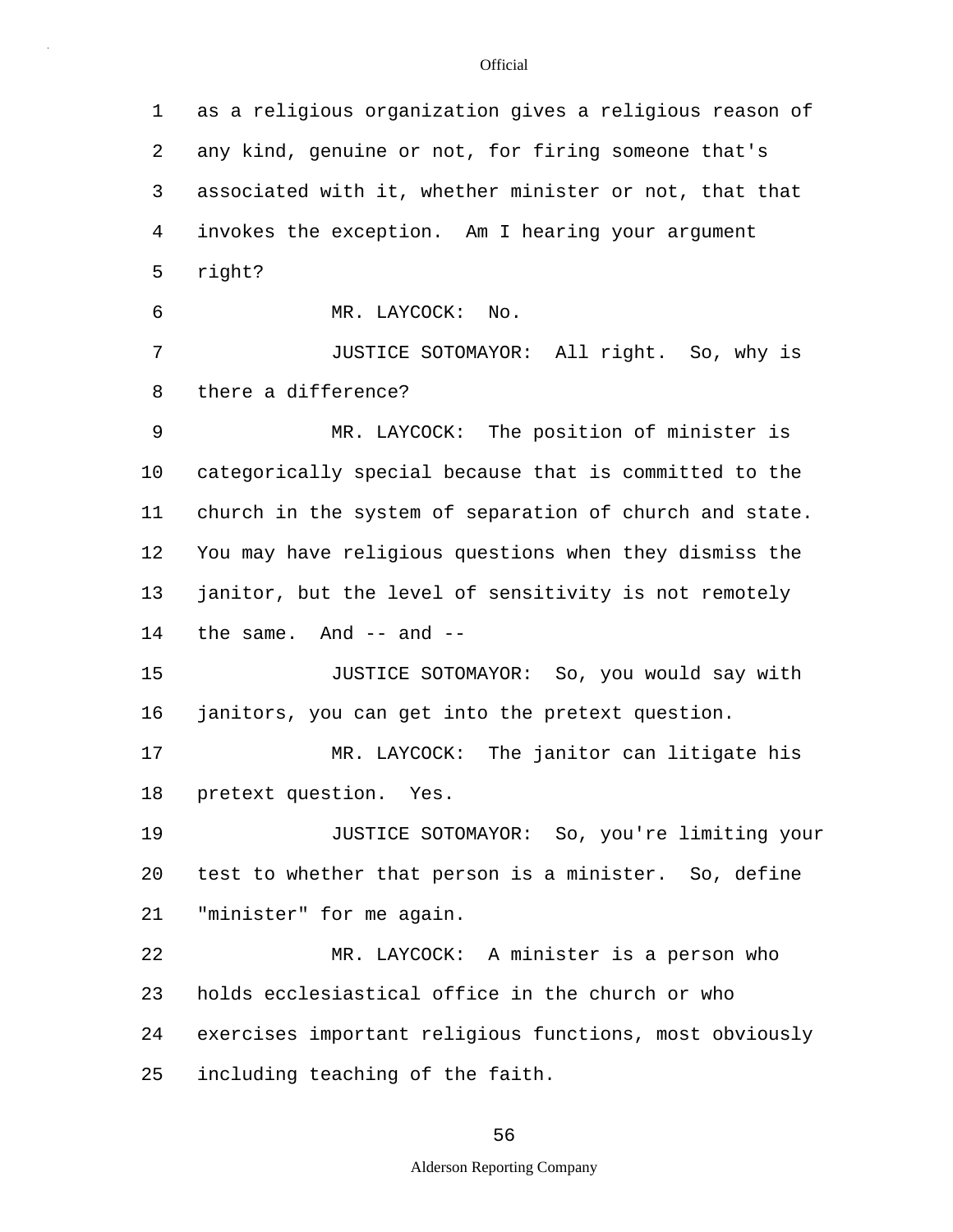| $\mathbf 1$    | JUSTICE KAGAN: Mr. Laycock, Mr. Dellinger               |  |  |  |  |  |  |
|----------------|---------------------------------------------------------|--|--|--|--|--|--|
| 2              | has some -- some points here about the way in which the |  |  |  |  |  |  |
| 3              | ministerial exception relates or doesn't relate to      |  |  |  |  |  |  |
| $\overline{4}$ | Employment Division v. Smith. And it seems to me that   |  |  |  |  |  |  |
| 5              | in order to make an argument for the ministerial        |  |  |  |  |  |  |
| 6              | exception, you in some sense have to say that           |  |  |  |  |  |  |
| 7              | institutional autonomy is different from individual     |  |  |  |  |  |  |
| 8              | conscience, that we've said in Smith that state         |  |  |  |  |  |  |
| 9              | interests can trump individual conscience. And you want |  |  |  |  |  |  |
| 10             | us to say that they can't trump institutional autonomy. |  |  |  |  |  |  |
| 11             | So, why is that?                                        |  |  |  |  |  |  |
| 12             | MR. LAYCOCK: It's not that institutions are             |  |  |  |  |  |  |
| 13             | different from individuals. It is that the              |  |  |  |  |  |  |
| 14             | institutional governance of the church is at a prior    |  |  |  |  |  |  |
| 15             | step. Smith is about whether people can act on their    |  |  |  |  |  |  |
| 16             | religious teachings after they're formulated.<br>The    |  |  |  |  |  |  |
| 17             | selection of ministers is about the process by which    |  |  |  |  |  |  |
| 18             | those religious teachings will be formulated.           |  |  |  |  |  |  |
| 19             | Smith distinguishes those cases --                      |  |  |  |  |  |  |
| 20             | JUSTICE SCALIA: Might not the Establishment             |  |  |  |  |  |  |
| 21             | Clause have something to do with that question --       |  |  |  |  |  |  |
| 22             | MR. LAYCOCK: The Establishment Clause --                |  |  |  |  |  |  |
| 23             | well, that $--$                                         |  |  |  |  |  |  |
| 24             | JUSTICE SCALIA: -- which applies to                     |  |  |  |  |  |  |
| 25             | institutions?                                           |  |  |  |  |  |  |

57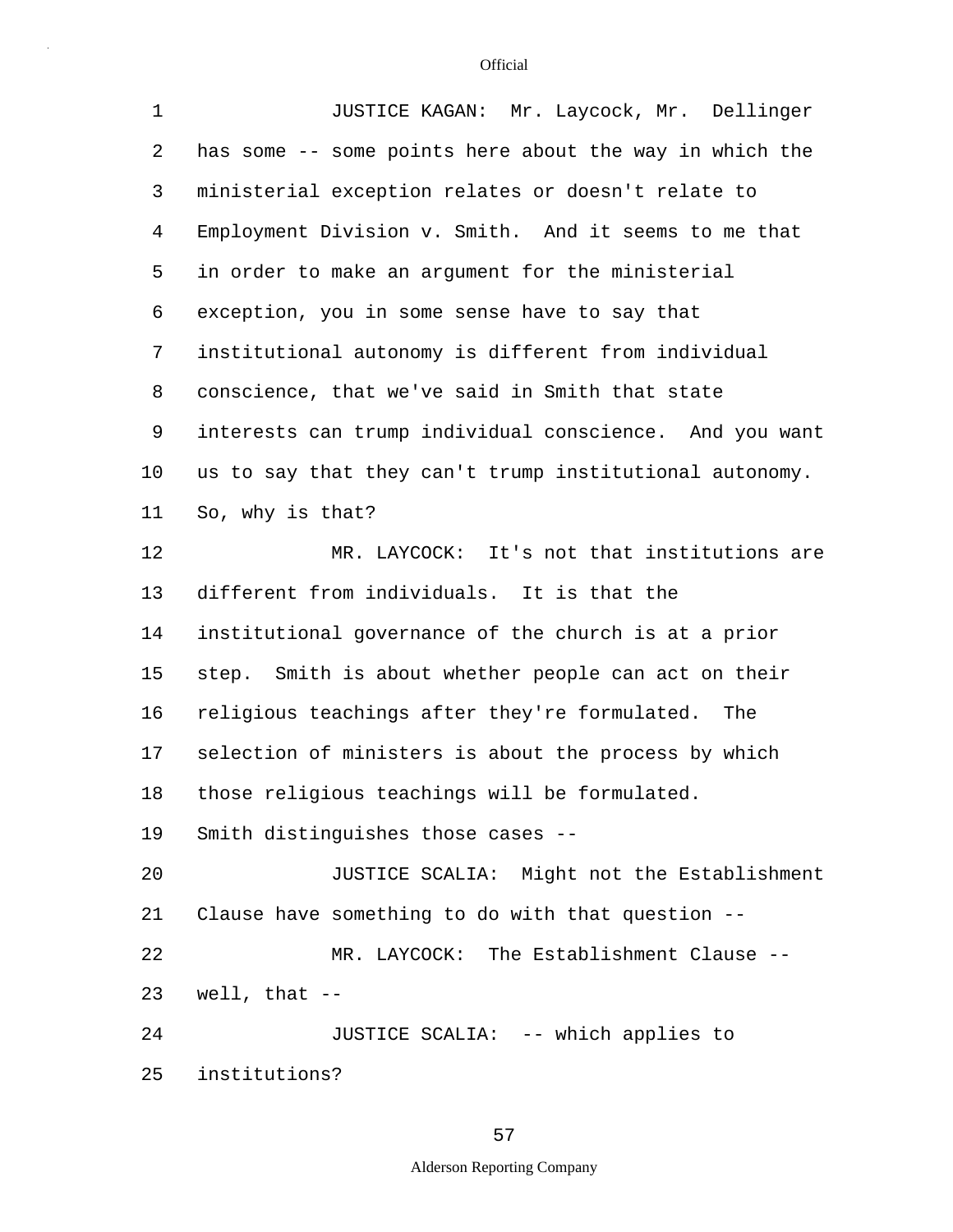| $\mathbf 1$ | MR. LAYCOCK: That's the second answer --                |  |  |  |  |  |
|-------------|---------------------------------------------------------|--|--|--|--|--|
| 2           | JUSTICE SCALIA: Whereas the Free Exercise               |  |  |  |  |  |
| 3           | Clause applies to individuals, right?                   |  |  |  |  |  |
| 4           | MR. LAYCOCK: This Court has relied on both              |  |  |  |  |  |
| 5           | Free Exercise and Establishment: Serbian, Kedroff,      |  |  |  |  |  |
| 6           | Kreshik, Gonzalez. There's a long line of cases all the |  |  |  |  |  |
| 7           | way back to Watson distinguishing this problem from the |  |  |  |  |  |
| 8           | problem that culminates in Smith.                       |  |  |  |  |  |
| 9           | CHIEF JUSTICE ROBERTS: Thank you, counsel.              |  |  |  |  |  |
| 10          | Counsel.                                                |  |  |  |  |  |
| 11          | The case is submitted.                                  |  |  |  |  |  |
| 12          | (Whereupon, at $11:05$ a.m., the case in the            |  |  |  |  |  |
| 13          | above-entitled matter was submitted.)                   |  |  |  |  |  |
| 14          |                                                         |  |  |  |  |  |
| 15          |                                                         |  |  |  |  |  |
| 16          |                                                         |  |  |  |  |  |
| 17          |                                                         |  |  |  |  |  |
| $18\,$      |                                                         |  |  |  |  |  |
| 19          |                                                         |  |  |  |  |  |
| 20          |                                                         |  |  |  |  |  |
| 21          |                                                         |  |  |  |  |  |
| 22          |                                                         |  |  |  |  |  |
| 23          |                                                         |  |  |  |  |  |
| 24          |                                                         |  |  |  |  |  |
| 25          |                                                         |  |  |  |  |  |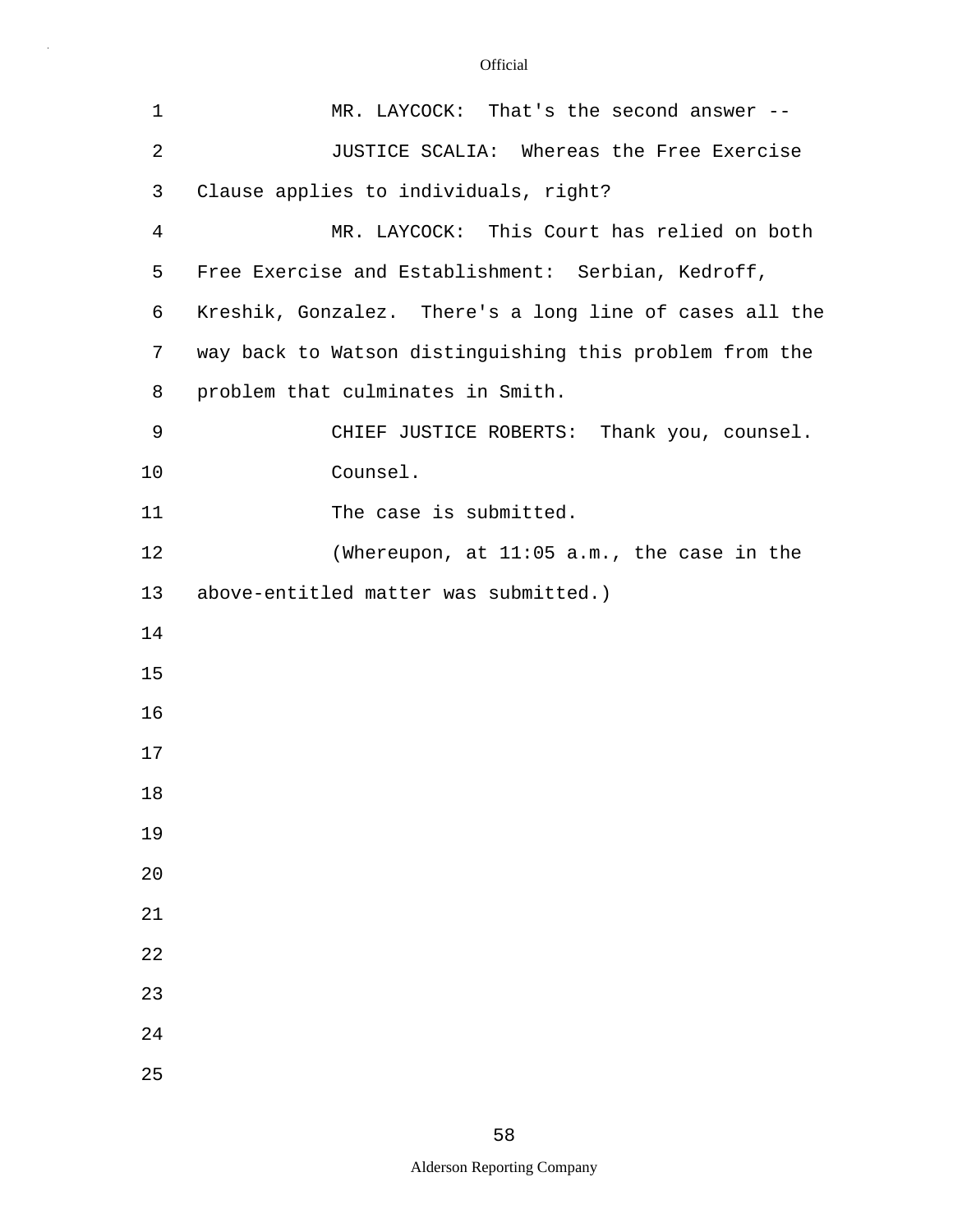| $\mathbf{A}$          | air 41:15,16          | <b>APPEARAN</b>         | 21:4 46:17,18         | 37:16                    |
|-----------------------|-----------------------|-------------------------|-----------------------|--------------------------|
| ability 55:8          | AL1:8                 | 1:16                    | assert 37:2           | balancing 29:17          |
| able 4:21 7:23        | <b>Alamo</b> 15:11    | appendix $4:11$         | asserting 27:6        | 29:24 35:3               |
| above-entitled        | Alito 7:6 15:4        | 20:12                   | assertion 12:25       | 39:16 55:6,16            |
| 1:13 58:13            | 21:25 22:17           | applicable 29:19        | assess 6:24 21:3      | ban 24:7                 |
| absolutely 37:1       | 30:18 31:1            | 31:4 37:7               | <b>Assistant 1:19</b> | based 24:6               |
| 42:15                 | 33:2 36:23            | applicant 41:7          | associated 56:3       | 32:20 51:22              |
| <b>abuse</b> 5:5 6:11 | 42:21 43:10,16        | applicants 49:9         | association           | <b>basic 28:13</b>       |
| 8:1,8 29:23           | 51:13 53:4,7          | application             | 27:19,22 32:9         | 29:15 42:14              |
| 50:3                  | 53:12                 | 28:22 29:20             | 37:25 38:10           | basically 9:20           |
| abusing $7:21$        | Alito's 41:15         | 42:7                    | 39:16 40:8            | 18:19                    |
| accept 31:23          | 48:8                  | applied 8:19            | associations          | <b>basis</b> 16:13 54:3  |
| 34:24                 | allegation 8:1,17     | 9:22 53:14              | 28:8,9,25             | <b>Bayamon</b> 10:23     |
| access 47:25          | allow 9:21 12:23      | <b>applies</b> 9:6 19:4 | association's         | bedrock 3:15             |
| 50:2                  | 13:1,2 39:5           | 31:3,13 57:24           | 36:16 38:12           | <b>behalf</b> 2:4,7,10   |
| accommodate           | allowance 26:9        | 58:3                    | assume 22:22          | 2:13 3:9 26:21           |
| 27:2                  | allowing 50:2         | apply 7:5 9:9           | 37:3,4 38:25          | 31:5 45:17               |
| accommodati           | all-male $37:13$      | 18:2 19:21              | 42:22 45:23,25        | 55:14                    |
| 53:2                  | amazing 38:4          | 23:11 24:23             | 46:8,19 49:24         | <b>belief</b> 5:10 13:10 |
| account 6:4           | <b>Amendment</b>      | 43:23 49:5              | 53:13                 | 26:25 33:15              |
| 35:10 47:23           | 27:12,15,19           | 53:5,14,17              | assumed 53:13         | 35:14 36:21              |
| accused 7:20          | 29:9,16 31:15         | applying $24:10$        | attention 31:9        | 37:4,6,10,12             |
| act 53:9 57:15        | <b>Americans</b> 53:8 | approach 8:10           | 52:25                 | <b>beliefs</b> 5:8 13:18 |
| actions 31:14         | <b>Amish 52:21</b>    | 46:17 47:11,14          | attentive 32:6        | 45:7                     |
| ADA 49:6 53:14        | ample $50:13$         | 47:17 51:15             | authorities           | believe 5:9              |
| addition 47:1         | analogy $9:16,22$     | appropriate             | 29:23 34:7,20         | 36:23 37:18              |
| additional 53:2       | analysis 12:16        | 5:23 42:5               | 36:14 52:19           | 46:12 48:18              |
| adherents 13:7        | 22:19 23:8            | areas $53:1$            | autonomy 28:4         | 49:15 50:21              |
| 13:18                 | 28:3                  | arena 52:11             | 37:21,23 38:13        | 52:25 54:17              |
| adjudicating          | analyzing 29:1        | 54:6                    | 50:14 57:7,10         | beneficial 35:17         |
| 42:17                 | and/or 37:20          | argue 3:17,18           | available 16:24       | bet 54:11                |
| adjudication          | answer 14:4           | 30:24 44:8,9            | avoid 10:23           | beyond $4:1$             |
| 27:13 43:14           | 18:7 24:2 35:9        | arguing $15:9$          | 40:16 41:18           | 10:17 11:1               |
| administer            | 38:20 39:9            | argument $1:14$         | 43:10 48:19           | 35:12                    |
| 39:23                 | 41:21 51:18           | $2:2,5,8,11$ 3:3        | aware 7:18,19         | big43:24                 |
| adopt 31:24           | 58:1                  | 3:89:2,4,12             | 8:10                  | bind 21:17               |
| 47:18                 | answered 25:24        | 26:20 29:15             | a.m 1:15 3:2          | bishop $23:1$            |
| agencies 50:3         | 35:6                  | 41:22 45:16             | 58:12                 | 55:20                    |
| agency 9:21           | antedate 53:8         | 49:2 54:13              |                       | bizarre 42:13            |
| 24:2,4                | antedated 53:7        | 55:13,17 56:4           | B                     | <b>black</b> 29:10       |
| agent $26:11$         | anti-discrimin        | 57:5                    | back 7:9,22           | board 22:8               |
| ago 15:12             | 29:20                 | arises 14:2             | 17:22 24:24           | 43:23                    |
| Agostini 54:1         | anti-retaliation      | arising $23:23$         | 38:241:23             | <b>Bob</b> 35:20 37:7    |
| agree 10:1 27:14      | 31:4                  | <b>asked</b> 17:23      | 48:8 51:14            | <b>borderline</b> 41:2   |
| 42:12 49:7            | anyway 18:19          | 36:23                   | 58:7                  | 41:4                     |
| agreed 16:7           | appeals 5:20 7:9      | asking 8:18 9:7         | <b>bad</b> 47:17      | <b>Breyer</b> 10:20      |
| Aguilar 54:16         | 46:24                 | 9:9 10:8 11:21          | <b>balance</b> 30:2,3 | 18:23 20:4,7             |
|                       |                       |                         |                       |                          |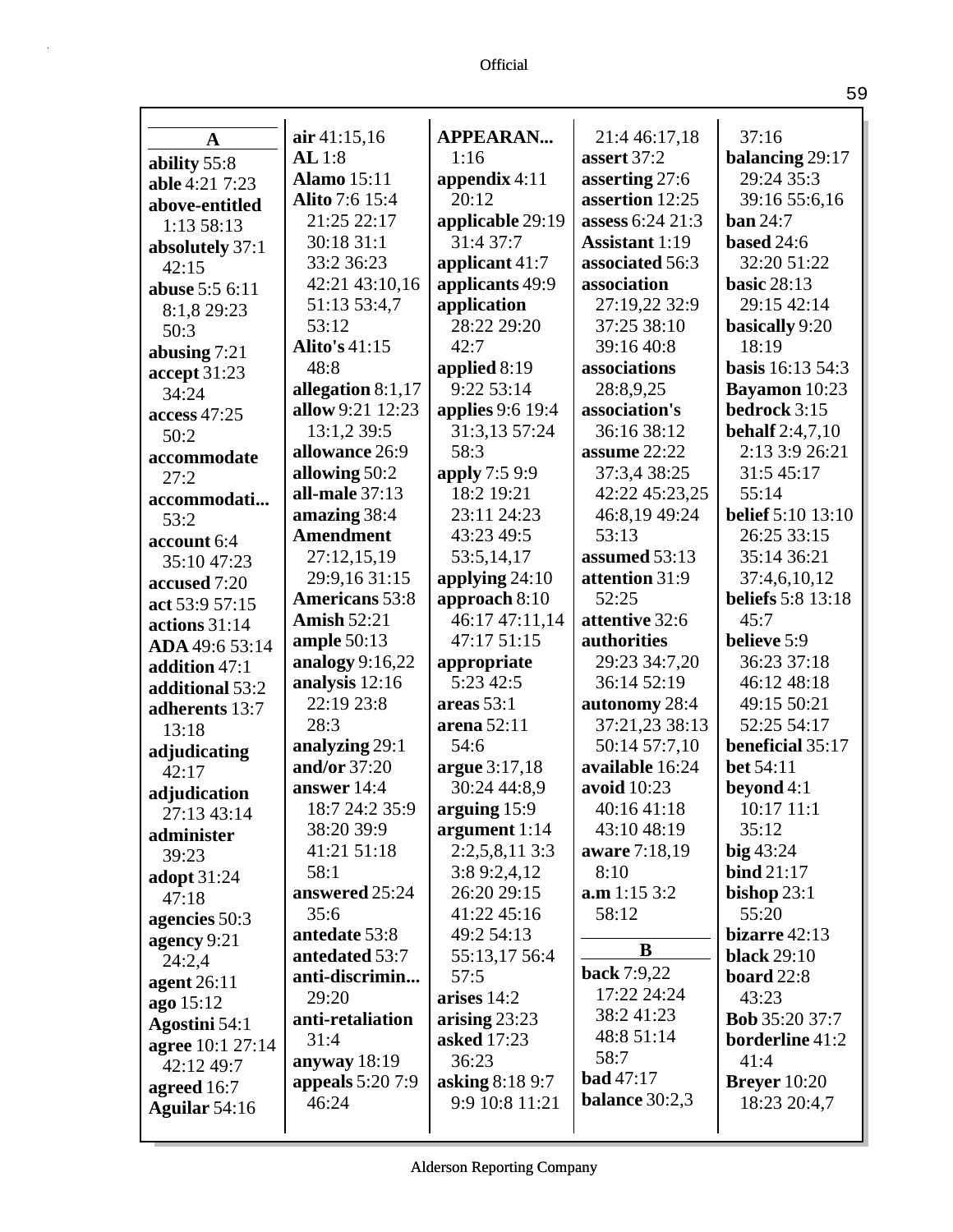| 20:17,23 21:5            | 37:17,25 38:13   | 12:13 26:6,10          | 32:20 33:6,20    | classes $25:18$        |
|--------------------------|------------------|------------------------|------------------|------------------------|
| 22:2 31:10,16            | 40:25 41:2,3,4   | 30:5 38:12             | 35:13,15 36:21   | 35:25,25 36:11         |
| 31:17 32:10              | 41:11,24,24      | challenging            | 36:24 37:10,19   | <b>Clause</b> 28:21,22 |
| 33:19 34:1               | 42:6,17,18       | 11:13                  | 37:23 38:17,18   | 30:20,24 37:20         |
| 40:10 42:4,10            | 43:18,24 44:3    | change 16:9            | 39:4,21,25       | 37:20,23 38:5          |
| 42:16 48:2,23            | 45:7 46:21       | changes 16:19          | 41:6 50:14       | 38:5 44:24             |
| 49:1,7,21                | 47:25 49:4,25    | changing $32:19$       | 52:3 56:11,11    | 50:15 55:5             |
| 53:18                    | 50:5 51:1,8      | chapel $11:20$         | 56:23 57:14      | 57:21,22 58:3          |
| <b>brief</b> 19:14       | 52:13 58:11,12   | charges $4:9,17$       | churches 3:12    | clauses 27:23          |
| 23:16,19 24:21           | cases 5:20 6:11  | <b>Charlottesville</b> | 3:19 7:4 8:24    | 46:9,13                |
| 34:13                    | 7:13,138:10      | 1:17                   | 8:25 10:16       | clear 36:8 49:4        |
| briefly $55:16$          | 10:10 12:22      | Cheryl 3:17            | 13:6,7,22 14:8   | clearly 14:21          |
| briefs $17:2$            | 24:17 28:4,7     | <b>Chief</b> 3:3,10    | 14:9 35:23       | 18:15 20:1             |
| <b>bring</b> $20:1031:8$ | 28:15 35:19      | 10:24 11:8,20          | church's 12:24   | 24:10                  |
| brought 23:17            | 38:1,9 43:17     | 13:5,17 14:5,7         | 13:10 15:5       | clergy $37:13$         |
| <b>burden</b> 30:17      | 46:15 47:15      | 26:18,22 27:8          | 22:20 24:25      | clerk 20:7             |
| 36:15                    | 48:17 50:3       | 27:11,16,24            | 29:21,22 38:6    | client $19:6$          |
| burdens $39:16$          | 51:7 53:20       | 28:6 35:5              | church-operat    | clincher 25:21         |
| business 10:12           | 55:18,19 57:19   | 36:19 37:1,9           | 35:20 36:10      | 25:23 26:5             |
| 45:11                    | 58:6             | 38:21 40:3             | circuit 10:21    | cloister 54:5          |
| $\mathbf C$              | categorical      | 45:14,18,20            | 16:18 53:5       | come 8:5 26:24         |
|                          | 46:17,19 47:13   | 46:2 47:3,8,10         | circuits $5:1$   | 42:2,5 51:13           |
| C2:13:1                  | 51:6             | 55:10 58:9             | circumstance     | coming 32:25           |
| cafeteria 17:25          | categorically    | child 6:11,12          | 52:10            | 33:8,18 34:20          |
|                          |                  |                        |                  |                        |
| call 20:14 48:9          | 32:4 56:10       | 29:23 50:3             | citation 22:2    | commendable            |
| 48:10                    | categorize 11:21 | children 5:10          | citizens 50:2    | 4:12                   |
| called $8:1,4$           | Catholic 22:25   | 6:23 7:21              | civil 8:21 10:2  | commission 1:8         |
| 16:23 17:17              | 32:12,20 33:4    | 35:17                  | 19:15 20:11      | 3:626:2,5              |
| 22:7 52:24               | 33:9,22 37:10    | chilled 34:19          | 21:8 22:21       | commissioned           |
| calls $4:22$             | 37:14 38:23,25   | choice 29:21           | 23:5 31:13       | 4:2 11:5,18,24         |
| canon 44:5,12            | 39:7 44:5 50:7   | choose 32:11           | 33:6 34:7,7,20   | 12:1 15:25             |
| 44:14,15,21              | 51:4 54:8        | 36:11                  | 34:21 36:14,14   | 16:3,15,16,22          |
| 51:14,20,20,24           | Catholics 40:5   | chooses 32:20          | 46:15 52:19      | 17:7,7 23:24           |
| capacity 13:13           | centered 5:8     | choosing 30:21         | claim 5:18,18,25 | 25:21,25 26:2          |
| 14:7                     | central 22:23    | 30:23 31:5             | 7:2 8:13 24:5    | 46:10                  |
| carries 47:1             | 23:6 30:19       | chose 30:22            | 24:11 25:6,7,8   | committed              |
| carrying 47:5            | 31:10,11 36:25   | <b>Christian</b> 17:18 | 29:1 38:12       | 10:16 56:10            |
| carve 6:10,14            | 43:19 48:10      | <b>Christians</b> 23:5 | claimed 44:5     | communication          |
| case 3:4 5:21,22         | centrally 30:24  | church 1:4 3:5         | claims 3:20 28:4 | 8:6                    |
| 6:147:19,19              | ceremonies       | 3:15,234:55:8          | 32:9 34:12,13    | communities            |
| 7:23 8:7 10:19           | 52:17            | 7:1,228:23             | 34:25,25 38:11   | 26:24                  |
| 10:20 14:5,15            | cert 7:24        | 10:6,13,17             | 39:2             | community              |
| 15:11 23:12              | certain 5:12     | 11:5 12:20             | clarify 3:23     | 30:10                  |
| 25:21,24 27:5            | 7:11 27:14       | 13:9,19 14:7           | 34:10            | comparable             |
| 28:1 31:22               | 30:10 45:4       | 14:24 23:5,21          | class 11:7,10,20 | 46:15                  |
| 32:22 33:22              | 48:10            | 24:18 30:22            | 16:4,4 17:8,17   | compelling 6:25        |
| 35:12 36:9               | certainly 7:14   | 31:6,25 32:12          | 18:7,9,15        | 30:12 32:23            |

Alderson Reporting Company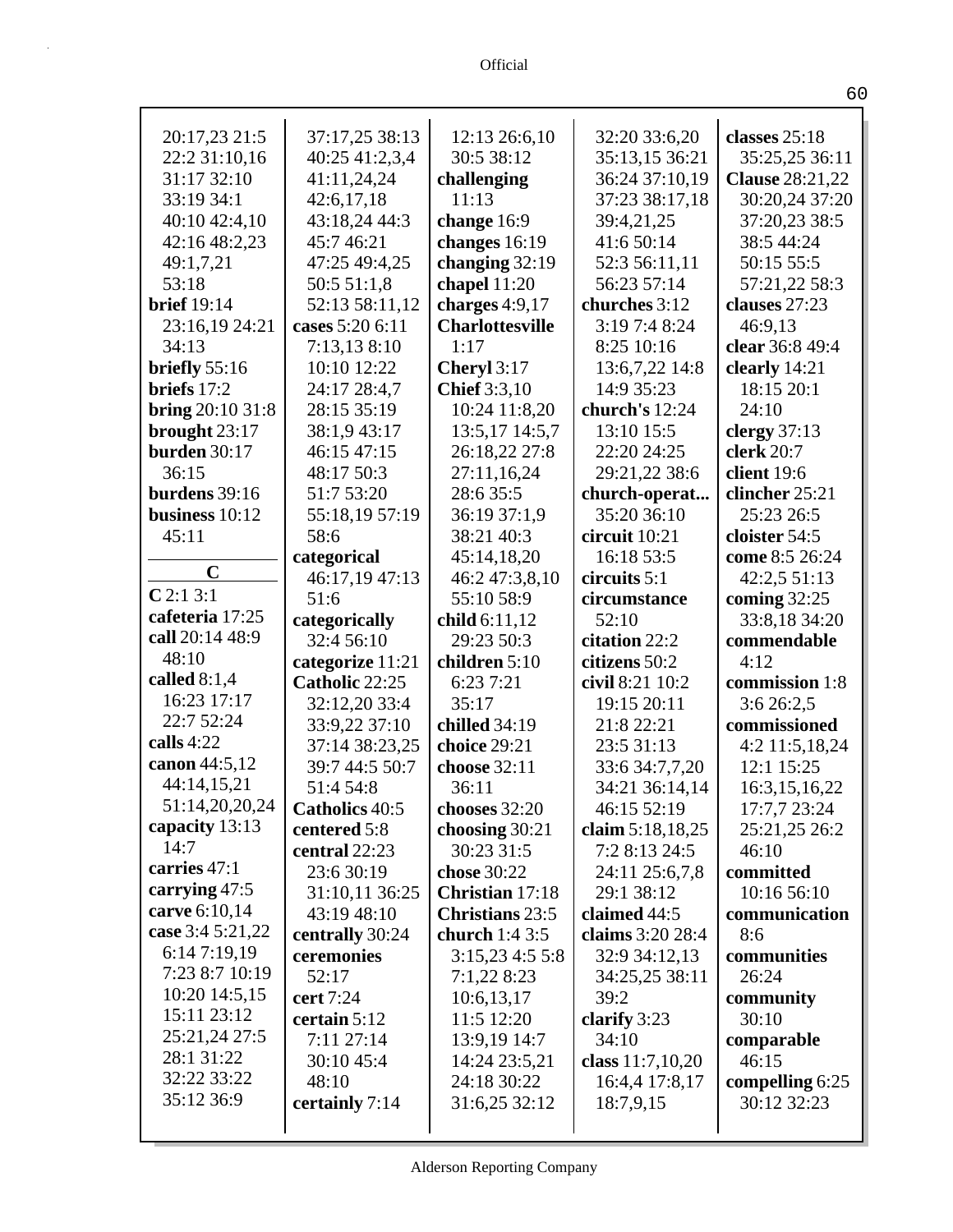| complain 21:19      | 27:1 41:4        | cover 17:17      | 49:11               | 13:20 17:15              |
|---------------------|------------------|------------------|---------------------|--------------------------|
| 24:1                | 42:12 48:20      | covered 11:2,11  | defer 37:11         | 21:6 28:11,14            |
| complained          | 50:1             | 11:13            | deference 15:5,8    | 29:25 32:16,23           |
| 25:3                | context 26:15    | co-worker 23:21  | define 6:6 56:20    | 35:21 37:17              |
| complaint 51:8      | continue 34:22   | create 8:24      | defining 49:11      | 38:22 39:13              |
| compliance          | 35:3 53:14       | 10:22            | definition 15:14    | 40:3 48:18               |
| 35:18               | contours 7:11    | created 5:2      | 18:11               | 49:23 57:7,13            |
| comply 36:4         | 28:13,24 29:16   | credible 22:15   | degree 40:17        | differentiate            |
| 52:22 54:4          | contract 16:9,23 | criminal 7:16    | Dellinger 1:22      | 29:19                    |
| compulsory          | 25:17            | criteria 3:12,14 | 2:9 45:16,18        | difficult 5:22           |
| 35:18               | contribution     | 7:4              | 45:20,21,22         | 8:15                     |
| conceived 30:9      | 44:15            | culminates 58:8  | 46:7,12,22          | dilemma 41:21            |
| concern 6:9         | control 36:7     | cut 10:3         | 47:10,22 48:22      | directly 22:11           |
| concerned 7:15      | controlled 12:5  | cuts 7:19        | 48:25 49:3,19       | <b>Disabilities</b> 53:9 |
| concerns 30:13      | convey 55:8      |                  | 49:25 50:9,12       | discharge 5:25           |
| 30:19 38:11,14      | core 30:8 39:17  | D                | 50:21 51:1          | 8:7                      |
| conclusion 33:9     | correct 14:25    | D3:1             | 52:7 53:10,16       | discharged 6:2           |
| conditions 23:24    | 15:2,3 18:21     | damages 25:9     | 54:10,12,15,22      | 8:17                     |
| 23:25 24:6          | 45:12 46:24      | 25:11,12 50:22   | 54:25 55:11         | disciplined 25:3         |
| conduct 5:12        | 53:10            | de 10:23         | 57:1                | 41:7                     |
| 23:2 31:9 33:1      | counsel 4:25     | deal 5:16 12:22  | demonstrating       | discrimination           |
| conducts 11:19      | 10:24 58:9,10    | 22:11            | 44:24               | 6:20 21:20               |
| conform 19:6        | count 26:3 46:11 | debate 53:18     | denied 44:6,9       | 30:16 32:18              |
| 41:8 49:10          | counts 11:24     | decide 4:22      | denomination        | 34:12,18,25              |
| congregation        | 46:10,20         | 10:13,18 11:2    | 17:16,19            | 40:12 45:13              |
| 4:20 15:15          | course 10:25     | 12:16,18 13:3    | denying 30:2        | 51:22                    |
| 22:11 55:21         | 20:23            | 19:10 40:17      | <b>Department</b>   | dismiss $56:12$          |
| congregations       | courses 16:10    | 42:19 44:14      | 1:20                | dismissal 39:6           |
| 39:23               | 22:15            | 47:12 55:18      | depend $29:17$      | dismissed 19:12          |
| Congress 19:8       | court $1:1,14$   | decided 10:3     | depends 22:22       | 19:19 51:9               |
| 27:3 41:1,5,23      | 3:11 5:20 6:2    | 14:23 15:11      | 22:23               | dismissing 20:9          |
| 48:21 49:3,4,5      | 8:21,23 10:2     | 35:15            | deposition 22:6     | dispel 23:15             |
| 53:1,2,13,13        | 19:9 20:21       | decides 3:23     | 22:10               | dispute 16:7             |
| 53:19               | 26:23 28:3,25    | deciding $42:11$ | derive $29:10$      | 20:2 23:22               |
| conscience 57:8     | 31:13,21,23      | 42:18 43:5       | designed 43:14      | 24:9,12,23               |
| 57:9                | 32:7 33:20       | decision 16:13   | determine 45:11     | 30:18,25 31:2            |
| conservative        | 35:19 36:17      | decisionmakers   | determined 13:1     | 31:2 36:17               |
| 17:19               | 40:11 42:18      | 8:22             | determining         | 37:2,12 43:14            |
| consider 18:3       | 43:5 46:23       | decisions 10:16  | 32:9                | disputed 29:15           |
| considers 48:6      | 48:17 50:16      | 32:3             | dictating 36:10     | 42:19                    |
| consistent 44:23    | 53:22 54:1       | declare $15:10$  | <b>differ</b> 49:19 | disputes $24:7,10$       |
| 45:6                | 58:4             | decommission     | difference 16:14    | 27:13                    |
| constitutes         | courts 7:9 11:12 | 3:25             | 29:12 33:15         | distinct 27:18           |
| 14:23               | 12:17,22,24      | deeply $38:13$   | 39:19 56:8          | distinction 33:7         |
| <b>Constitution</b> | 13:12 33:6       | defending 15:12  | different 6:23      | 33:23,24 34:16           |
| 29:7,11             | 39:19 48:1       | defense 19:21    | 8:9 12:10,14        | distinctions             |
| constitutional      | 50:2,8 53:16     | defenses 49:11   | 12:15 13:5,6        | 10:22 33:13              |
|                     |                  |                  |                     |                          |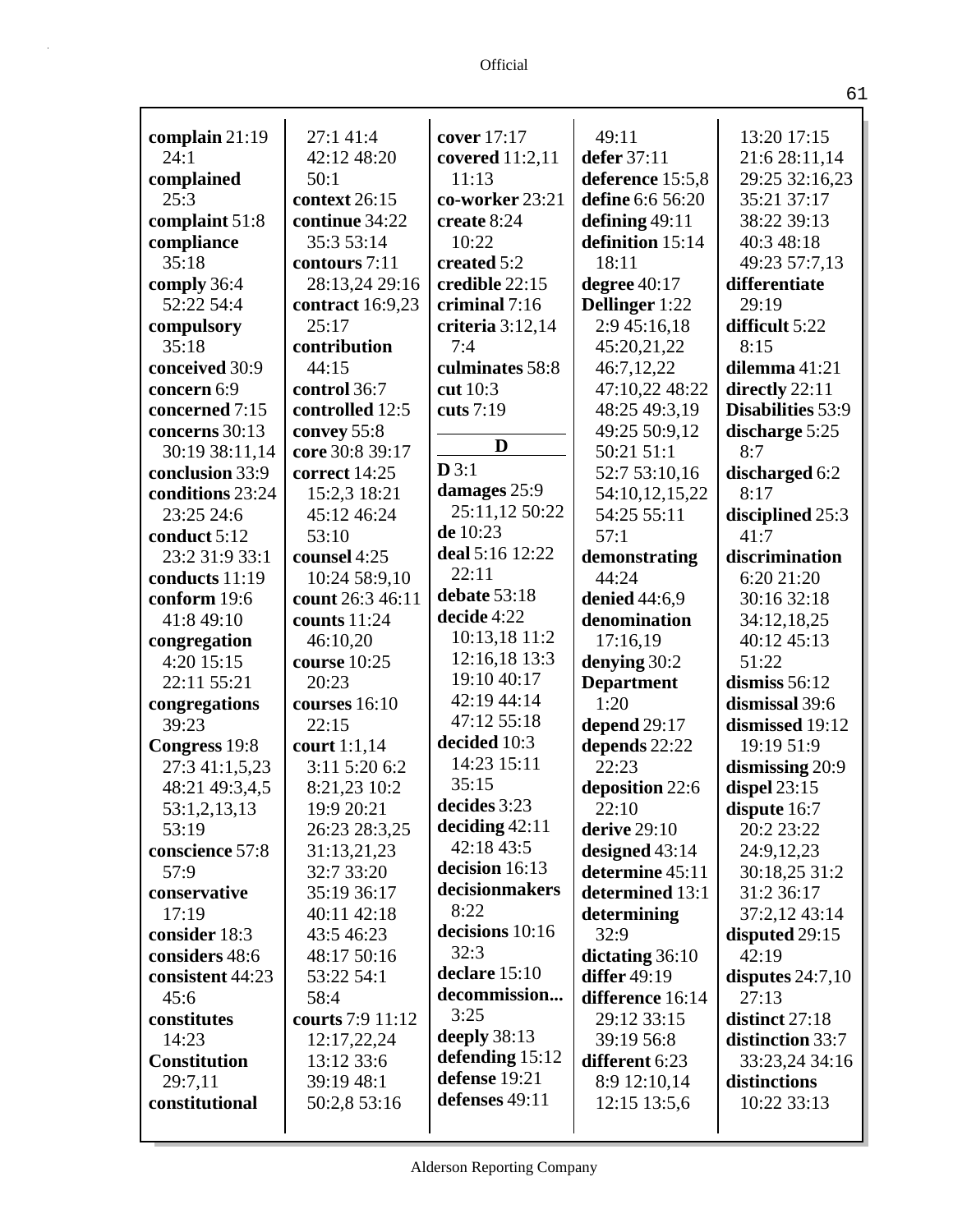| 55:16                 | E                | employment 1:7         | example 30:14   | expressly 49:5          |
|-----------------------|------------------|------------------------|-----------------|-------------------------|
| distinctly 51:4       |                  | 3:6 38:9,17            | 40:18 44:3      | extends 11:1            |
| distinguished         | $E$ 2:1 3:1,1    | 42:8 51:9              | 47:24 50:8      | 35:11                   |
| 11:19                 | easy 11:5 16:3   | 52:14,14 57:4          | 51:14           | extension 29:9          |
| distinguishes         | 18:17 49:22      | enable 15:9            | excellent 4:12  | extent 11:23            |
| 57:19                 | 55:19            | enacted 53:11          | 19:14           | extraordinarily         |
| distinguishing        | ecclesiastical   | enactment 53:8         | exception 5:1,3 | 30:12                   |
| 32:14 58:7            | 11:6 18:16       | encouraging 6:5        | 6:6,11,14,21    | extraordinary           |
| district 19:9         | 30:11 50:16      | ended 7:23             | 7:7,10,22 9:5   | 28:16,18 36:1           |
| Division 38:9         | 55:5 56:23       | enforced 43:3          | 10:25 11:3,11   | extreme 12:15           |
| 52:14,15 54:17        | economic 51:11   | ensuring 32:24         | 12:5 18:2       |                         |
| 57:4                  | edge 19:3        | 33:16 34:19            | 24:22 25:19     | $\mathbf{F}$            |
| doctrine 17:21        | educating 35:17  |                        |                 | facie 41:11             |
|                       | education 35:18  | entanglement           | 27:9,10,12,18   | fact 6:5 14:1           |
| 20:10,19 21:4         | 36:4             | 10:22                  | 27:21 30:8      | 16:7 25:17,20           |
| 21:10,11 22:16        | <b>EEOC</b> 10:7 | entered 44:22          | 34:24 39:18     | 27:25 32:10             |
| 23:10 24:22           | 21:20 51:4,10    | entire 16:4            | 46:8,20 49:22   | 34:14 35:12,13          |
| 27:13,15 29:16        | 52:25            | entirely 9:25          | 49:23 51:7      | 47:16                   |
| 32:2,21 33:4,5        | effect $41:13$   | entitled 26:9          | 56:4 57:3,6     | facts 3:25 8:9          |
| 33:9,11 42:19         | effective 4:21   | 33:10 42:22            | excerpt 21:23   | 19:25 23:12             |
| 43:13 44:1            | effort 19:18     | 54:2,12                | excluded 53:20  | faded 43:2              |
| 51:3 52:3             | eight $22:15$    | <b>Equal 1:7 3:5</b>   | exemption 9:8   | fail $51:2$             |
| 53:21,25 55:4         | either 40:7      | era 54:16              | 9:10 37:7       | failed 49:16            |
| doctrines 15:18       | elaborate 20:2   | eradicating            | 46:13 53:4      | fails 47:23             |
| 15:19 23:13           | elaborated 28:3  | 30:15 32:18            | exemptions 49:6 | fair 45:12 54:20        |
| 50:14 51:5            | 39:18            | 34:17                  | exercise 28:21  | 54:21                   |
| 55:3                  | eliminate 51:17  | ESQ 1:17,19,22         | 37:20 38:5,11   | faith 13:8,15           |
| doing 5:15 12:19      | eliminating      | 2:3,6,9,12             | 49:14 58:2,5    | 14:2 15:18,20           |
| 13:14 16:11           | 30:24            | essentially 42:20      | exercises 38:14 | 25:25 36:25             |
| 21:7 31:6             | embodied 20:1    | established            | 56:24           | 56:25                   |
| 48:12                 | emerged 53:21    | 30:21                  | exists $27:15$  | fall 24:6               |
| doors 35:16           | emphatically     | <b>Establishment</b>   | expect $21:18$  | February 22:9           |
| doubt 40:25           | 24:10            | 28:21 30:20,23         | expected 13:22  | <b>Federal</b> 1:21 2:7 |
| <b>DOUGLAS</b>        | employ 38:18     | 37:20 38:5             | 14:1            | 26:21                   |
| $1:17$ $2:3,12$ $3:8$ | employee 13:13   | 44:23 50:15            | experts 42:23   | fee 35:17               |
| 55:13                 | 29:4 32:1        | 55:4 57:20,22          | 43:4            | <b>feel</b> 46:4        |
| dozens 43:17,17       | 52:18,19,24      | 58:5                   | explain $20:17$ | <b>Felton</b> 54:1,16   |
| 43:17                 | employees 27:14  | ET 1:8                 | explained 19:14 | figure $23:10$          |
| dramatic 18:24        | 31:8 36:13       | evaluating 52:5        | explains 21:1   | file $4:9$              |
| $draw 34:11$          | 37:21 38:7       | evaluations 51:3       | explicitly 29:7 | <b>filed</b> 19:14      |
| drawing $33:13$       | 49:10 52:8       | <b>Evangelical 1:3</b> | exploiting 5:9  | filled $45:6$           |
| 33:24                 | employer 31:4    | 3:5                    | explored 14:17  | fill-ins $16:23$        |
| due 21:2              | 43:20,21 44:22   | everybody 13:9         | 14:19,20        | find $17:17$ $18:11$    |
| duties $11:23$        | 45:12 52:22,23   | 54:24                  | express 19:19   |                         |
| 16:8 26:3,4           | employers 27:14  | evidence 19:10         | 26:25 35:14     | 20:8 21:18              |
| 29:3 39:1 47:2        | 31:7,7           | 21:9 41:12             | expressed 21:11 | 38:3 43:15              |
| 47:20                 | employer's       | 45:2 51:22             | expressive 28:7 | finely $10:22$          |
| <b>D.C</b> 1:10,20,22 | 44:20,24 45:11   | exactly 48:12          | 28:9,12,25      | fire $20:24$ 27:5       |
|                       |                  |                        |                 |                         |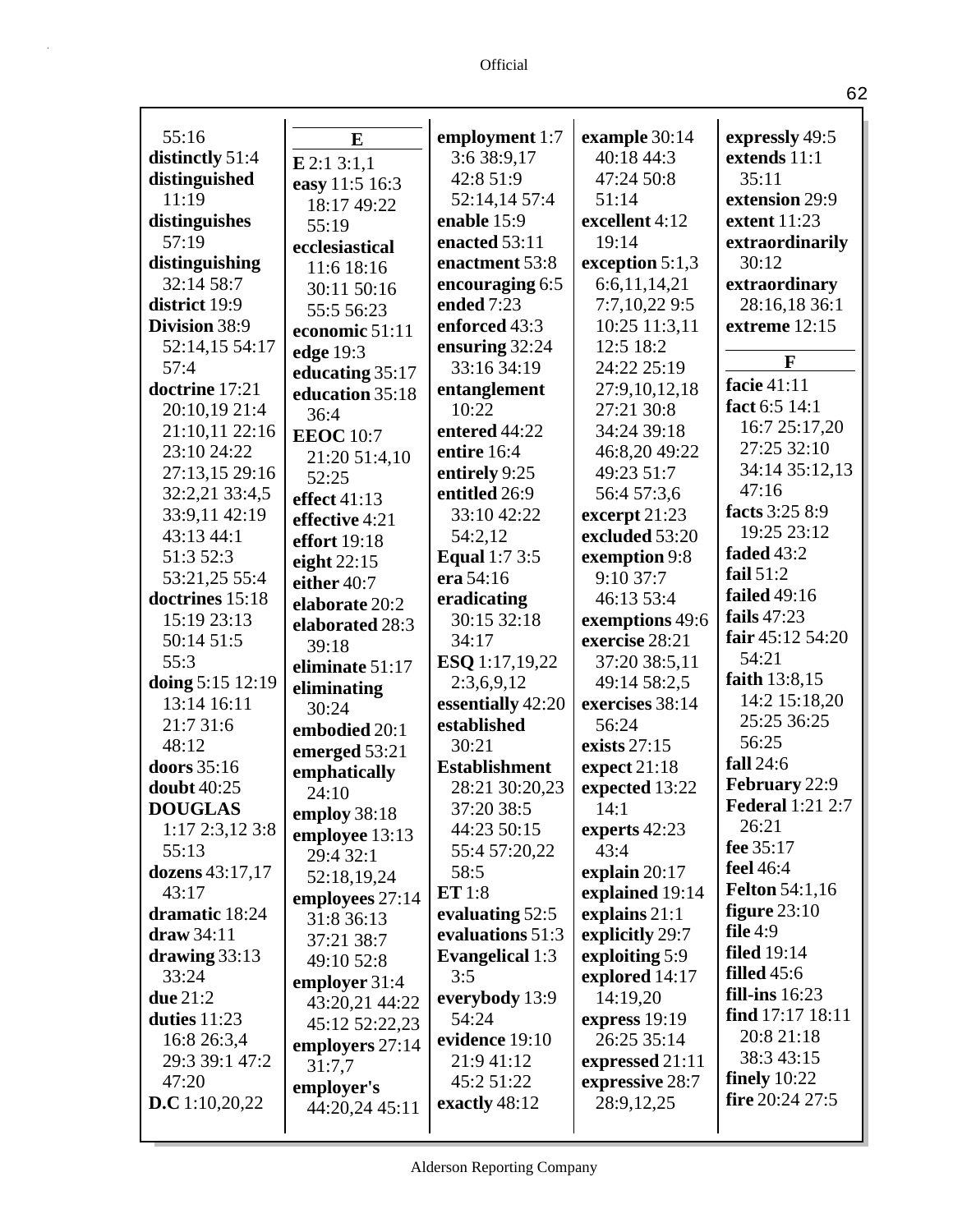| 52:18,23                                    | fundamental            | Gonzalez 58:6                  |                                    | 47:24 56:24                  |
|---------------------------------------------|------------------------|--------------------------------|------------------------------------|------------------------------|
| fired 5:5 7:16,21                           | 27:1 30:11             | good 4:15 47:11                | happens 33:22<br>hard 48:18 53:1   | impression 17:6              |
| 10:7 21:20                                  | 33:21 39:19            | 51:20                          | head 47:5                          | inappropriate                |
| 25:3 26:1                                   | funding 53:24          | good-faith 15:8                | health $24:1$                      | 23:18                        |
|                                             | funds $54:9$           | govern 29:21                   | 30:14                              | incentive 6:7                |
| <b>firing</b> $13:33:2:1$<br>32:3 50:7 56:2 |                        | 39:22                          | hear 3:3 17:12                     |                              |
| first 3:4 6:17                              | G                      |                                |                                    | including 56:25              |
|                                             | $G$ 3:1                | governance 8:25<br>57:14       | heard $17:11$                      | income 26:10                 |
| 10:21 19:24<br>22:12 27:12,15               | Gee 54:7               |                                | hearing $8:14,18$<br>8:20,21 9:3,5 | inconsistent<br>52:2         |
|                                             | gender 32:20           | governed 52:12                 | 10:7,8 56:4                        |                              |
| 27:19 29:9,14                               | 44:7 45:6              | government                     |                                    | incorporates<br>27:21        |
| 29:16 31:15,23                              | general 1:20           | 3:13,14 5:5,24                 | heart 6:20 48:11                   |                              |
| fitness $24:11,12$                          | 30:15 32:17            | 6:24 10:12                     | heartland 41:3                     | independent<br>8:23          |
| focused 19:8                                | 34:17 50:17            | 12:24 13:2                     | held 49:17                         | indicates 14:8               |
| 30:24                                       | 51:16                  | 24:18 26:11                    | hierarchical                       |                              |
| follow 24:5                                 | generally 29:19        | 29:7 30:20,22<br>31:3 32:23,25 | 13:19<br><b>hire</b> 17:18         | indisputably                 |
| following 41:22<br>forbid 52:15             | 31:3 37:7              | 33:15 35:4                     |                                    | 3:19<br>individual 5:18      |
|                                             | genuine 56:2           | 38:22 39:5                     | hiring $32:2$                      | 19:1 49:13                   |
| forbids $49:12,13$<br><b>force</b> 5:24     | getting 40:23,24       |                                | history 4:20<br>53:4               | 55:24 57:7,9                 |
| Forget 9:23                                 | 44:16 53:23            | governmental<br>27:2 30:13,25  | hold 18:16                         | individuals                  |
| form $5:2$                                  | Ginsburg 3:22          | 35:22 39:20                    |                                    | 32:24 33:18                  |
| formal 4:17                                 | 11:17 16:6             | 40:9 47:24                     | holding $4:5$<br>18:24 46:24       | 34:19 57:13                  |
| formulate 8:15                              | 17:1,521:15            | 54:18 55:7                     | holds 11:6 56:23                   | 58:3                         |
| formulated                                  | 23:14 24:13,17         |                                |                                    |                              |
|                                             | 25:1,8,14,23           | government's<br>6:12,18,19,22  | Hosanna-Tabor                      | indulge 4:8                  |
| 57:16,18<br>fortiori 18:19                  | 26:6                   | 7:2 30:15                      | 1:33:44:8,19<br>4:23               | indulged 5:20<br>information |
| found 19:16                                 | give 6:15 44:3         | 32:17 34:5,17                  | <b>house</b> 24:15                 | 32:25                        |
| foundational                                | gives $56:1$           | 34:18 35:11                    | 25:4                               | infringed 27:4               |
| 33:16 34:7                                  | go 9:21 10:1           | 36:2,9                         |                                    | initial 42:6                 |
| founded 46:9                                | 20:19,20 23:22         | governs $27:13$                | I                                  | inquire 45:9                 |
| fourth 27:5                                 | 24:3,18,18             | grace 11:10,19                 | <b>ideas</b> 13:6                  | inquiries 5:21               |
| framework 6:16                              | 31:12,13 32:11         | grade 27:6                     | identifies 16:24                   | 35:2                         |
| fraudulently                                | 34:6 38:2 39:6         | granted 49:14                  | identify 6:18                      | inquiry $22:18$              |
| 15:10                                       | 39:6 40:11,20          | grateful 26:17                 | 10:18                              | 28:14,14,24                  |
| free 28:21 37:19                            | 41:23 48:8,16          | $gr$ eat 7:12                  | illegal $27:531:9$                 | 29:5 42:7                    |
| 38:4,5,10,11                                | 48:21 49:3             | grounded 37:19                 | 33:1                               | 43:12                        |
| 58:2,5                                      | 54:5                   | 46:13                          | illustrate 22:18                   | insight $30:8$               |
| freedom 26:24                               | goes 12:15 41:4        | group 28:8,11                  | implicitly 33:3                    | instances 7:15               |
| 27:4 32:9                                   | <b>going</b> 7:9 17:22 |                                | importance 21:4                    | 54:4                         |
| 37:25                                       | 20:14 21:17            | H                              | 33:4,13 40:7                       | institutional                |
| fully 35:10                                 | 23:7 24:1              | <b>half</b> 29:14              | important 10:15                    | 37:21 38:22                  |
| full-time $14:10$                           | 33:19,20 40:16         | hand 37:9 39:24                | 23:11 27:2                         | 57:7,10,14                   |
| function 18:13                              | 40:20,20 41:19         | 45:1                           | 32:8 34:3,16                       | institutions                 |
| 40:7                                        | 42:1 43:10,25          | handbook 21:16                 | 35:2 36:20,24                      | 54:19 57:12,25               |
| functions 13:14                             | 44:11,13 48:19         | 21:18,19,22                    | 37:3,13 40:4                       | instruct 45:8                |
| 14:15,19 16:19                              | 51:2,9 52:10           | happen $8:2$                   | 40:11 43:6,21                      | instructed 45:10             |
| 47:1,5 56:24                                | 55:7                   | happening $31:3$               | 43:22 47:1,8                       | insubordination              |
|                                             |                        |                                |                                    |                              |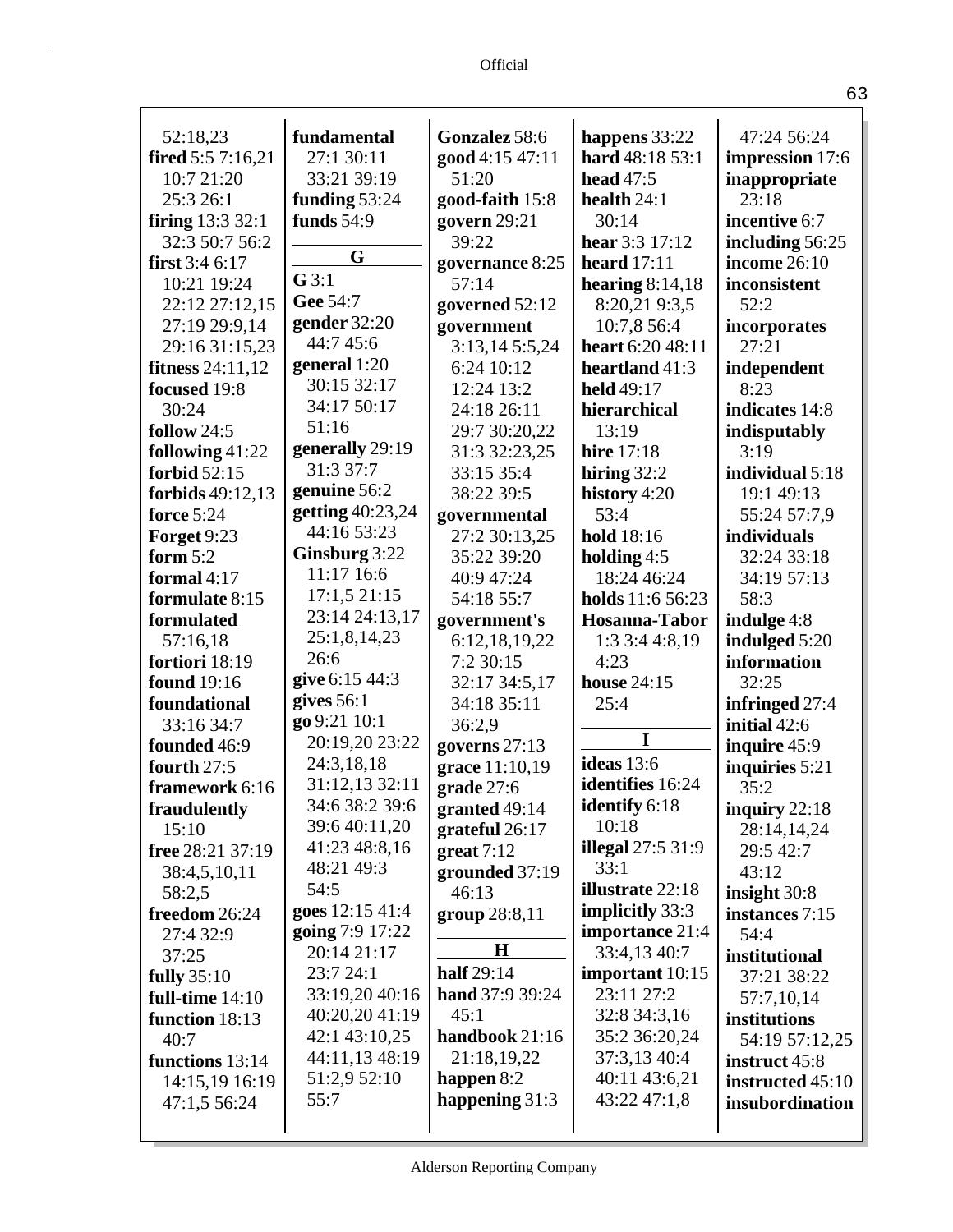| 20:15             | involving 7:13          | 10:11,20,24      | justify 6:25           | 42:4,15 43:8    |
|-------------------|-------------------------|------------------|------------------------|-----------------|
| insufficiently    | 28:4                    | 11:8,17 12:6     | 30:13,17 32:19         | 43:12 44:18     |
| 32:6              | in-house 24:3,7         | 12:10,23 13:5    | K                      | 45:15 50:17     |
| integrity 33:17   | irrelevant 26:3         | 13:17,24 14:4    | <b>Kagan</b> 15:3,21   | L               |
| interact 23:12    | 26:5 43:13,16           | 14:5,8,12,22     | 17:23 34:9,23          | labor 28:9 29:8 |
| interest $6:4,12$ | <b>IRS</b> 26:14        | 15:1,3,4,13,21   | 37:18 38:2             | 30:3            |
| 6:13,18,19,22     | isolating $17:1$        | 16:6 17:1,5,5    | 45:21,23,25            | large $40:1$    |
| 6:24 7:2 10:13    | <b>issue</b> 14:16,17   | 17:10,22,23      | 46:2,4,7,18            | Laughter 9:24   |
| 30:13,15 32:17    | 14:20,21 28:9           | 18:6, 10, 18, 22 | 57:1                   | 12:12 45:24     |
| 32:24 33:16,21    | 29:17 41:4              | 18:23 20:4,7     | Kedroff 58:5           | 46:3,647:7      |
| 34:5,17,19        | 44:11,11 48:9           | 20:17,23 21:5    | keeping 24:7           | law 5:15 14:24  |
| 35:11 36:9,15     | 51:21                   | 21:15,25 22:2    | <b>KENNEDY</b>         | 18:1 20:7       |
| 50:1 55:7         | <b>issues</b> 9:8 10:19 | 22:17 23:14      | 8:12 9:1,7,11          | 24:22 29:20     |
| interested 14:6   | 10:19 33:8              | 24:13 25:1,8     | 9:15,19 10:5           | 31:4 33:17      |
| 28:8              | 43:19 44:17             | 25:14,15,16,23   | 13:24 14:4,12          | 34:8 44:5,12    |
| interests 10:6    | 51:3 52:6               | 26:6,18,22       | 17:5,10                | 44:14,15,21     |
| 27:2 29:17,25     | i.e 5:15                | 27:8,11,16,24    | Kennedy's 55:1         | 51:14,20,21,24  |
| 30:1 32:7,7,16    | ${\bf J}$               | 28:6,16,18,20    | kind $11:14$           | laws 35:18 37:7 |
| 32:22 35:11       | janitor 56:13,17        | 29:6,13,24       | 18:24 40:18            | 52:22           |
| 37:16 47:24       | janitors 56:16          | 30:4,5,18 31:1   | 56:2                   | lay 13:21,24,25 |
| 48:4 57:9         | Jesuit 12:3             | 31:10,16,17      | kinds 7:14 31:14       | 16:22 18:1      |
| interfere 39:21   | job $3:207:21$          | 32:10 33:2,19    | knew $21:9,23$         | 43:5            |
| interference      | 15:19 24:24,24          | 34:1,9,23 35:5   | 41:13                  | Laycock 1:17    |
| 30:13 41:17,18    | 24:24 26:3,4            | 35:24 36:3,8     | <b>know</b> 4:14,20    | 2:3,12 3:7,8,10 |
| 42:9              | 29:3 33:21              | 36:19,22 37:2    | 5:7 9:6 13:19          | 3:22 4:7 5:19   |
| interferences     | 40:13 45:8,10           | 37:9,18 38:2,3   | 14:6,18 15:23          | 6:9,177:6,18    |
| 4:4               | <b>joint</b> 4:11 20:12 | 38:16 39:10,11   | 16:18 19:13            | 8:20 9:4,9,13   |
| interfering 6:25  | <b>Jones 35:20 37:8</b> | 39:13 40:2,3     | 20:1 21:21             | 9:17,25 10:9    |
| internal 24:9     | judge 24:17             | 40:10 41:15      | 22:16 34:1             | 10:14 11:4,12   |
| 36:17             | 44:13 45:8              | 42:4,10,16,21    | 48:4,5,17              | 12:1,9,13 13:4  |
| internally 35:14  | judgment 9:12           | 43:10,16 45:14   | 50:25 52:15,21         | 13:11,21,25     |
| 35:15             | 9:18,20,22              | 45:18,20,21,23   | 54:21                  | 14:11,18,25     |
| interrupt 47:4    | 19:17 21:1              | 45:25 46:2,2,4   | <b>known</b> 20:18     | 15:2,7,17 16:2  |
| interview 8:5     | 33:3 36:20              | 46:7,18 47:3,8   | Kreshik 58:6           | 16:17 17:9,13   |
| introduce 42:23   | 44:20,21 45:9           | 47:10,17 48:2    | <b>Kruger</b> 1:19 2:6 | 18:4,8,14,21    |
| 55:5              | 45:11                   | 48:8,23 49:1,7   | 26:19,20,22            | 19:24 20:6,12   |
| investigated      | juries $45:10$          | 49:21 50:6,11    | 27:11,20 28:2          | 20:22 21:3,14   |
| 14:13             | jurisprudence           | 50:13,19,24      | 28:13,17,19,24         | 21:21,25 22:5   |
| invoked 7:22      | 37:24                   | 51:13 52:13      | 29:13 30:4,7           | 22:17 23:9,14   |
| invokes 56:4      | jury 43:5 44:14         | 53:3,4,7,12,18   | 31:1,16,19             | 24:8,16,20      |
| involve $8:2,3$   | 45:8                    | 54:7,10,11,13    | 32:15 33:12,24         | 25:5,11,20      |
| 38:17             | <b>Justice</b> 1:20 3:3 | 54:20,23 55:1    | 34:5,9,15 35:1         | 26:4,12 55:12   |
| involved 21:7     | 3:10,224:25             | 55:10,23 56:7    | 35:8 36:2,8            | 55:13,15,23     |
| 27:25 38:23       | 6:3,15 7:6,8,14         | 56:15,19 57:1    | 37:1,15,18,22          | 56:6,9,17,22    |
| 40:19,22 51:17    | 8:129:1,7,11            | 57:20,24 58:2    | 38:8 39:9,12           | 57:1,12,22      |
| involvement       | 9:15,19 10:5            | 58:9             | 39:15 40:6             | 58:1,4          |
| 54:18             |                         | Justice's 38:21  |                        |                 |
|                   |                         |                  |                        |                 |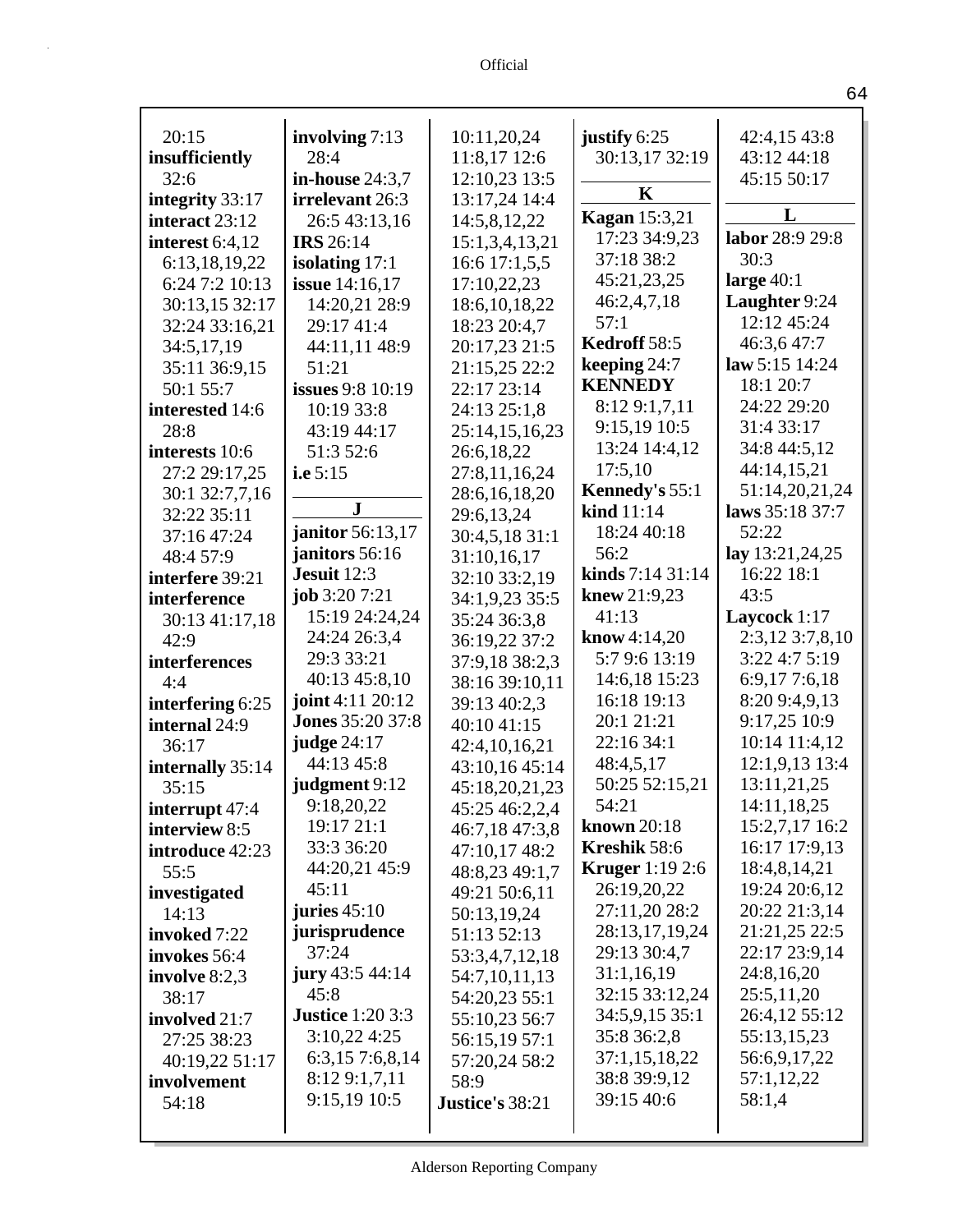| lead $15:15$       | 53:16           | 46:13 54:3       | 5:21 6:19 7:1,3       | noncompliance          |
|--------------------|-----------------|------------------|-----------------------|------------------------|
| leader 13:15       | low-income      | meant 12:13      | $7:5,15$ 11:1         | 52:24                  |
| leads 11:10 18:9   | 53:25           | meeting 22:9     | 13:8 14:10,10         | noninterference        |
| leave $54:5$       | lunch $11:10$   | member 13:9      | 15:25 16:1,22         | 28:5                   |
| led 17:24          | Luther 23:4     | mention 20:4     | 17:14 27:17           | normally 49:17         |
| Lee 37:5 52:21     | Lutheran 1:3    | mentioned 7:8    | 30:21,22,23           | notion 23:15           |
| legal $14:22$      | 3:5 17:3,20,24  | 19:12 50:17      | 57:17                 | number 7:13            |
| 15:14 24:21        | 22:13,14 33:5   | merely 18:9      | ministry 3:21         | nun 44:4               |
| <b>LEONDRA</b>     | 33:6,11 36:24   | 25:16            | 4:8,13 24:11          | $\mathbf 0$            |
| 1:19 2:6 26:20     | 37:13 38:24     | merge 38:15,16   | 24:12,14,25           |                        |
| letter $20:13$     | 39:14 54:8      | mess 55:17       | 41:2                  | Q2:13:1                |
| let's 11:8 17:4    | Lutheranism     | message 36:16    | minute 22:6           | objection 19:24        |
| 22:22 38:25        | 22:24 23:7      | mind 19:16       | minutes 26:16         | objections 19:23       |
| 48:8,21            | 42:24           | mindful 50:5     | 55:12                 | 21:16 45:2,3           |
| <b>level</b> 56:13 | Lutherans       | minister 3:18,24 | miserable 52:2        | obligations 19:1       |
| lifelong $22:13$   | 19:14 26:13     | 3:25 4:3,4 5:18  | missed 46:4           | obtaining 33:21        |
| limiting $56:19$   | 37:12 40:5      | 6:1,137:20       | Missouri 4:18         | obvious 32:13          |
| limits $32:5$      | 43:6            | $10:2$ 11:5,18   | <b>moment</b> 41:22   | 34:3 41:15             |
| line 34:11 37:22   |                 | 11:22,25 12:2    | 46:19                 | obviously 5:22         |
| 58:6               | M               | 12:3, 17, 21, 25 | money 50:19,25        | 11:14 56:24            |
| line-drawing       | majority 17:3   | 13:2,6,10 14:3   | morning 3:4           | occasion 14:2          |
| 11:15 55:18        | making $27:5$   | 14:6,20,23       | <b>motion</b> 9:13,17 | Occupational           |
| litigate $10:10$   | 33:3,23 36:19   | 15:6, 10, 14, 20 | 19:17 20:25           | 24:1                   |
| 56:17              | 36:20 41:22     | 15:22 16:10,11   | motivated 21:10       | occur 22:19            |
| litigated 8:16     | 54:14           | 17:17 18:2,3     | 45:13                 | October 1:11           |
| 10:7 14:13         | male 37:11      | 18:11,15 19:22   | motivation 21:2       | odd 4:3                |
| <b>local 8:23</b>  | males 33:4      | 23:20 25:21,25   | mucking 29:8          | offered 47:16          |
| long 7:25 53:4     | margin $55:19$  | 26:9 31:5        |                       | office 11:6 18:16      |
| 55:25 58:6         | married 23:1    | 38:25 39:14      | N                     | 55:5 56:23             |
| longer $3:17$      | 39:1            | 40:18,19 41:20   | $N$ 2:1,1 3:1         | officers $3:13,15$     |
| 54:15,16           | Martin 23:4     | 46:10,10,11,21   | nadir 7:2             | 8:25                   |
| look 4:10 5:19     | math 11:22 26:8 | 46:25 47:9,12    | nature 16:19          | offices 13:20          |
| 8:8,14 13:13       | mathematics     | 47:12 48:14      | 19:15 30:12           | officials 4:2          |
| 21:12,13 37:12     | 15:24           | 56:3,9,20,21     | necessarily 17:8      | okay 15:1 18:18        |
| 40:20 51:19        | matter $1:13$   | 56:22            | 22:18                 | 18:22 39:1,4           |
| 52:1               | 11:24 21:6      | ministerial 5:1  | need 18:11            | 41:5 44:10             |
| looking 17:6       | 24:22 26:1      | 6:6,21 7:6,22    | 51:12                 | <b>older</b> 33:10     |
| 22:2 24:21         | 33:17 48:21     | 9:5 10:25 11:2   | needs 6:8 53:2        | once 5:13 10:9         |
| 39:15              | 50:1 58:13      | 11:11 12:5,18    | neglected 16:21       | 10:17 13:1             |
| <b>looks</b> 19:9  | matters $42:19$ | 12:20 18:2       | neither 38:4          | 43:2,25                |
| <b>loses</b> 19:22 | 51:4 55:24      | 24:22 25:19      | neutrality 55:2       | ones 45:5              |
| loss 25:12 50:25   | mean 13:8 15:21 | 27:9,10,12,18    | neutrally 29:19       | open 35:15             |
| 51:11              | 17:8 20:17      | 27:20 30:8       | never 3:25 31:25      | operates 39:20         |
| lot 15:4 19:2      | 21:16 26:7      | 34:24 39:18      | new $7:7$             | operating 35:13        |
| 26:8 47:20         | 32:12 34:2      | 46:8 48:9 52:8   | news 5:7              | opinion $10:21$        |
| <b>lower</b> 11:12 | 49:18 53:6      | 53:4 57:3,5      | noncommissio          | 55:1,2                 |
| 39:18 48:17        | means $13:12$   | ministers $3:19$ | 16:21                 | <b>Opportunity</b> 1:7 |
|                    |                 |                  |                       |                        |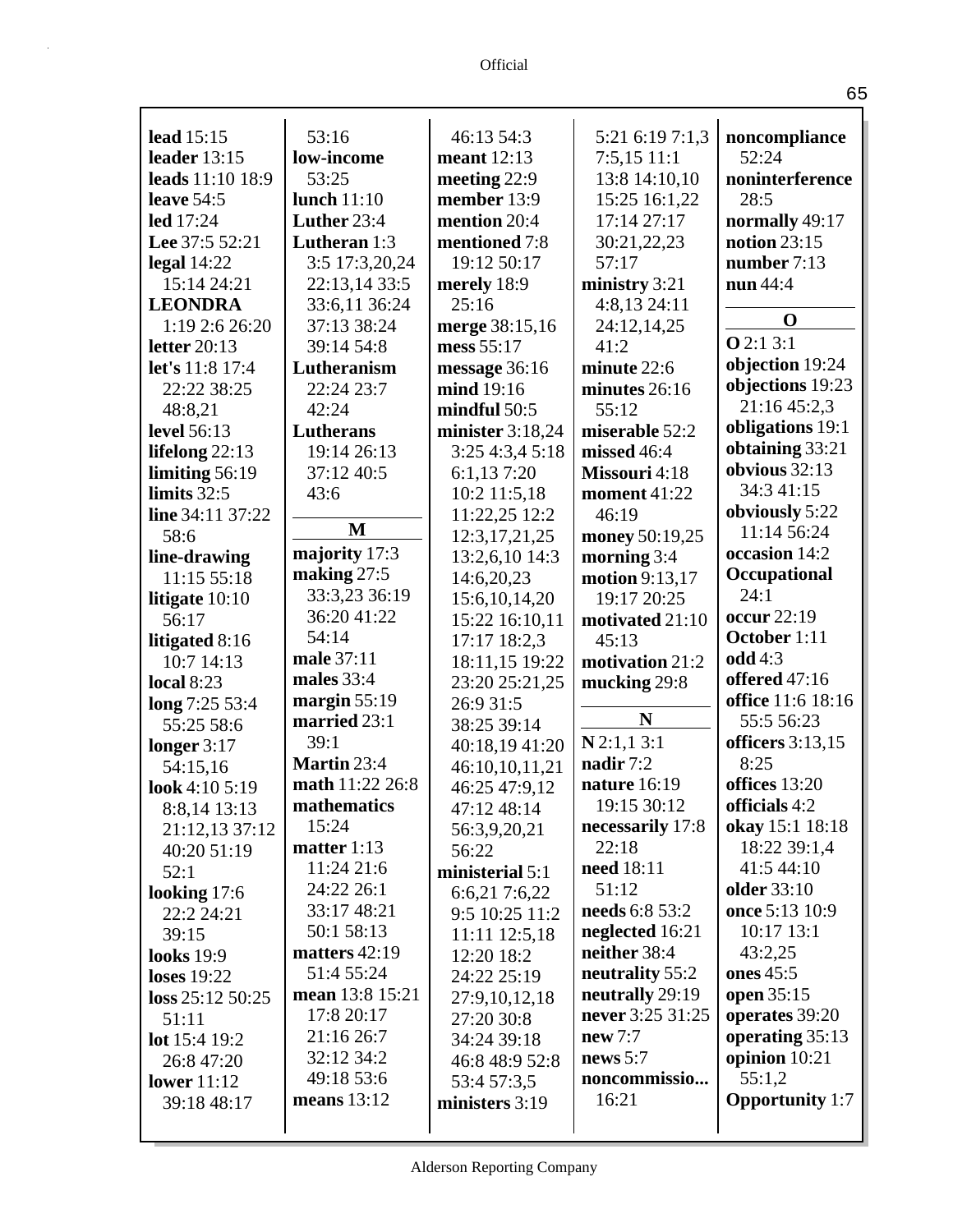| 3:6                              | 35:9 43:24            | 55:14                    | 39:8               | 20:2 57:17              |
|----------------------------------|-----------------------|--------------------------|--------------------|-------------------------|
| opposed 36:17                    | 49:11                 | <b>Petitioner's 27:4</b> | pretty 49:21       | professional            |
| opposite 6:8                     | participate           | 52:17                    | prevail 46:14,16   | 14:9                    |
| oral 1:13 2:2,5,8                | 53:23 54:2            | peyote 5:13              | prevented 32:25    | professor 47:13         |
| 3:8 26:20                        | particular 14:7       | 52:16,18                 | preventing         | 51:14                   |
| 45:16                            | 18:25 28:15           | physics 12:4             | 30:20 31:6         | professors 42:24        |
| ordained 15:25                   | 29:3 33:14            | pick 36:5                | 34:6               | professor's             |
| 16:2 17:14                       | 36:21 42:8,17         | piece 21:6               | pre-Employm        | 51:20                   |
| 18:20 33:5                       | 43:13 44:14           | plaintiff 42:21          | 54:17              | proffered 43:20         |
| order 23:15 57:5                 | 45:6                  | 44:19,22 45:1            | priest 7:20 12:4   | proficient 4:13         |
| ordered 50:16                    | passages 24:20        | play 43:7,8              | 22:25 32:11        | 4:14                    |
| ordination                       | pastor 55:20          | plays 28:15              | 33:23 38:24,25     | prohibits 29:7          |
| 17:15                            | penalize 5:25         | please 3:11              | 39:7 50:7          | promulgate              |
| organization                     | pending 7:24          | 26:23                    | 55:20              | 35:14                   |
| 15:9 19:5,7,18                   | people 3:18 5:14      | point 3:23 5:11          | priesthood         | proper 9:21             |
| 28:1 29:4,8                      | 5:25 13:22,24         | 6:10 10:11               | 50:23              | proposed 8:15           |
| 46:15 49:9                       | 13:25 21:7            | 12:15 29:15              | priests 32:4,20    | proposition             |
| 52:10 56:1                       | 27:25 28:8,11         | points 10:14,15          | 33:5 37:10         | 30:19                   |
| organizations                    | 40:11 48:18           | 31:16 50:13              | prima $41:10$      | protect 5:14 7:3        |
| 30:3 46:14                       | 57:15                 | 55:15 57:2               | principal 8:6      | 50:14                   |
| 53:23 54:3                       | perfectly 42:5        | police $8:1,4$           | 21:14 22:5         | protected 31:15         |
| organization's                   | 47:18                 | policy 23:20             | 46:25              | 31:18,19                |
| 55:8                             | perform $14:15$       | Pope 47:5                | principal's        | protecting 6:12         |
| originally 30:9                  | 14:19                 | position $11:1,18$       | 22:10              | 6:13,19,23              |
| ought 16:5                       | performance           | 25:13 27:8               | principle 3:16     | protections             |
| 52:12                            | 3:21 24:24            | 33:8 35:21               | 19:5               | 29:11                   |
| outside 23:22                    | performed             | 44:4 50:17               | principles 37:23   | <b>Protestant</b>       |
| 24:15,18 25:3                    | 16:20                 | 53:22 56:9               | prior 57:14        | 17:19,24                |
| overrides 36:15                  | performing            | power 30:25              | private 1:22       | <b>Protestants</b>      |
| overriding                       | 13:14                 | practically              | 2:105:18           | 17:15                   |
| 32:24                            | Perich 3:17           | 43:18                    | 30:11 32:7,16      | prove 41:6,6            |
| ${\bf P}$                        | 16:24 22:11,13        | prayer $17:25$           | 35:10 37:16        | provide 35:16           |
|                                  | permissible           | 18:9                     | 45:17              | 40:1 54:6               |
| P3:1                             | 35:22 40:9            | preach 39:22             | probe $12:24$      | providing $52:11$       |
| page 2:2 20:12<br>21:12 22:4     | permitted 23:16       | precisely 9:13           | problem $4:24$     | 53:24 54:2              |
| 23:18                            | person $11:13$        | present 5:21             | 6:3 8:11 23:7      | <b>public</b> 27:3 32:6 |
|                                  | 12:18,25 13:2         | presents 6:1             | 23:10 31:12        | 32:16 35:10,16          |
| paramount 50:3                   | 16:25 21:4            | preserving               | 48:3,3,9,13,14     | 37:16 39:24             |
| 50:6                             | 47:19,19,20           | 33:17                    | 51:6 52:7          | 40:1 52:11,11           |
| parent 8:3                       | 49:16 56:20,22        | president 22:10          | 55:19 58:7,8       | 53:23 54:2,6,6          |
| parish 17:2 23:2<br>parishes 4:2 | persons 45:6          | pretext $5:2,21$         | problems 4:19      | 54:9,9,19               |
|                                  | perspective 48:7      | 9:2 12:11,14             | 7:25 11:16         | punish $36:13$          |
| parochial 32:3<br>54:8           | petition 7:24         | 13:3 22:19               | 22:18 26:14        | punished 33:18          |
|                                  | <b>Petitioner</b> 1:5 | 23:8 43:17,18            | 50:4 51:17         | punishing 31:8          |
| parsonage 26:9                   | 1:182:4,133:9         | 44:11 51:17              | proceed $25:6,7,9$ | purely 11:9             |
| part 13:10 15:18                 | 29:2, 14, 18, 25      | 56:16,18                 | proceeded 42:22    | purposes 26:7           |
| 16:7 23:9 28:1                   | 30:6 31:24            | pretextual 39:4          | process $10:18$    | pursuing 4:17           |
|                                  |                       |                          |                    |                         |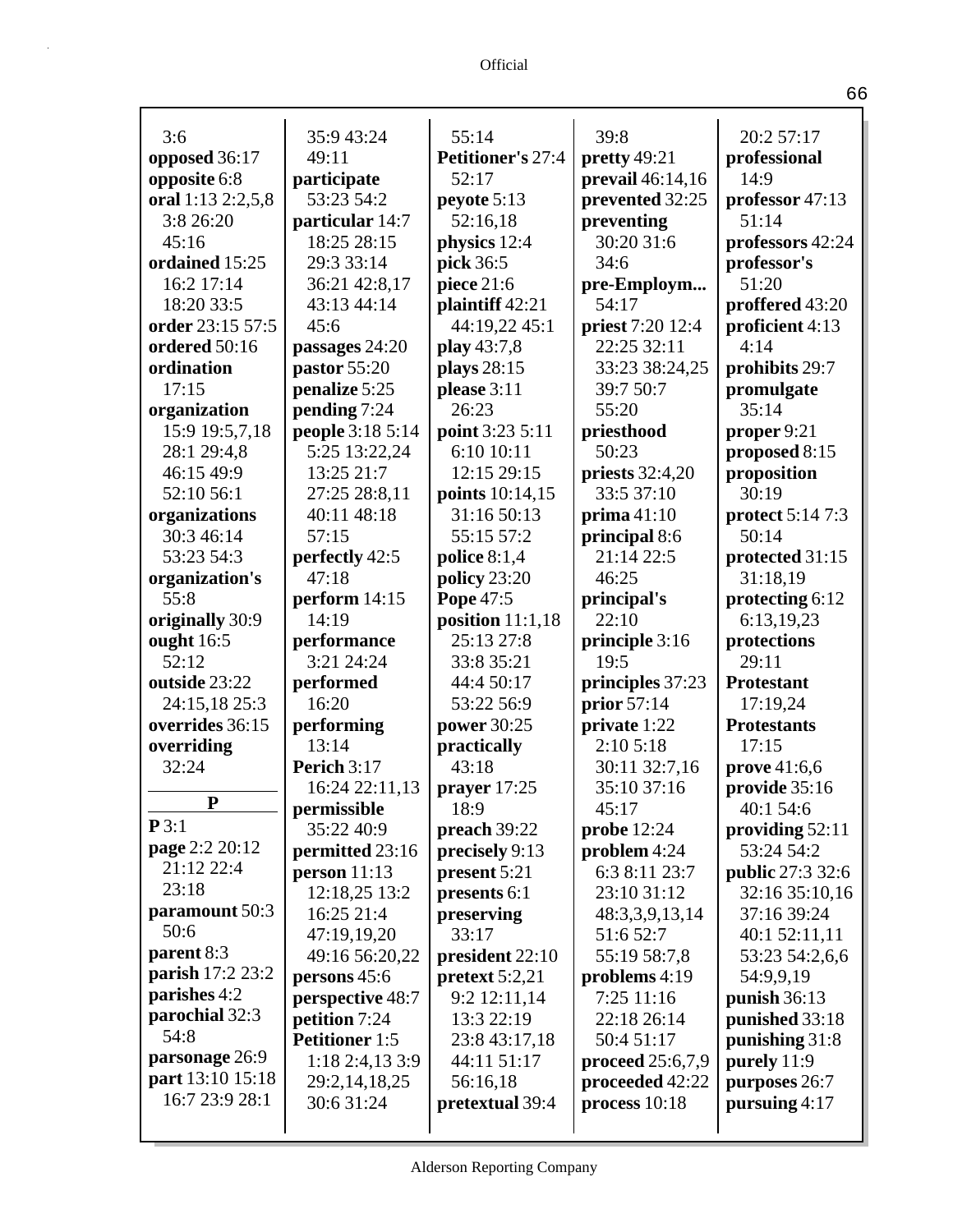| <b>put</b> 49:10                  | 43:22 48:17,18         | reinforced                     | 46:14 47:2,16                | 36:17,18 37:12              |
|-----------------------------------|------------------------|--------------------------------|------------------------------|-----------------------------|
| Q                                 | 51:20                  | 38:11                          | 47:21 48:6,13                | resolve 31:21               |
| qualifications                    | realm $40:8$           | reinstated 50:22               | 48:14 49:6,8                 | resolved 49:5               |
| 3:20 24:24                        | reason 5:3 20:9        | 50:24                          | 49:10 51:3,4                 | respect 27:17               |
|                                   | 24:13 29:2             | reinstatement                  | 52:6,16 53:22                | 29:20 32:3,4                |
| qualified 3:24                    | 32:1 39:2,3,4          | 50:15 51:11                    | 55:4 56:1,1,12               | 33:10 35:21,24              |
| 4:4,6 16:11                       | 43:19,20,21            | relate 57:3                    | 56:24 57:16,18               | 37:21 38:15,23              |
| qualifies 13:9<br>qualify $25:18$ | 44:20,25 46:25         | relates 57:3                   | religiously 48:5             | 38:24 42:17                 |
| qualities 4:13                    | 46:25 47:16,22         | relationship 7:1               | remarks 51:23                | 48:12,13                    |
| quality 44:10,12                  | 50:10 52:1,4           | 38:6 39:21,25                  | remedial 53:24               | <b>Respondent</b>           |
| 44:21 45:3                        | 56:1                   | 42:8                           | remember                     | 1:21,23 2:7,10              |
|                                   | reasonable             | relationships                  | 53:21                        | 26:21 45:17                 |
| quantitative<br>11:15             | 47:18                  | 30:10                          | remotely 19:25               | respondents                 |
|                                   | reasons 21:8           | relative 32:6                  | 56:13                        | 3:168:7                     |
| quarrels 23:21<br>question 6:1    | rebuttal 2:11          | 33:3 37:16                     | removal 50:22                | response 25:15              |
| 10:1 12:17                        | 26:17 55:13            | relevance 38:19                | removed $4:7,23$             | 51:25                       |
| 17:23 22:19                       | recission 20:14        | relevant 16:20                 | 39:1                         | responses 31:20             |
| 23:3 31:21,25                     | recognition 7:10       | 29:4 31:21                     | removing 3:13                | responsibilities            |
| 35:6 36:22                        | recognize 17:15        | relied 58:4                    | 3:157:523:1                  | 15:19 47:21                 |
| 37:24 38:3,21                     | 18:1 55:3              | religion 11:6                  | repeatedly 8:24              | results 42:9                |
| 40:6,8 41:15                      | recognized 5:1         | 16:4,4 18:3,8                  | 32:8                         | retaliation 8:13            |
| 42:11,12,16                       | 7:8 32:8 35:19         | 18:13,15 25:17                 | replicate 48:12              | 8:18 25:6 27:6              |
| 51:19 56:16,18                    | 54:25                  | 26:8 27:22                     | reply 23:16,19               | 29:22 34:6,12               |
| 57:21                             | recognizing            | 29:12 30:1,2                   | 24:21                        | 34:25 35:12                 |
| questions 26:15                   | 51:16                  | 31:11 35:25                    | report 5:25                  | 45:13 49:6,12               |
| 44:1 56:12                        | recommend              | 36:6,11 37:23                  | 29:22 36:14                  | 49:13,23 53:20              |
| quite 6:23 8:9                    | 20:14                  | 38:14 40:17                    | 51:10                        | 53:20                       |
| 19:2 29:1                         | recommendat            | 42:24 46:9,13                  | reported 52:18               | return $26:10$              |
| 32:22 49:4                        | 4:10,12                | 48:5,11                        | reporting $5:6,15$           | review 26:11,12             |
|                                   | recommended            | religious $5:8,10$             | 5:24 6:5,7 7:16              | 26:15                       |
| $\bf R$                           | 4:1                    | 5:12 11:23                     | 8:8 50:4                     | reviewing 16:14             |
| <b>R</b> 1:19 2:6 3:1             | recommending           | 12:19 13:15                    | reports 5:4                  | rid 7:23                    |
| 26:20                             | 4:1651:16              | 14:19 15:16,22                 | 34:20                        | right $5:11\,11:4$          |
| <b>rabbi</b> 55:20                | reconcile 33:7         | 15:23,24 17:8                  | repudiate 3:16               | 13:1,4,23                   |
| raised $45:2,3$                   | record $21:22$<br>22:3 | 18:7 19:1,5,7                  | repudiated<br>53:25          | 14:11,24 18:20              |
| reaction 18:24                    | recourse 52:20         | 19:11,18 20:10<br>20:19 21:2,8 |                              | 24:16 25:10                 |
| <b>read</b> 19:13 22:4            | 52:24                  | 21:10 26:24,25                 | require 19:6<br>42:18 49:9   | 27:1,1,18,21<br>28:12 31:14 |
| 42:1 49:22                        | referred 10:25         | 28:1 29:4                      |                              | 32:15 34:2                  |
| real 39:2,3                       | 38:10                  |                                | required 17:20<br>17:25 45:5 | 37:19 40:19,22              |
| 43:20 44:3,12                     | referring $38:10$      | 30:10 31:4,7<br>32:1,21 33:14  |                              | 41:3,9 42:16                |
| 44:20,24 52:1                     | <b>Regardless</b> 5:10 | 33:14 35:14                    | requirements<br>36:5         | 47:6 49:12,14               |
| 52:4                              | regulation 6:18        | 36:16,21 37:4                  | requires $5:15$              | 50:20 56:5,7                |
| <b>really</b> 8:9 12:16           | 39:20 40:9             | 37:6 40:8,21                   | 10:21                        | 58:3                        |
| 18:12 20:7                        | 42:8                   | 41:8,13,25                     | reserve $26:16$              | rightly $7:15$              |
| 23:6 40:15,18                     | regulations            | 42:3,19 43:13                  | resolution 20:2              | rights $27:7,22$            |
| 42:243:1,1,6                      | 35:22                  | 44:1,17 45:7                   | 23:22 24:9                   | 28:9 29:9                   |
|                                   |                        |                                |                              |                             |
|                                   |                        |                                |                              |                             |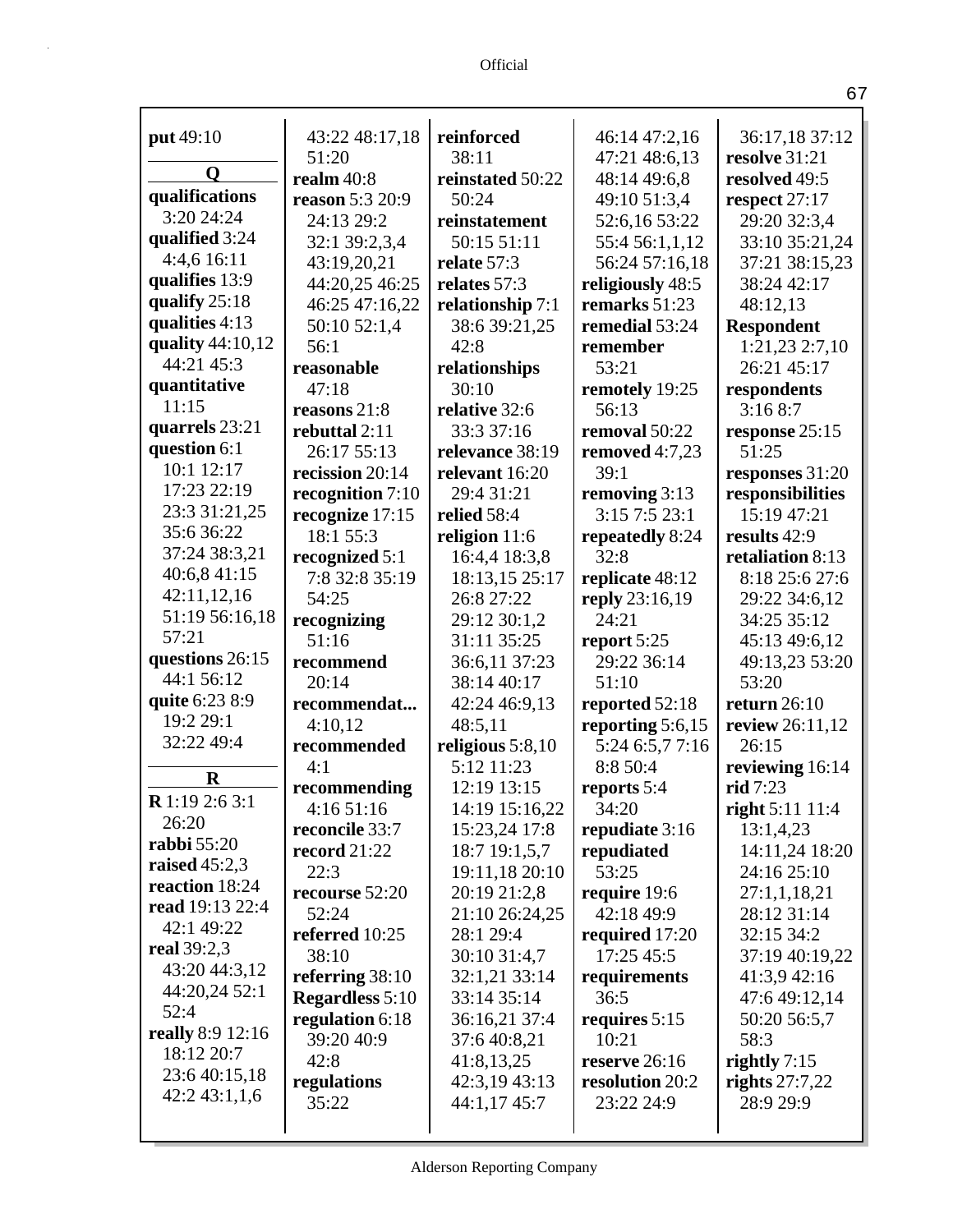| <b>Roberts</b> 3:3  | 29:6,13,24                               | selection 57:17                | <b>Smith 38:9,17</b>          | 24:10                            |
|---------------------|------------------------------------------|--------------------------------|-------------------------------|----------------------------------|
| 10:24 11:8          | 30:4,5 35:24                             | sense 46:16 57:6               | 52:14,15 54:17                | <b>States</b> 1:1,14             |
| 13:5,17 26:18       | 36:3,8 38:16                             | sensitivity 56:13              | 55:1 57:4,8,15                | 27:9 28:11                       |
| 27:8,16,24          | 39:10,11,13                              | separation                     | 57:19 58:8                    | 37:5                             |
| 28:6 35:5           | 40:2 47:17                               | 10:16 56:11                    | smoking $5:13$                | state's $50:1$                   |
| 36:19 37:9          | 50:6,11,13,19                            | <b>Serbian 58:5</b>            | <b>Social 52:22</b>           | status $55:24$                   |
| 45:14,20 46:2       | 50:24 52:13                              | series $7:25$                  | socially 35:16                | statute 19:3                     |
| 47:3,8,10           | 53:3 54:7,11                             | seriously 3:17                 | societal 6:4                  | statutory 27:6                   |
| 55:10 58:9          | 54:13,20,23                              | service 35:16,17               | society $5:116:8$             | 42:11                            |
| roles 32:21 45:4    | 57:20,24 58:2                            | 52:11                          | <b>Solicitor</b> 1:19         | stay $6:2$                       |
| 45:5                | Scalia's 38:3                            | services 15:16                 | 51:16                         | step $57:15$                     |
| rooted $32:1,21$    | scenarios 32:17                          | 40:1 53:24                     | solved 24:3                   | stray $51:23$                    |
| 38:13               | scholarship                              | 54:2,6                         | somebody 11:10                | strong $43:2$                    |
| Rosenberger         | 44:10,13,15,21                           | serving $45:4$                 | 11:21 41:13                   | stronger 33:10                   |
| 55:2                | 45:3 51:20,21                            | set 3:12,14                    | someone's 19:16               | stuck 40:14,16                   |
| rule 5:23 11:14     | 52:1                                     | 28:25                          | someplace 8:4                 | student $8:3,5$                  |
| 15:9 16:5           | school 1:4 3:5                           | sets $35:2$                    | 41:18                         | students 53:25                   |
| 21:17,24 24:9       | 7:25 8:2,3,4                             | severe 4:19                    | sorry 17:22                   | subchapter                       |
| 24:25 31:24         | 16:8,12 32:3                             | sex 40:12 51:21                | 33:20 35:5                    | 49:23                            |
| 32:5 33:17          | 36:10,13 39:25                           | sexual 5:4 8:1,8               | 41:10 45:25                   | subject 36:7                     |
| 34:8 42:14          | 45:4 50:4                                | sexually 5:9                   | 47:4                          | subjective 42:20                 |
| 55:21               | 52:16,16                                 | 7:20                           | sort 7:17 19:2                | 44:20 45:9                       |
| rules 3:21 24:25    | schools 15:23                            | sham $12:2,7,8$                | 19:22 42:6                    | subjects 11:9                    |
| 52:12 54:5,18       | 17:4 22:14                               | 12:10,14                       | <b>Sotomayor</b> 4:25         | 15:24 36:5                       |
| run 51:2            | 35:20 54:8,8,9                           | share 26:25 54:8               | 6:3,15 7:8,14                 | submission 32:2                  |
| S                   | scope 35:22                              | sharp 34:11                    | 17:22 18:6,10                 | 52:17,23                         |
| $S$ 2:1 3:1         | second 6:10                              | short 21:23                    | 25:15 55:23                   | submitted 58:11                  |
| sacraments          | 34:10 58:1                               | show $41:7,9,11$               | 56:7,15,19                    | 58:13                            |
| 39:24               | second-guess                             | 41:12,24 42:2                  | sounding $34:10$              | substantial 10:6                 |
| safety 24:2         | 42:20 55:3                               | 44:19 55:17                    | special 27:25                 | 10:13 47:21                      |
| 30:14 50:4          | section 49:11,16                         | showing $41:16$                | 28:22 29:11                   | 48:4,5                           |
| satisfactory        | secular 11:9                             | shows 41:24                    | 56:10                         | substantive                      |
| 47:23               | 14:14 36:5                               | side 43:5                      | specifically                  | 34:12,24 49:16                   |
| saying 9:20 10:5    | 47:1,5,20                                | significance                   | 53:20                         | sue 3:19 20:16                   |
| 18:1,13,19          | securing $27:3$<br><b>Security 52:22</b> | 22:22,23<br>significant $7:13$ | spin $8:7$                    | 20:24 22:6<br>33:6 39:3          |
| 30:6 33:19          | see 7:9 17:4 33:7                        | similar $17:16$                | spun $10:22$<br>squarely 6:20 |                                  |
| 34:14 36:22,23      | 37:22,24 38:19                           | 28:4,7                         | stake 32:7 35:11              | 40:12 50:19,24<br>50:25 55:21,22 |
| 40:2 55:25          | 39:7 40:16,20                            | simply $4:17$ 10:7             | stand $51:5$                  | sued $7:21$                      |
| says 19:5 22:6      | 40:23,25 41:17                           | 22:15 32:18                    | stands $13:18$                | sufficient 30:16                 |
| 36:24 49:8,12       | 41:18 43:11                              | 43:13 51:8                     | start 10:10                   | 32:19 37:6                       |
| 51:8                | 44:2 48:18                               | sincere $37:4,5$               | state 10:17 24:4              | 55:7                             |
| <b>Scalia</b> 10:11 | 51:15 52:2,3                             | sit $35:20$                    | 35:18 36:4,7                  | sufficiently 6:25                |
| 12:6, 10, 23        | seeking $51:10$                          | situation $5:3,16$             | 47:5 49:1                     | suggest $47:11$                  |
| 14:22 15:1,13       | seen 43:17,18                            | 52:12                          | 52:15 56:11                   | suggested $41:1$                 |
| 18:18,22 25:16      | selecting $3:13,14$                      | <b>Sixth</b> 16:17             | 57:8                          | 48:21 53:3                       |
| 28:16,18,20         | 7:5                                      | skips 42:6                     | stated 20:1                   | suggests 40:3                    |
|                     |                                          |                                |                               |                                  |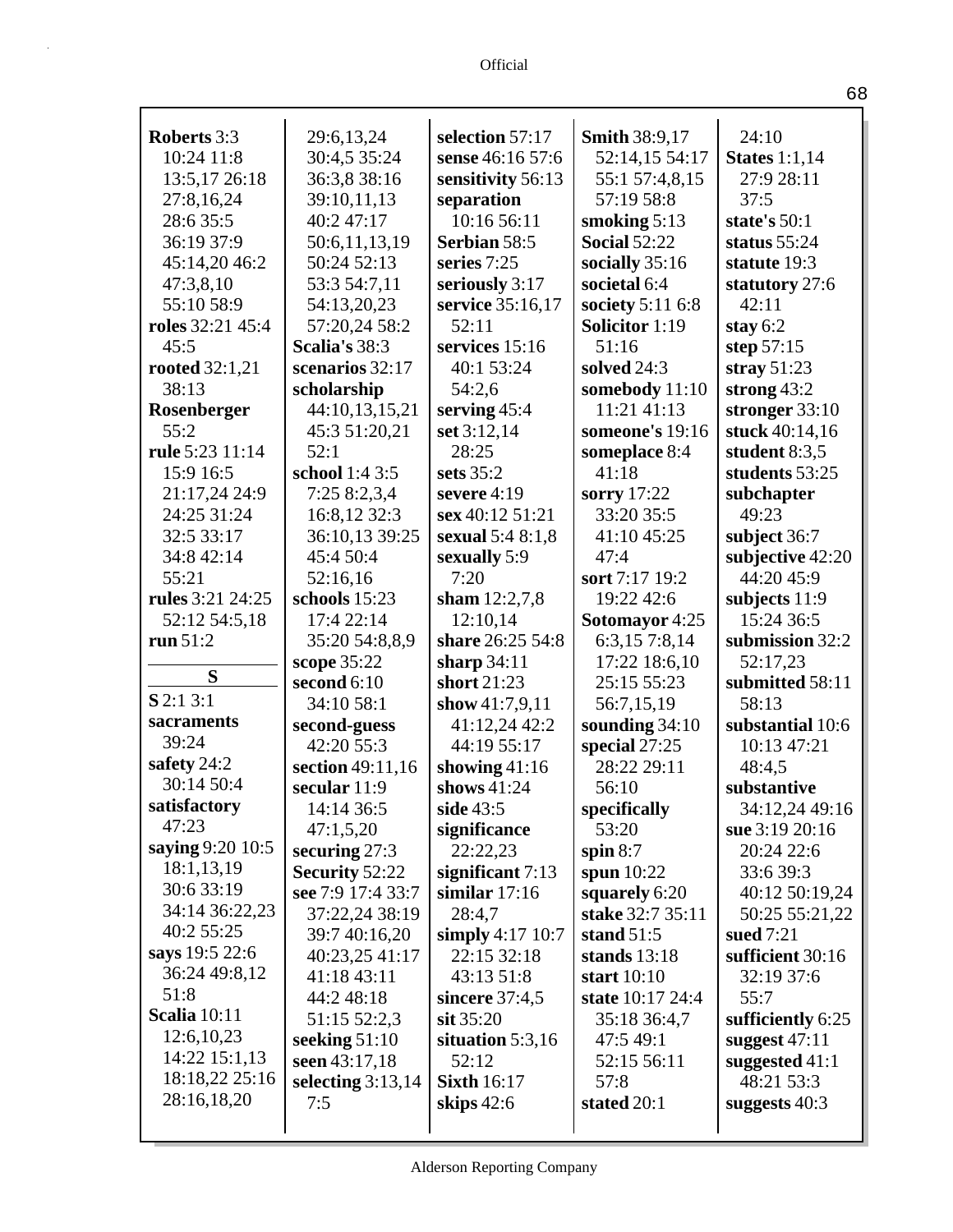| suing 22:21 23:5          | 18:1 22:7             | theology 22:15   | threshold 11:15   | understand 3:24    |
|---------------------------|-----------------------|------------------|-------------------|--------------------|
| suits 19:15               | 25:17 26:7            | 35:25 36:6       | 12:17             | 6:9 10:1,9         |
| 20:11 23:17               | 27:6 29:22            | theoretical 6:16 | time 19:3 53:22   | 13:21 21:5         |
| summary 9:11              | 39:25                 | theory $5:17,17$ | title 12:19 18:12 | 23:19 25:15        |
| 9:12,17,20,22             | teachers 15:23        | 15:22 55:25      | 53:15             | 29:14 38:20        |
| 19:17 21:1                | 16:21,23 17:3         | thing 7:17 16:12 | told 22:20,23     | 54:14              |
| suppose 14:14             | 17:24 21:17           | 36:12,12 40:24   | 41:25             | understanding      |
| 18:25 19:9                | 32:4 53:6,17          | 43:15            | <b>Tony 15:11</b> | 15:5 39:17         |
| 22:25 23:24               | teaches $11:6,9$      | things $5:23,24$ | tort 23:23 24:5   | understandings     |
| 31:10,11 40:25            | 18:8,13 25:17         | 7:14 22:12       | 24:11 25:5,6,8    | 15:8               |
| supposed 20:19            | 26:7                  | 25:2 26:8        | 25:12             | understood         |
| 20:20                     | teaching 12:3         | 38:15 48:18      | touching 8:10     | 27:12 51:18        |
| Supreme $1:1,14$          | 13:15 19:2            | think $5:19,23$  | tough $40:15$     | under-inclusive    |
| sure 9:25 55:6            | 20:1 22:21,24         | 6:14 8:15 9:16   | 42:11             | 47:15 52:9         |
| 55:24                     | 25:22,25 44:4         | 10:11 11:4       | translate 29:1    | unfit 24:14        |
| survives $5:17$           | 51:24 56:25           | 12:2,4 13:7,11   | tribunal 22:21    | unique $52:8$      |
| sweepingly                | teachings 17:16       | 13:12 14:9,21    | 23:6              | United $1:1,14$    |
| 53:17                     | 57:16,18              | 15:7, 17, 17, 20 | tribunals 8:24    | 27:9 28:10         |
| sweeps $47:15$            | tell 7:4 20:8,13      | 16:5,19 17:4     | tried 8:7 9:8     | 37:5               |
| 51:7                      | 21:19 36:12           | 18:14 19:25      | 14:17 44:16       | <b>Universidad</b> |
| synod 4:10,18             | 46:9,20 48:15         | 22:9 23:15,18    | tries 12:20       | 10:23              |
| 8:22 10:3                 | 54:20                 | 23:25 25:6,24    | troubles 5:4      | university 44:5    |
| 20:20 31:13               | tenet 21:2 23:6       | 26:13,13 27:20   | true $15:11,13$   | 44:8 51:5          |
| synods $48:10$            | 31:11,12 33:14        | 28:2,13,14       | 19:10 38:12       | unsafe 23:23,25    |
| system $33:14$            | 36:25 37:3            | 29:1,3,18,24     | 54:24             | 24:6               |
| 56:11                     | 41:13,25 42:3         | 30:7 31:20       | trump $57:9,10$   | unwarranted        |
|                           | 42:25 48:13           | 32:5,15 33:9     | trust $53:1$      | 42:9               |
| T                         | <b>tenets</b> 19:7,11 | 34:15,22 35:1    | truth $18:25$     | use 52:18          |
| T2:1,1                    | 19:19 40:21           | 35:3,6,8,9       | try $12:6,741:1$  | <b>U.S</b> 52:21   |
| take 6:4,7 11:20          | 41:8 49:10            | 36:15 37:25      | 41:23 44:11       | V                  |
| 18:23 19:4                | tenure $44:6,9$       | 38:4,8,16 39:9   | 47:12 48:20       |                    |
| 30:12 47:23               | tenured 44:4          | 39:17 40:2,4,6   | 51:21 55:17       | v 1:6 3:5 37:5     |
| 50:7                      | term 14:22,23         | 42:4,15,16       | trying $10:18$    | 38:9 51:4          |
| takes 11:19               | terms $13:20$         | 43:22 46:16,20   | turn $3:20$       | 52:14,15,21        |
| 16:10                     | test 9:22 39:16       | 48:20 49:2,8,8   | two 5:22 8:10     | 54:1,16,17         |
| talked 22:8               | 46:23 47:4,18         | 49:21 51:1       | 31:16,20 32:17    | 57:4               |
| talking $28:10,20$        | 47:19,23 55:6         | 53:18            | 33:8 35:2         | validity 37:3      |
| taught $18:7$             | 56:20                 | thought $11:17$  | 38:15 55:15       | 43:12 45:9         |
| $\textbf{tax } 26:1037:7$ | testimony 22:8        | 12:7 15:4 16:6   |                   | value $55:2$       |
| teach 15:18,19            | 42:23                 | 16:12 22:13      | U                 | values 38:22,23    |
| 15:24 16:3,4              | tests 8:14,16,19      | 24:13 41:25      | unacceptable      | various 8:14       |
| 17:8,20,20                | 55:16                 | 42:13            | 5:12,13           | vendetta 4:9       |
| 18:14 36:6,6              | text 29:10            | threatened       | uncommon          | viable $44:23$     |
| 36:11                     | <b>Thank 45:14</b>    | 20:16,24 39:3    | 17:13,14          | view 28:10         |
| teacher 5:4 7:25          | 55:9,10 58:9          | threatening      | unconstitutio     | 31:17 46:22        |
| 11:9,19,22                | theologians           | 31:8 36:14       | 27:4              | views $55:8$       |
| 15:22 16:9,24             | 42:24                 | three $55:15$    | undercut 55:8     | <b>VII</b> 53:15   |
|                           |                       |                  |                   |                    |